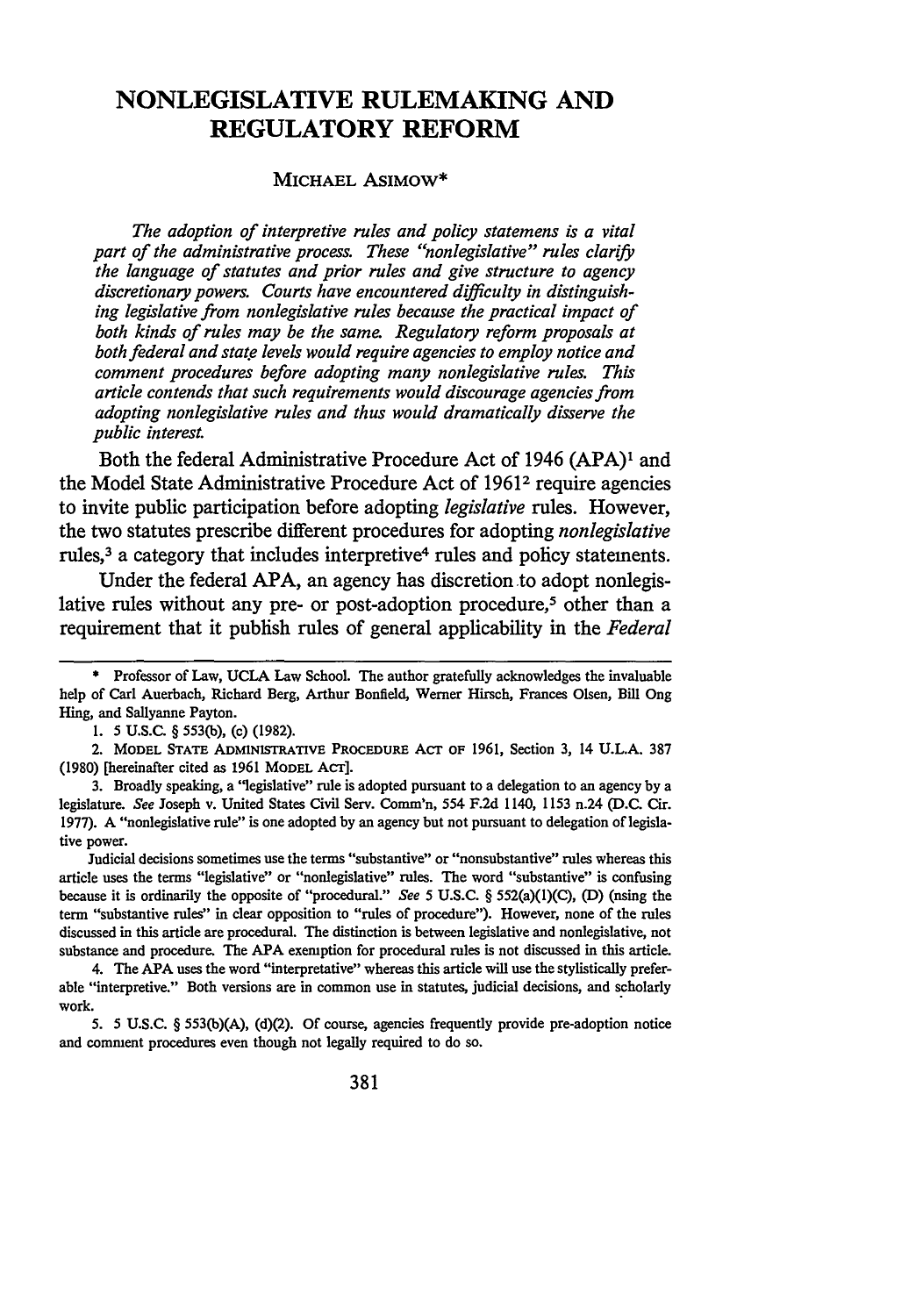*Register* after adoption.<sup>6</sup> The nonlegislative rule exemptions in the federal **APA** have proved difficult to apply in practice and have been the subject of constant litigation.7 In contrast, the **1961** Model State Act requires the same pre-adoption procedure for legislative and nonlegislative rules.<sup>8</sup>

Proposed federal regulatory reform legislation would sharply narrow the exemption provided **by** existing law.9 Meanwhile, the recently approved **1981** Model State Administrative Procedure Act provides only modest exemptions for nonlegislative rules.<sup>10</sup>

This article contends that the costs of mandatory advance public participation in the making of nonlegislative rules outweighs the benefits and that the proposed statutory revisions will not solve the definitional problems of existing law. As a result, this article argues that the state and federal reform proposals shonld be rejected. Instead, this article endorses the proposal, adopted **by** the Administrative Conference of the United States, that post-adoption participation be provided in nonlegislative rulemaking.11

**8.** 1961 MODEL ACT, *supra* note 2, at §§ 1(7), (3).

*9. See infra* notes 182-204 and accompanying text. Proponents of regulatory reform often have been preoccupied with other matters. *See, eg.,* Sargentich, *The Reform of the American Administrative Process. The Contemporary Debate,* 1984 Wis. L. REv. 385, 438-42 (discussing competing ideals in regulatory reform); Strauss, *Regulatory Reform in a Time of Transition,* 15 SUFFOLK U.L.REV. 903, 904 (1981) (discussing limits on regulatory reform).

**10.** MODEL **STATE** ADMINISTRATIVE PROCEDURE ACr § 2-101, 14 U.L.A. 67 (1984 Supp.) [hereinafter cited as the 1981 **MODEL** ACT]. *See infra* notes 132-81 and accompanying text. *See generally* Bonfield, *An Introduction to the 1981 Model State Administrative Procedure Act, Part 1,* 34 AD. L. REV. 1 (1982).

*11. See infra* notes 205-25 and accompanying text.

<sup>6.</sup> **5 U.S.C.** § 552(a)(1)(D).

**<sup>7.</sup>** For other discussions of the nonlegislative rule exemptions, see **1** and 2 K. DAvis, **ADMIN-**ISTRATIVE LAW TREATISE §§ **6.30-.31, 7.4-7.21 (2d** ed. **1978 &** Supp. **1982);** Asimow, Public Participation in *the Adoption of Interpretive Rules and Policy Statements,* **75** MICH. L. REv. **521 (1977);** Bonfield, *Some Tentative Thoughts on Public Participation in the Making of Interpretative Rules and General Statements of Policy under the A.P.A.,* 23 **AD.** L. REv. **101** (1971); Koch, *Public Procedures for the Promulgation of Interpretative Rules and General Statements of Policy,* 64 GEo. **L.J.** 1047 (1976); Warren, *The Notice Requirement in Administrative Rulemaking: An Analysis of Legislative and Interpretive Rules,* 29 AD. L. REv. 367 (1977); Note, *An Analysis of the General Statement of Policy Exception to Notice and Comment Procedure,* 73 GEo. *L.L* 1007 (1985); Note, *The Interpretive Rule Exemption: A Definitional Approach to Its Application,* 15 IND. L. REv. 875 **(1982);** Note, *Administrative Law-The Legislative-Interpretative Distinction: Semantical Feinting with an Exception to Rulemaking Procedures,* 54 N.C.L. REv. 421 (1976); Note, *A Functional Approach to the Applicability of Section 553 of the Administrative Procedure Act to Agency Statements of Policy,* 43 U. CHI. L. REv. 430 (1976) [hereinafter cited as Note, *A FunctionalApproach];* Note, *Revenue Rulings and the Administrative Procedure Act,* 1975 Wis. L. REV. 1135.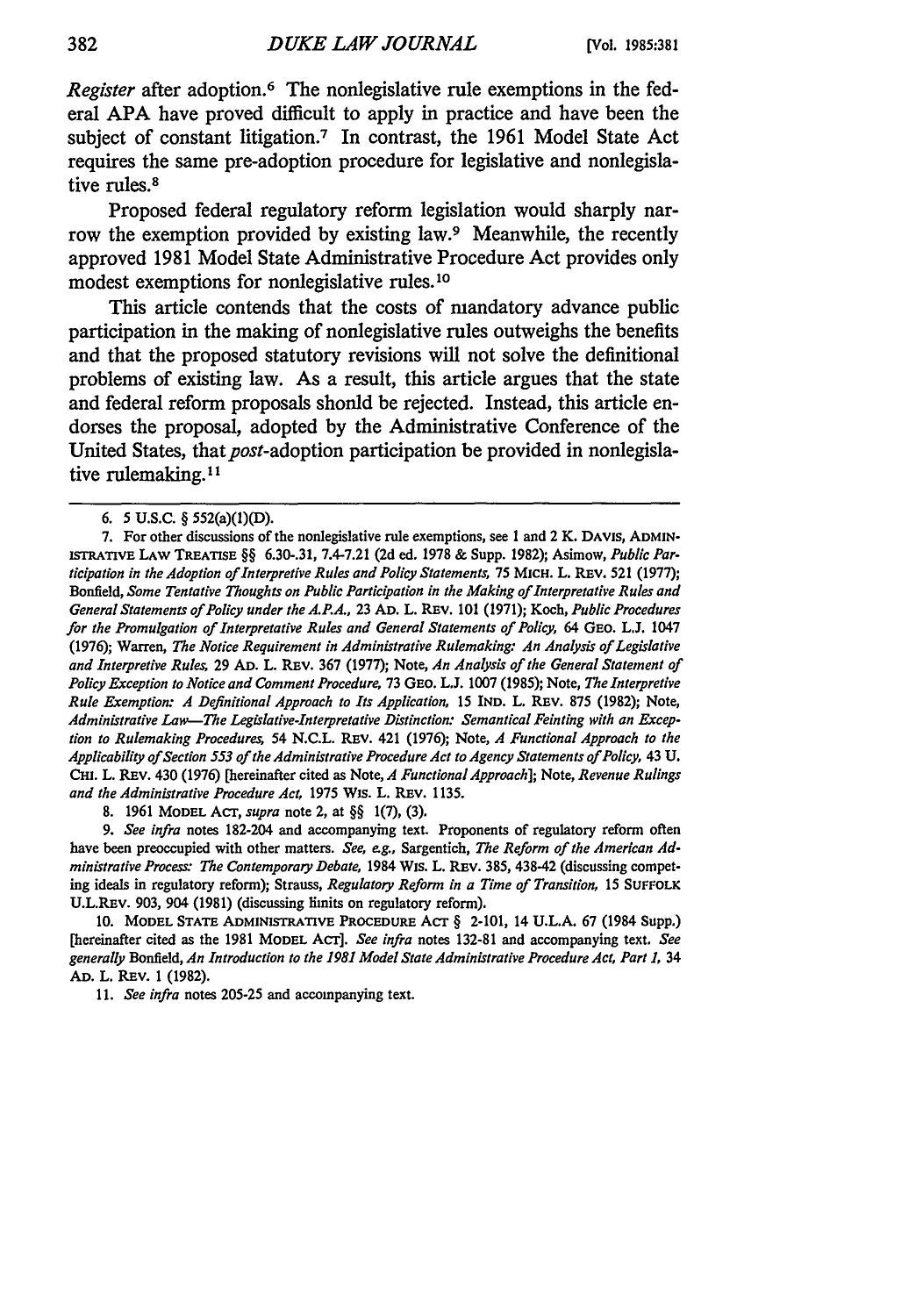### I. NONLEGISLATIVE **RULES: DEFINITIONS AND** FUNCTIONS

### *A. Preliminary Definition of Terms.*

The theoretical difference between legislative and nonlegislative rules is clear. A legislative rule is essentially an administrative statutean exercise of previously delegated power, new law that completes an incomplete legislative design.12 Legislative rules frequently prescribe, modify, or abolish duties, rights, or exemptions. In contrast, nonlegislative rules do not exercise delegated lawmaking power and thus are not administrative statutes. Instead, they provide gnidance to the public and to agency staff and decisionmakers. They are not legally binding on members of the public. **<sup>13</sup>**

Interpretive rules and policy statements serve distinct functions. An interpretive rule clarifies or explains the meaning of words used in a statute, a previous agency rule, or a judicial or agency adjudicative decision.<sup>14</sup> A policy statement, on the other hand, indicates how an agency hopes or intends to exercise discretionary power in the course of performing some other administrative function.<sup>15</sup> For example, a policy statement might indicate what factors will be considered and what goals will be pursued when an agency conducts investigation, prosecution, legislative rulemaking, or formal or informal adjudication.

Although the theoretical difference between the legal effect of legislative and nonlegislative rules is clear, the practical line-drawing problem

**13.** Batterton v. Marshall, 648 **F.2d** 694, **701-02 (D.C.** Cir. **1980).** *See* H. **HART** & **A. SACHS,** THE **LEGAL PROCESS** 1315 (Tent. **Ed. 1958).** The regulations relating to the Federal Register Act supply a helpful definition of "legal effect." **A** document has "legal effect" if it is "issued under proper authority prescribing a penalty or course of conduct, conferring a right, privilege, authority, or immunity, or imposing an obligation  $\ldots$  " 1 C.F.R. § 1.1 (1984).

14. **DEPARTMENT OF JUSTICE, ATTORNEY GENERAL'S MANUAL ON THE ADMINISTRATIVE PROCEDURE** ACT **30** n.3 (1947) [hereinafter cited as **ATTORNEY GENERAL'S MANUAL ON THE APA];** Guardian Fed. Say. & Loan **Ass'n** v. **FSLIC, 589 F.2d 658, 664-65 (D.C.** Cir. **1978).**

**15.** *See, eg.,* **ATTORNEY GENERAL'S MANUAL ON THE APA,** *supra* note 14, at **30** n.3 (policy statements are "issued **by** an agency to advise the public prospectively of the manner in which an agency proposes to exercise a discretionary power"); **DEPARTMENT OF JUSTICE, ATTORNEY GEN-ERAL'S MEMORANDUM ON THE** 1974 **AMENDMENTS TO THE FREEDOM OF INFORMATION** ACT 21 **(1975)** (policy statements "articulate a settled course of action which would be pursued in a class of matters entrusted to agency discretion"). *See also* Pacific Gas **&** Elec. Co. v. FPC, **506 F.2d 33, 38 (D.C.** Cir. 1974).

<sup>12.</sup> *See,* **eg.,** Chrysler Corp. v. Brown, 441 **U.S.** 281 **(1979).** The Court in *Chrysler* held that, for purposes of **18 U.S.C.** § 1905 **(1982),** which permits disclosure of information only to the extent "authorized **by** law," a legislative regulation permitting disclosure is "law" but an interpretive regulation is not. 441 **U.S.** at **301-03.** *See also* Fidelity Fed. **Sav.** & Loan Ass'n v: de Ia Cuesta, 458 **U.S.** 141, 154 **(1982)** (legislative regulation preempts state law); Batterton v. Francis, 432 **U.S.** 416, 425 n.9 **(1977)** (limited scope of judicial review of legislative rule). Nonlegislative rules are not "law." *See* Seegull **Mfg.** Co. v. NLRB, **735 F.2d 971,** 974 (NLRB's treatment of guidelines as "law" is a display of "bureaucratic arrogance"), *vacated,* 741 **F.2d 882** (6th Cir. 1984).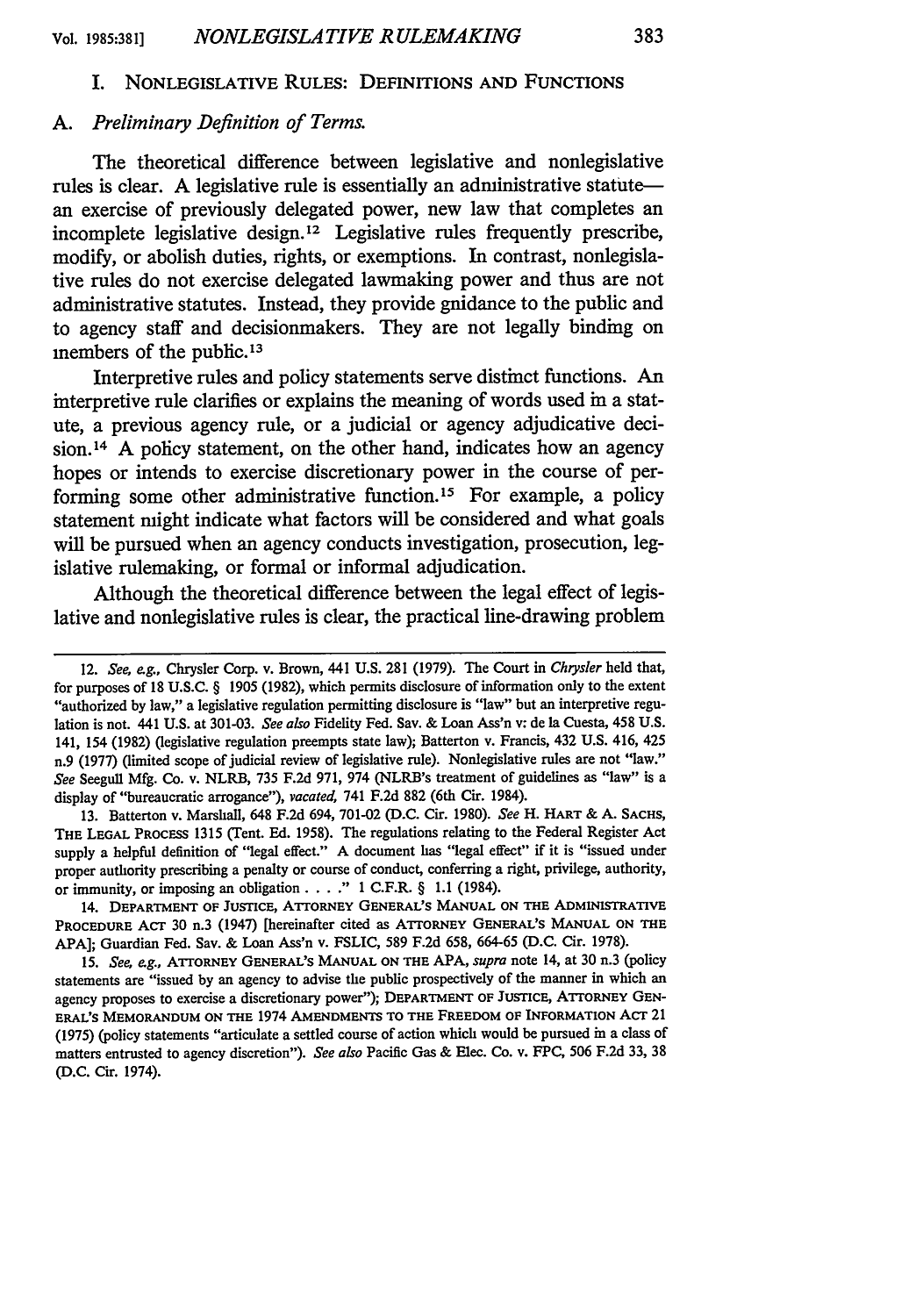has proved difficult for a number of reasons. The most important reason for the haziness of the distinction is that the practical impact of either type of rule on members of the public is the same. Most members of the public assume that all agency rules are valid, correct, and unalterable. Consequently, most people attempt to conform to them rather than to mount costly, time-consuming, and usually futile challenges. Although legislative and nonlegislative rules are conceptually distinct and although their legal effect is profoundly different, 16 the real-world consequences are usually identical.

Another reason for the confusion surrounding the distinction is that the legal effect of agency rules is often difficult to assess. For example, both legislative and interpretive rules frequently interpret the meaning of language in a statute.<sup>17</sup> Similarly, both legislative rules and policy statements often prescribe the manner in which an agency will exercise discretionary power.<sup>18</sup> Moreover, an enormous variety of agency actions can be plausibly characterized as rules. Because their legal effect is difficult to determine, such actions typically resist easy placement in legislative or nonlegislative pigeonholes.<sup>19</sup>

Finally, it often serves the interests of both agencies and courts to blur or manipulate the distinction between legislative and nonlegislative rules.<sup>20</sup> In classifying rules, the "intention" of the agency is critical,<sup>21</sup> yet courts understandably have been reluctant to accept an agency's own characterization at face value.22 Indeed, the courts themselves have sometimes manipulated the distinction to achieve results sought for other reasons. 23

**18.** *See, eg.,* Red Lion Broadcasting Co. v. **FCC, 395 U.S. 367, 385 (1969)** (legislative rules indicate how **FCC** will apply "public interest" standard). *See* also *infra* note **30.**

20. Agencies are sometimes uncertain whether they possess delegated power or whether they wish to exercise it. *See, eg.,* Chrysler Corp. v. Brown, 441 **U.S. 281,** 304-09 **(1979).**

- 21. *See infra* notes 39-40, **60-62** accompanying text.
- 22. *See infra* notes 39-46 and accompanying text.

**23.** *See,* ag., Environmental Defense Fund v. Gorsuch, **713 F.2d 802, 816-17 (D.C.** Cir. **1983),** discussed *infra* at notes **50-55** and accompanying text; Jean v. Nelson, **711 F.2d** 1455, **1478-83 (1** 1th Cir. **1983)** (policy concerning Haitian refugees is legislative rule), *vacated as moot on this point,* **727 F.2d 957 (11th** Cir.), cert. *granted,* **105 S. Ct. 563** (1984).

**<sup>16.</sup>** For example, a court's power to substitute its judgment for that of the agency is much greater in the case of nonlegislative rules. *See infra* note **59** and accompanying text.

**<sup>17.</sup>** *See,* e.g., Guardians Ass'n. v. Civil Serv. Comm'n, 463 **U.S. 582, 592 (1983)** (legislative rule defines "discrimination"); Batterton v. Francis, 432 **U.S.** 416, 419 **(1977)** (legislative rule defines "unemployment"); Addison v. Holly Hill Fruit Products, Inc., **322 U.S. 607, 608-09** (1944) (legislative rule defines "area of production"); British Caledonian Airways, Ltd. v. **CAB,** 584 **F.2d 982, 991 (D.C.** Cir. **1978)** ("simplistic" to draw distinction based on whether rule explains statute).

**<sup>19.</sup>** *See* Batterton v. Marshall, 648 **F.2d** 694, 700-04 **(D.C.** Cir. **1980).**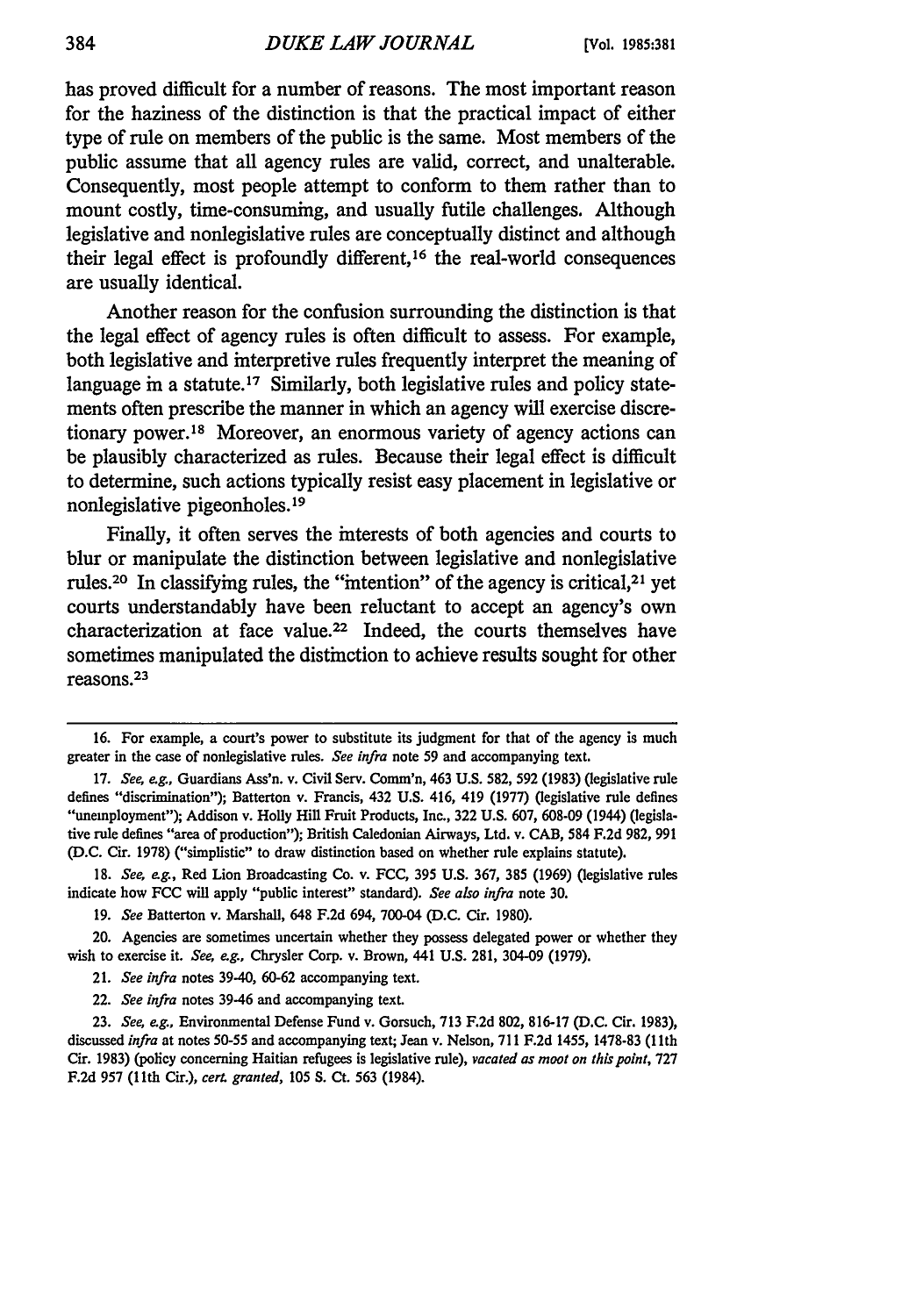### *B. Role of Nonlegislative Rules in the Administrative Process.*

Nearly every agency engages constantly in the processes of legal interpretation and the structuring and narrowing of its statutory discretion. The adoption of nonlegislative rules is one way in which an agency might carry out these functions.

*1. Interpretation.* Interpretation is an indispensable part of administration, because the meaning of language in administrative materials is often obscure, ambiguous, or abstract.<sup>24</sup> To conduct their business, agency heads and staff must fill the gaps, resolve ambiguities, and reduce abstractions to a practical and concrete level.

An agency might simply decide not to deal with an interpretive problem, leaving the public without guidance and allowing the staff to work things out on a case-by-case basis. However, if it seems worthwhile to arrive at an agreed-upon definition or application of language, an agency might use one of several techniques. If it has delegated power, it can perform the interpretive function by adopting a definitive legislative rule. It might also interpret language in the course of formal or informal adjudication or by issuing a declaratory order. It can provide interpretive guidance in answering requests for advice by individual members of the public, or it can include interpretive material in instructional manuals.

The final alternative is to adopt and publish a nonlegislative interpretive rule of general applicability. Countless interpretive rules are adopted each year by federal agencies. Revenue rulings issued by the Internal Revenue Service, advisory opinions about Hatch Act issues by the Merit Systems Protection Board, and interpretive bulletins issued by the Federal Reserve System are three prominent examples.<sup>25</sup>

Interpretive material helps assure consistent day-to-day administration by agency staff and provides an invaluable resource for members of the public. Of course, an agency's legal interpretation is not legally binding on anyone;26 courts and members of the public are free to disagree with it. In practice, however, an agency's view of the correct resolution of legal questions usually provides the final answer. Few agency interpretations are challenged in court and almost all of those are upheld.<sup>27</sup>

<sup>24.</sup> *See generally* M. AsIMOw, **ADVICE TO THE PUBLIC** FROM **FEDERAL ADMINISTRATIVE AGENCIES ch. 1,** 2 (1973); Morgenthau, *Implied Regulatory Powers in Administrative Law,* **28** IowA L. REV. **575** (1943).

**<sup>25.</sup>** *See* 2 K. **DAVIS,,** *supra* note **7,** at § 7.4.

**<sup>26.</sup>** In a few instances the interpretation may be binding on the agency itself. *See id.* at § **7.21.**

**<sup>27.</sup>** *See, e.g.,* Chevron, **U.S.A.,** Inc. v. **Natural** Resources **Defense** Council, 104 **S.** Ct. **2778,** 2782-83 (1984) (deference to reasonable agency policy choice).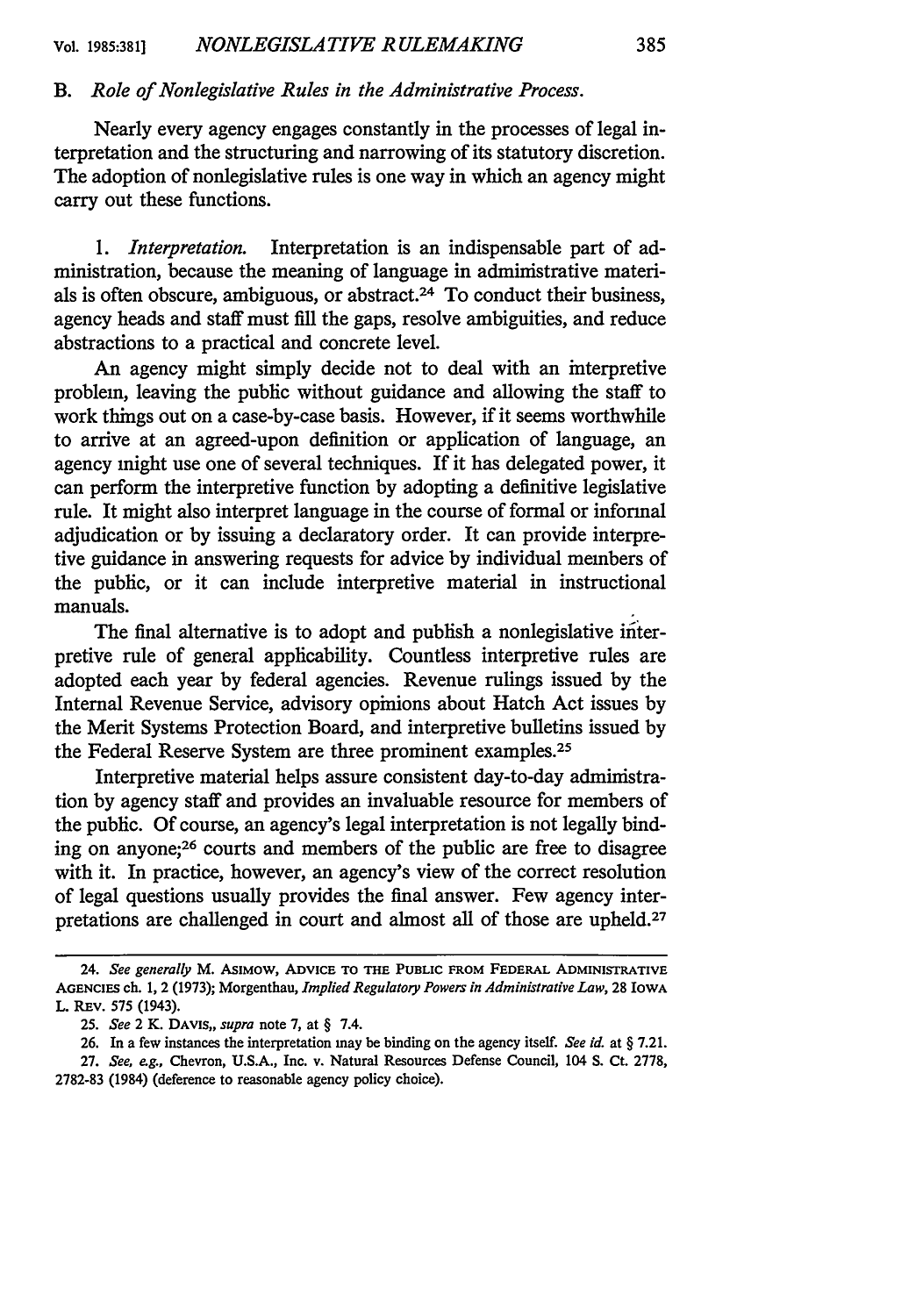Because the public must live with agency interpretations, it should have the fullest possible access to them. Interpretive rules of general application provide guidance to both staff and public. Their issuance should be encouraged in preference to agency inaction or to providing guidance through such relatively inaccessible sources as informal adjudication, private advice, or staff manuals.

*2. Policy Statements.* Staff members in most agencies have broad discretion whether to initiate an investigation, audit a return, grant a license, an exemption, or a dispensation, recommend prosecution, or take enforcement action. Agencies may or may not provide guidance to the staff as to how this discretion should be exercised.<sup>28</sup> An agency might furnish guidance in a number of ways. It might allow its decisionmakers to exercise the power in the course of conducting formal or informal adjudications, or in answering requests for guidance from the public; each such decision would provide some guidance to future decisionmakers, staff, and the public. An agency might also direct the staff by issuing bulletins or instructions in a manual.

Often, as an agency gains experience in exercising a particular power, it may formulate that experience in more or less precise rules that would guide the staff. At the outset, the guidance might take the form of answers to hypothetical questions about what the staff might do in various circumstances. Alternatively, it might simply provide a checklist or itemize the factors to be taken into account without explaining how to weigh them.29 Later, an agency may state tentative standards in the form of a nonlegislative rule. Ultimately, an agency may be willing to commit itself to a legislative rule that definitively and rigidly prescribes how the power will be exercised. <sup>30</sup>

Policy statements are nonlegislative rules that tentatively indicate

<sup>28.</sup> Of course, even if an agency furnishes no guidance to staff members, the people who must make the decisions usually evolve a set of guidelines for themselves. Often, one or a few staff members will accumulate expertise in dealing systematically with recurring problems. *See* Gifford, *Decisions, Decisional Referents, and Administrative Justice,* 37 LAW & **CONTEMP.** PROas. 3, 5-11 (1972) (discussing the constraints that are internally developed by those to whom administrative authority is delegated).

<sup>29.</sup> *See, eg.,* Proposed Rules of the Immigration and Naturalization Service, 44 Fed. Reg, 36,187 (1979), withdrawn, 46 Fed. Reg. 9119 (1981).

<sup>30.</sup> Discretionary functions are often the subject of legislative rules. *See, e.g.,* Diver, *The* Opti*mal Precision of Administrative Rules, 93 YALE L.J. 65, 92-97 (1983) (limiting discretion in immigra*tion cases). The progression from less to more rigid confinement of discretion is described in K. **DAVIS, DISCRETIONARY JUSTICE:** A **PRELIMINARY INQUIRY** 59-64 **(1969).** For the classic description of incremental decisionmaking, see Lindblom, *The Science of "Muddling Through,"* **19 Pun. AD.** REV. **79,** 80-88 **(1959).**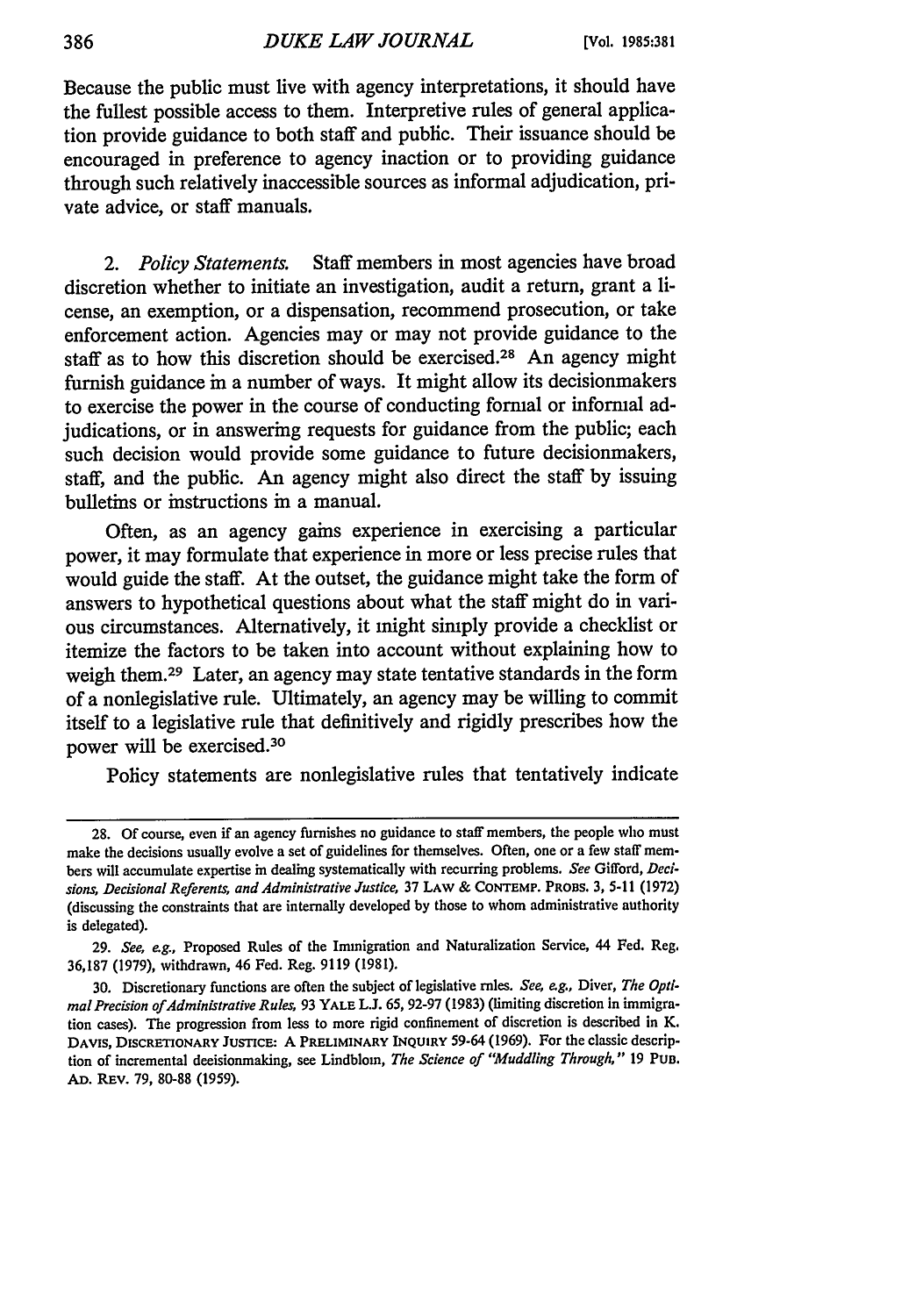how agency decisionmakers will exercise a discretionary power.<sup>31</sup> Such rules might, for example, isolate the factors that should be considered in making decisions, rank priorities, set tolerance levels, explain when dispensations should be granted, build flexibility into overly rigid rules, indicate what data are relevant, or otherwise narrow the available decisional referents that must be taken into account. Some familiar examples are the policy statements adopted **by** the Federal Communications Commission, the Operations Instructions of the Immigration and Naturalization Service, the Merger Guidelines and the FBI Investigative Guidelines of the Department of Justice, and the revenue procedures published **by** the Internal Revenue Service. <sup>32</sup>

Agencies frequently consider whether a discretion-structuring rule should be adopted or made more precise. Certainly, greater precision entails significant costs, including the bureaucratic costs of formulating a rule. 33 Formulation costs are often steep, because the staff members who have dealt with the problem may themselves be uncertain precisely why and how they do what they do. In addition, discretion-confining rules may be over-or under-inclusive, decisionmaking under the rule may be unjustifiably rigid,34 and the rule may highlight loopholes. Nevertheless, commentators generally agree that agencies should face and resolve the questions of how discretion will be exercised much more frequently than they do at present,  $35$  a process that offers advantages to both the agency

**32.** *See, eg.,* Eliff, *The Attorney General's Guidelines for FBI Investigations,* 69 **CORNELL** L. REv. 785 (1984). A detailed account of the practices of four agencies in using interpretive rules and policy statements appears in Asimow, *supra* note 7, at 524-28 (discussing IRS, INS, FCC, and FTC practices).

33. *See infra* notes 111-13 and accompanying text.

34. *See* Cancellation of proposed rule by the Immigration & Naturalization Service, 46 Fed. Reg. 9119 (1981) (guidelines may become so rigid as to amount to abuse of discretion); **E.** BARDACH & R. **KAGAN, GOING** BY **THE** BOOK 58-119 (1982) (discussion of practical problems inherent in rigid enforcement); Diver, *supra* note 30, at 71-76.

35. Most commentators believe that the benefits of supplying additional structure usually outweigh the costs of doing so and thus urge agencies to confine discretion far more often than they do. For perspectives from political science, economics, public administration, and law, see generally P. **COOPER, PUBLIC LAW AND PUBLIC ADMINISTRATION 213-32** (1983); K. DAVIS, *supra* note 30; T. LOWi, **THE END** OF LIBERALISM 10-19, 302-05 (2d ed. 1979); G. **TULLOCK, THE** POLITICS OF **BUREAUCRACY** 180-85 (1965); Diver, *supra* note 30, at 92-97 (advocating clearer standards to constrain INS discretion to change alien status); Gifford, *Discretionary Decisionmaking in the Regulatory Agencies: A Conceptual Framework* 57 **S. CAL.** L. REv. **101,** 102-34 **(1983)** (analysis of **which** discretionary powers lend themselves to structure); Schuck, *When the Exception Becomes the Rule:*

**<sup>31.</sup>** Statements of general policy must be currently published in the Federal Register. **5 U.S.C.** § 552(a)(1)(D). Other statements of policy (presumably those that are particular rather than general) must be made available for public inspection and copying. **5** U.S.C. § 552(a)(2)(B). On the publication requirement, see Comment, *Publication Under the Freedom of Information Act of Statements of General Policy and Interpretations of General Applicability,* 47 U. CHI. L. REv. 351 (1980); Note, *A Model for Determining the Publication Requirements of Section 552(a)(1) of the Administrative Procedure Act,* 13 MICH. **J.** L. REP. 515 (1980).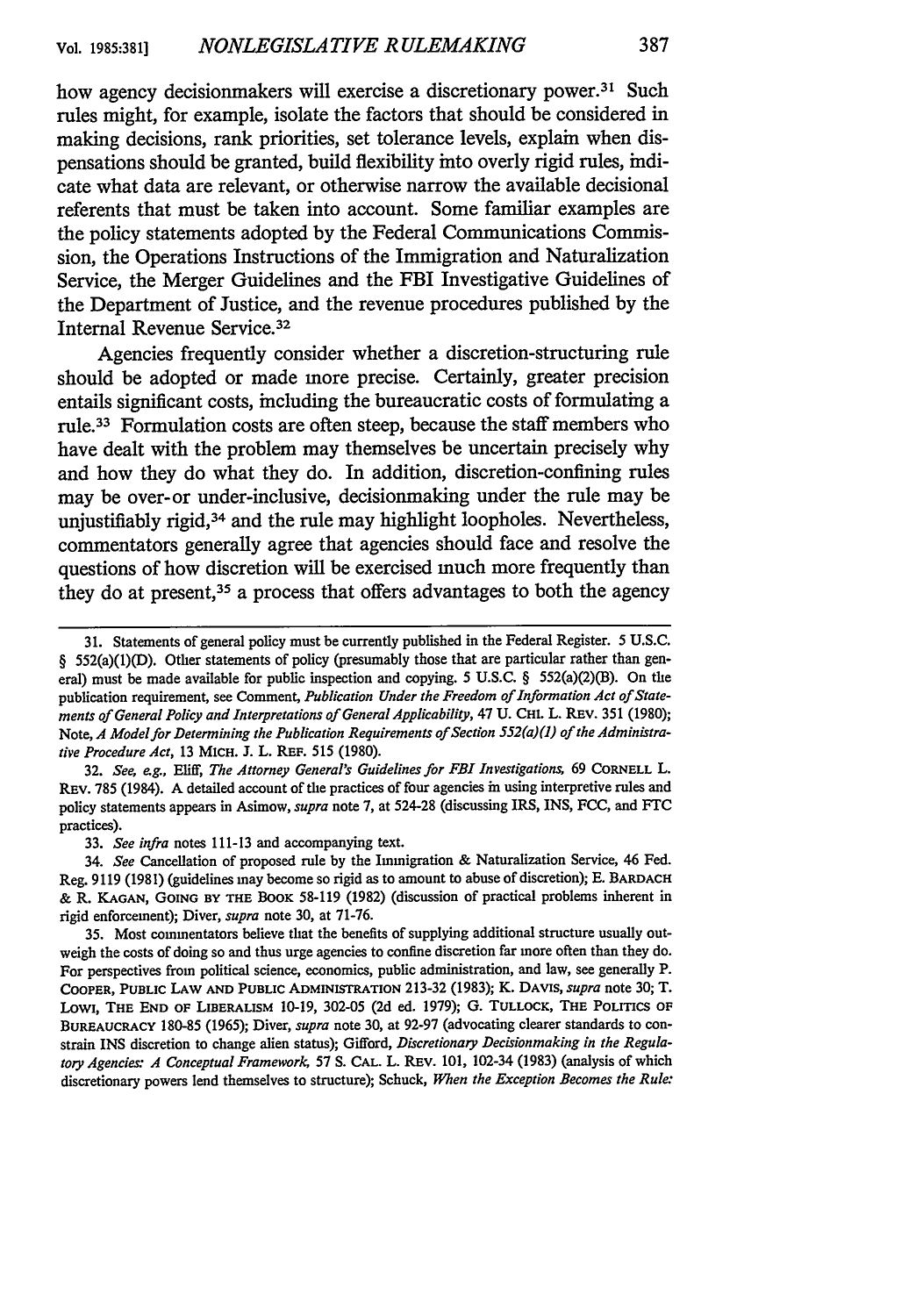and the public.

For the agency, the very process of considering how a particular power might be structured often results in a productive process of selfcriticism and the generation of alternatives and fresh points of view.36 If an agency can reach consensus on how to confine discretion, the personnel who must exercise it are more likely to do so consistently and fairly. In addition, policy statements tend to minimize the inevitable distortions of agency priorities that result from a multilevel delegation within an institution. Moreover, an informed public is more likely to conform voluntarily to the law, thus minimizing enforcement costs.<sup>37</sup>

To the public that must live with an agency's discretionary power, knowledge of how that power will be used is extremely valuable. It opens a window on an agency's decisional process and thus enables a person who is detrimentally affected to make an informed argument to the correct staff member that an exception should be made. It permits everyone who must deal with the agency equal access to vital information, thus diminishing the advantage held by experienced professionals or former agency staff members. Finally, policy statements enable the public to plan transactions with more precise knowledge of how agencies will react. As a result, a person subject to regulation or seeking a benefit is less likely to encounter difficulties with the agency. To the extent that disputes between government and regulated parties can be avoided through proper advance planning, both sides avoid the deadweight loss associated with dispute settlement and thwarted plans.<sup>38</sup>

General policy statements are well calculated to control staff action and, because they must be published in the *Federal Register,* to inform the public. They provide authoritative guidance on what the staff is likely to do, yet unlike legislative rules they remain tentative, not rigid. Consequently, they leave decisionmakers room for flexible application; they do not foreclose further experimentation and learning from experience.

*Regulatory Equity and the Formulation of Energy Policy Through an Exceptions Process,* 1984 **DUKE L.J.** 163, 268-69, 294-98; Sofaer, *Judicial Control of Informal Discretionary Adjudication and Enforcement,* 72 COLUM. L. REv. 1293, 1295 (1972) (unconfined discretion led to inconsistency, political intervention, high reversal rates, extra decisional costs, and severely disadvantaged unrepresented aliens); Note, *Regulatory Values and the Exceptions Process,* 93 YALE L.J. 938 (1984). 36. *See* Gifford, *supra* note 28, at 22-26, 29-30.

<sup>37.</sup> *See* Hirsch, *Reducing Law's Uncertainty and Complexity,* 21 UCLA L. REv. 1233, 1234-36 (1974).

<sup>38.</sup> *See* Ehrlich & Posner, *An Economic Analysis of Legal Rulemaking,* 3 **J. oF LEGAL STUD.** 257, 262-67 (1974).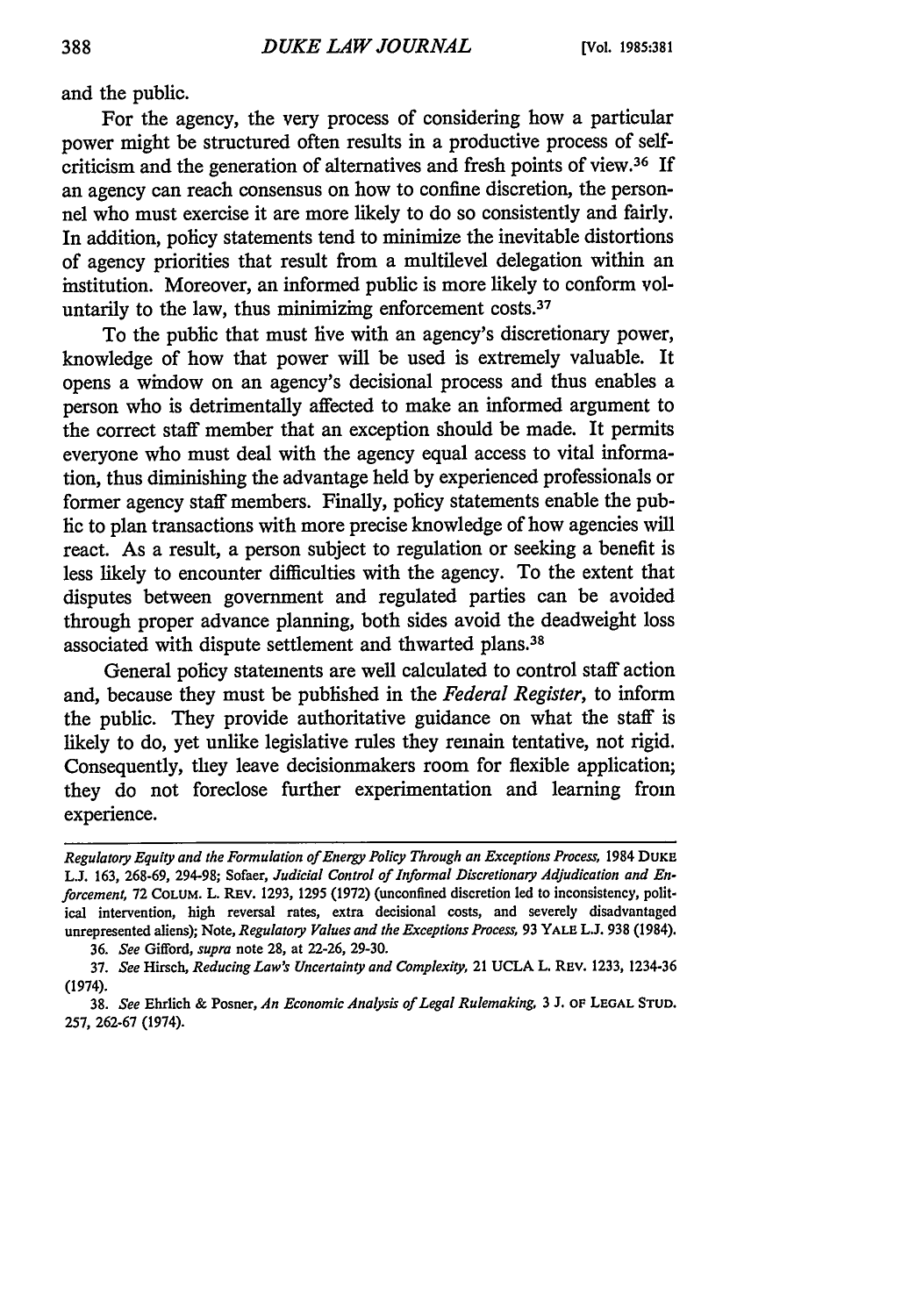# II. JUDICIAL TECHNIQUES FOR DRAWING THE LEGISLATIVE/ NONLEGISLATIVE DISTINCTION

As we have seen, the theoretical difference between legislative and nonlegislative rules is clear. Legislative rules exercise delegated legislative power; nonlegislative rules do not. In many instances, an agency can choose to proceed legislatively or nonlegislatively, and there can be little dispute over the characterization of the resulting product: The agency explicitly declares that it intends to act either legislatively or nonlegislatively and that declared intention corresponds with the legal effect of the rule.

Unfortunately, a substantial number of cases remain in which the decision whether a rule is legislative or nonlegislative is considerably more difficult. This section outlines two different approaches to the problem-the prevailing legal effect standard and the increasingly rejected substantial impact test. An appreciation of the difficulties encountered in applying these tests is helpful in assessing proposed regulatory reform of the procedures for adopting nonlegislative rules.

### *A. The Agency's Label.*

When an agency has a choice to proceed legislatively or nonlegislatively, its contemporaneous description is the most reliable test of what it actually did.39 Because an agency can choose to interpret law or limit discretion through legislative rulemaking, nonlegislative rulemaking, adjudication, or other techniques, it is appropriate to accept the agency's description of which alternative it chose at the time it made the choice. Deference to the agency's label also promotes certainty and predictability of result and provides agencies with reasonable assurance that reviewing courts will honor their decision to proceed nonlegislatively. Thus, an agency's contemporaneously-adopted<sup>40</sup> description of its intention and

**<sup>39.</sup>** *See,* eg., American Trucking Ass'n v. United States, **688 F.2d** 1337, 1344 (1lth Cir. 1982) (interpretive rule), *reversed on other grounds,* 104 **S.** Ct. 2458 (1984); British Caledonian Airways, Ltd. v. **CAB,** 584 **F.2d 982, 992 (D.C.** Cir. 1978)(declaratory order); Pacific Gas & Elec. Co. v. FPC, 506 **F.2d 33, 39 (D.C.** Cir. 1974)(policy statement). *See* Chrysler Corp. v. Brown, 441 **U.S.** 281, 312- **16** (1979)(rule interpretive because agency so treated it). However, the Senate Judiciary Committee has sharply criticized undue judicial deference to an agency's label. *See* The Regulatory Reform Act, **S.** Rep. No. 284, 97th Cong., 1st Sess. 113 (1981) [hereinafter cited as **SENATE REPORT].**

<sup>40.</sup> Subsequent characterizations **by** counsel are much less persuasive. *See* Regular Common Carrier Conference of the Am. Trucking Ass'n. v. United States, 628 **F.2d** 248, 251 **(D.C.** Cir. **1980).** In Levesque v. Block, **723 F.2d** 175, 179-81 (lst Cir. 1983), the court gave no deference to a "latearising" claim that a rule was interpretive. According to the decision **by** Judge McGowan, late characterizations mislead the public, which is entitled to know whether a rule is legislative or not. Deference to a post-hoe characterization encourages an agency to "'act now, make up reasons later.'" *Id.* at **180.**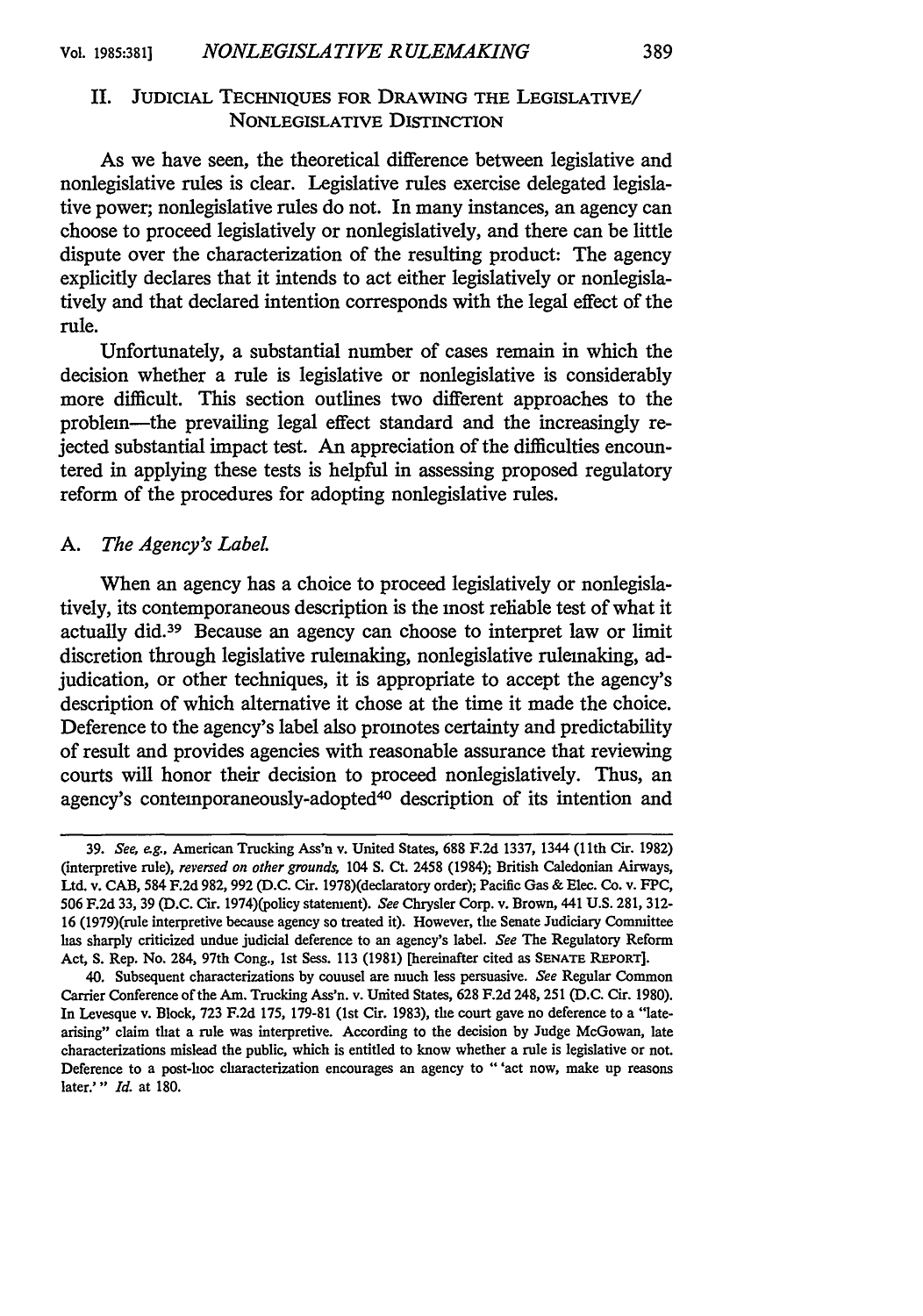desired legal effect is and should be of central importance in characterizing its product.

Unfortunately, a court cannot always rely on labels to distinguish between legislative and nonlegislative rules. Agencies may provide vague or contradictory descriptions of their rules, or may fail to characterize their pronouncements at all.<sup>41</sup> Moreover, an agency, unsure whether it has delegated power or, if it does, whether it wishes to exercise it, may try to disguise the issue **by** failing to describe its product clearly. In other cases, confusion may be caused **by** poor staff work. For example, staff members may fail to clarify whether a pronouncement that amplifies a legislative rule is intended to amend the rule or merely to interpret it. Finally, an agency might overlook the fact that a rule labelled as nonlegislative is, for some reason, legally binding on someone or some other agency, and cannot properly be treated as nonlegislative.<sup>42</sup>

Thus, many courts have declared that labels are entitled to judicial deference, but cannot be dispositive of the issue of the proper characterization of a rule.<sup>43</sup> Courts consistently question whether the chosen label correctly describes the legal effect of a particular rule. Otherwise, an agency might manipulate its description in order to avoid pre-enforcement judicial review,<sup>44</sup> keep a low profile,<sup>45</sup> or circumvent cumbersome notice and **comment** requirements, 46 while achieving the desired change in staff and private party behavior.

### *B. Policy Statements: The Definitiveness Test.*

Policy statements and many legislative rules are addressed to discretionary functions. **A** difficult characterization problem is often presented when an agency with delegated legislative power chooses to adopt a pol-

44. A legislative rule is more likely than a nonlegislative rule to be held ripe for judicial review before it is applied, although many nonlegislative rules have been held to meet the ripeness test. *See infra* note 213; Asimow, *supra* note **7,** at 567-69.

*45. See* First Bancorp. v. Board of Governors of the Fed. Reserve Sys., 728 F.2d 434, 438 (10th Cir. 1984) (Board attempted to announce significant policy change through informal adjudication); Jean v. Nelson, 711 F.2d 1455, 1470-82 (1lth Cir. 1983) (INS consciously chose not to promulgate rule after making policy change), *vacated as moot on this issue,* 727 F.2d 957, 962 (1lth Cir.), *cert. granted,* 105 **S.** Ct. 563 (1984).

46. *See, eg.,* Environmental Defense Fund v. Gorsuch, 713 F.2d 802, 816 (D.C. Cir. 1983).

<sup>41.</sup> *See, e.g.,* Jean v. Nelson, 711 **F.2d** 1455, 1482 (11th Cir. 1983), *vacated as moot on this issue,* 727 F.2d 957, 962 (11th Cir.), *cert. granted,* 105 S.Ct. 563 (1984).

<sup>42.</sup> *See, eg.,* Batterton v. Marshall, 648 F.2d 694, 704-06 (D.C. Cir. 1980).

<sup>43.</sup> *See, e.g.,* First Bancorp. v. Board of Governors of the Fed. Reserve Sys., 728 F.2d 434, 438 (10th Cir. 1984) (policy statement in informal adjudication treated as legislative rule); American Bus Ass'n v. United States, 627 F.2d 525, 531 (D.C. Cir. 1980) (policy statement treated as legislative rule); Chamber of Commerce v. OSHA, 636 F.2d 464, 468-69 (D.C. Cir. 1980) (interpretive rule treated as legislative); Joseph v. United States Civil Serv. Comm'n, 554 F.2d 1140, 1153 (D.C. Cir. 1977) (same).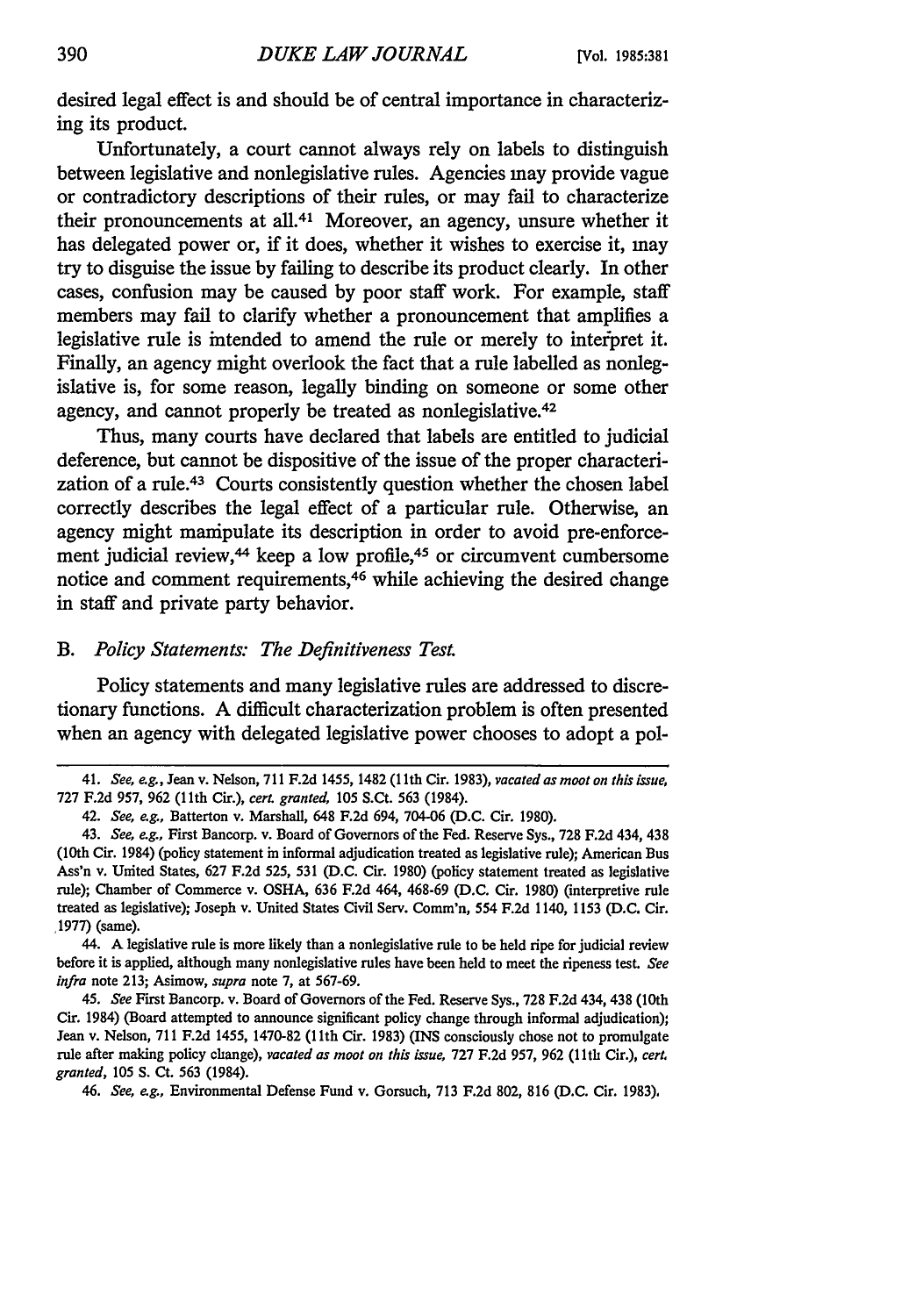icy statement without prior notice and comment. The prevailing criterion for analyzing this issue is the "definitiveness" test. If the court finds that a discretionary power has been tentatively limited, the agency's pronouncement is a policy statement; if it finds that the power is definitively limited, the pronouncement is a legislative rule.<sup>47</sup>

The definitiveness rule clearly leaves much to be desired as a manageable and predictable standard for judicial decisionmaking. Because it hinges on whether a rule definitively or tentatively channels discretion, the test requires a prediction of the agency's future behavior, and the result will often turn on whether the staff used mandatory or precatory language.<sup>48</sup>

On the other hand, the definitiveness test has some positive aspects. It provides a serviceable roadmap by which agencies can confine discretionary power without inviting advance public participation. An agency can be reasonably certain that notice and comment procedure will not be required if it labels a discretion-structuring rule as a policy statement, builds in assurances that the rule is tentative, and treats it in actual practice as tentative.

In addition, the definitiveness test has a certain compelling logic. If the public is denied an advance opportunity to influence a policy statement, it should have a fair chance to persuade a decisionmaker to follow a different course when the discretionary function is actually exercised in a subsequent investigation, formal or informal adjudication, or other proceeding.

Several factors are helpful in applying the definitiveness test. One is a realistic assessment of the tentativeness of a rule. Rules that seem tentative or suggestive, leaving room for decisionmakers to exercise judgment, are properly characterized as policy statements.49 In contrast, a

<sup>47.</sup> See, *e.g.,* Simmons v. ICC, 757 F.2d **296,** 300 (D.C. Cir. **1985)** (agency cannot treat policy statement as binding authority in later rulemaking); American Bus Ass'n. v. United States, 627 F.2d 525, 531-32 (D.C. Cir. 1980).

<sup>48.</sup> The "definitiveness test" has frustrated a number of courts. *See eg.,* Jean v. Nelson, 711 F.2d 1455, 1480 (1lth Cir. 1983) (test is a morass "akin to wandering lost in a serbonian bog"), *vacated as moot on this point,* 727 F.2d 957, 962 (11th Cir.), *cert. granted,* 105 **S.** Ct. 563 (1984); American Bus Ass'n v. United States, 627 F.2d 525, 528-29 (D.C. Cir. 1980) (drawing the line is "hazardous"); Guardian Fed. Say. & Loan Ass'n v. **FSLIC,** 589 F.2d 658, 667-68 (D.C. Cir. 1978) (test calls for intuitive judgment); Noel v. Chapman, 508 F.2d 1023, 1030 (2d Cir.) (test is "enshrouded in considerable smog"), *cert denied,* 423 U.S. 824 (1975); Pacific Gas & Elec. Co. v. FPC, 506 F.2d 33, 37 (D.C.Cir. 1974) (distinction is a "fuzzy product") (quoting **I** K. DAVIS, ADMINIS-**TRATIVE** LAW § **5.01,** at 290 (2d ed. 1958)).

<sup>49.</sup> *See, e.g.,* Ryder Truck Lines v. United States, 716 F.2d 1369, 1376-78 (11th Cir. 1983); Burroughs Welcome Co. v. Schweiker, 649 F.2d 221, 225 (4th Cir. 1981); Guardian Fed. Say. & Loan Ass'n. v. FSLIC, 589 F.2d 658, 666-68 (D.C. Cir. 1978); Pacific Gas & Elec. Co. v. FPC, 506 F.2d 33, 38-43 (D.C. Cir. 1974). *See also* Asimow, *supra* note 7, at 540 n.87.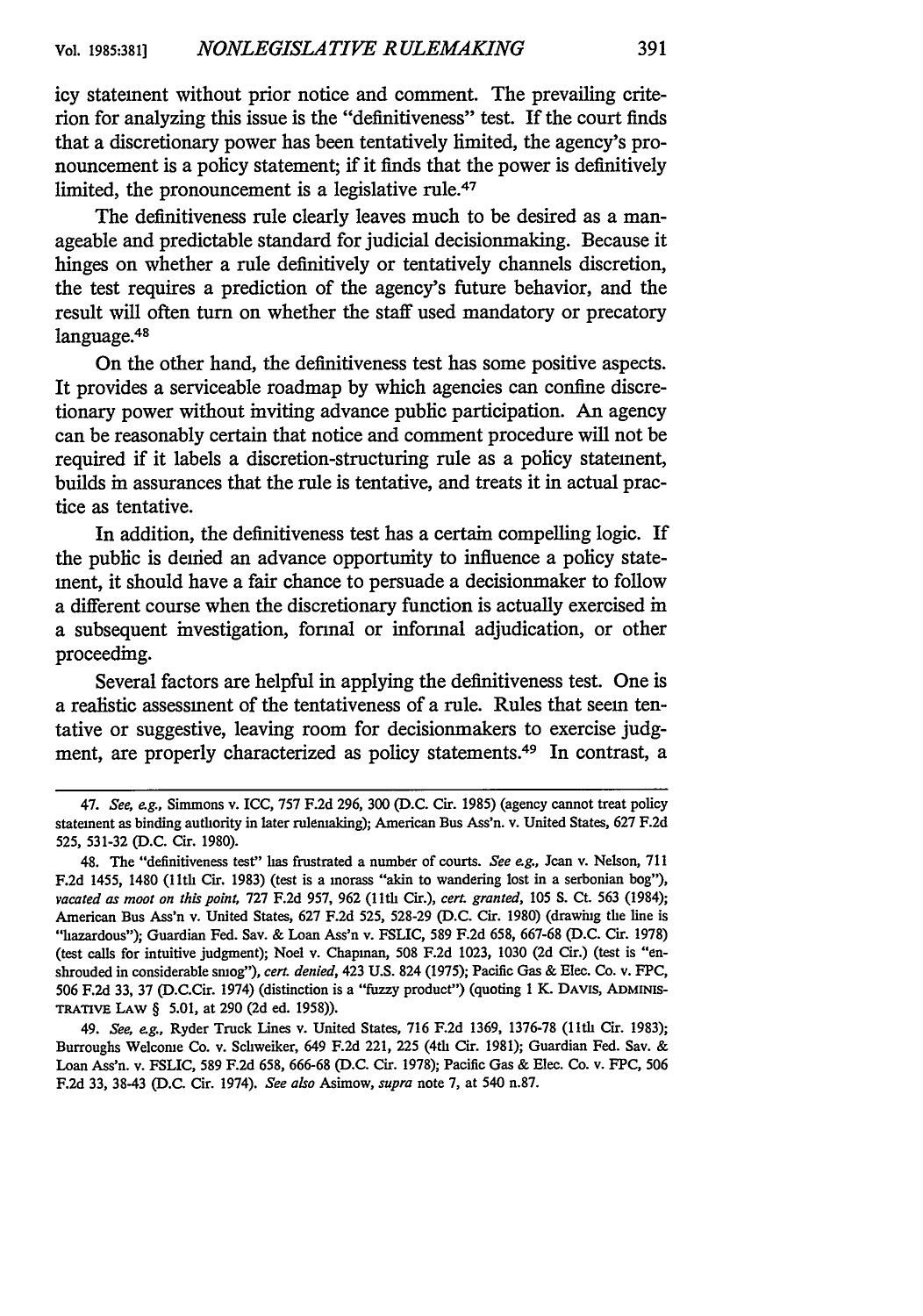rule adopted by an agency with legislative rulemaking power that appears to preclude the exercise of discretion, prescribes how it must be exercised, or leaves no administrative forum in which the exercise of discretion can be challenged, should be considered legislative.

Consider, for example, *Environmental Defense Fund v. Gorsuch,50 a* case that allowed the court to play a role in the political struggles that engulfed the Environmental Protection Agency (EPA) early in the Reagan Administration. A statute required EPA to set standards for hazardous waste processing and also required waste processors to meet EPA's standards in order to apply for licenses. Existing processors were permitted to operate with temporary licenses until EPA adopted the standards and called in their temporary licenses.<sup>51</sup> EPA duly adopted standards, but under political pressure from the Office of Management and Budget (OMB), gave notice that it proposed to suspend them. It also announced as a matter of "policy" that because the regulatory standards that would condition permanent licenses might be suspended, EPA would defer calling in the temporary processing licenses.<sup>52</sup>

EPA defended the "policy" as a reasonable resource allocation: It was reluctant to issue permanent licenses conditioned on compliance with standards that it proposed to suspend. The EPA also observed that its "policy" was not definitive, because it was free to call in the temporary license of any particular processor.<sup>53</sup>

Declaring that APA exemptions should be strictly construed, particularly where an agency reverses its position, the court held that the substance of the "policy" was an indefinite exemption of the processors from meeting the standards that EPA had already adopted and that Congress intended would be observed to protect public health.<sup>54</sup> The "policy" was not likely to be waived and there was no obvious proceeding in which the issue might even be raised. In short, the court held that EPA's "policy"

54. *Id.* at 816-17.

<sup>50. 713</sup> F.2d 802, 816-17 (D.C. Cir. 1983). *See also* Jean v. Nelson, 711 F.2d 1455, 1478-83 **(I** lth Cir. 1983), *vacated as moot on thispoint,* 727 F.2d 957 (11th Cir.), *cert. granted,* 105 **S.** Ct. 563 (1984); Independent U.S. Tanker Owners Comm'n v. Lewis, 690 F.2d 908, 918 (D.C. Cir. 1982); Chamber of Commerce v. OSHA, 636 F.2d 464, 467 n.4 (D.C. Cir. 1980); Brown Express, Inc. v. United States, 607 F.2d 695, 701 (5th Cir. 1979); Dow Chemical v. CPSC, 459 F. Supp. 378, 392-93 (W.D. La. 1978); United States ex rel. Parco v. Morris, 426 F. Supp. 976, 984-85 (E.D. Pa. 1977). *But see* Davis Walker Corp. v. Blumenthal, 460 F. Supp. 283, 294 (D.D.C. 1978) (upholding rigid "trigger price mechanism" as policy statement). In Pickus v. United States Bd. of Parole, 507 F.2d 1107, 1114 (D.C. Cir. 1974), an early decision based primarily on substantial impact analysis, the court held that rules which tightly (but not definitively) limited the discretion of parole decisionmakers could not be treated as policy statements.

<sup>51.</sup> *See* Environmental Defense Fund v. Gorsuch, 713 F.2d 802, 805, 806 (D.C. Cir. 1983).

<sup>52.</sup> *See id.* at 808.

<sup>53.</sup> *See* **id.** at 816.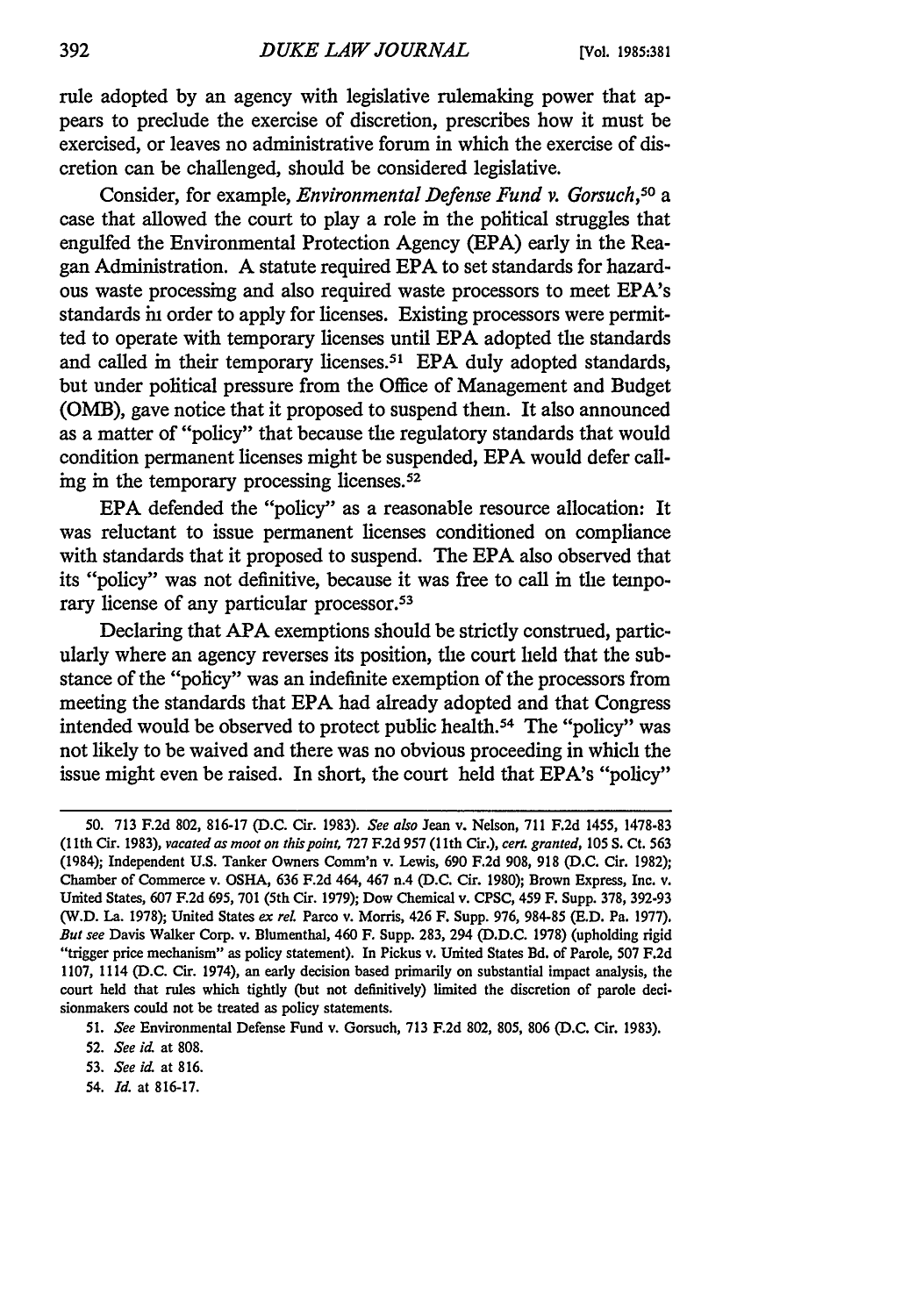was definitive, not tentative, and, as a legislative rule, was invalid for want of advance notice and comment procedure.<sup>55</sup>

**A** second factor that courts take into account when deciding whether a rule that confines a power is tentative or definitive is the precise wording used **by** the agency. For example, a rule that uses rebuttable presumptions,<sup>56</sup> or that uses words of suggestion, like "may" or "should consider," rather than inflexible words of command,<sup>57</sup> is likely to be a policy statement.

**A** third factor that courts may consider is actual administrative experience in applying a rule. If agency decisionmakers seem genuinely open to contrary suggestions in subsequent proceedings, a rule is likely to be a policy statement. If, however, decisionmakers appear to view themselves as bound by the rule, it may be treated as legislative.<sup>58</sup>

#### *C. Interpretive Rules: Legal Effect Test.*

When a court reviews a language-interpreting rule that was adopted **by** an agency with legislative rulemaking power, it must begin **by** characterizing the rule. Most importantly, whether a rule is legislative or inter-

58. *See* Jean v. Nelson, 711 F.2d 1455, 1482-83 (1lth Cir. 1983), *vacated as moot on thispoint,* 727 F.2d 957, 963 (11th Cir.), *cerL granted,* 105 **S.** Ct. 563 (1984); American Bus Ass'n. v. United States, 627 F.2d 525, 532 (D.C. Cir. 1980).

A few other factors have occasionally been suggested, but these appear relatively unhelpful. Where a rule is styled as a temporary or interim solution to a problem, it is less likely to be considered legislative than one that operates indefinitely or permanently. *See* E. TOMLINSON, FINAL RE-PORT **IN SUPPORT OF RECOMMENDATION'76-2 STRENGTHENING THE INFORMATIONAL AND NOTICE GIVING** FUNCTIONS OF THE FEDERAL REGISTER, 4 RECOMMENDATIONS **AND** REPORTS **OF** THE ADMINISTRATIVE **CONFERENCE** OF THE UNITED STATES: JULY **1,** 1974 - DECEMBER **31,** 1977 427, 463 **(1976)** (the operative life of policy statement should be short); Dow Chem. v. **CPSC,** 459 F. Supp. **378, 392** (W.D. La. **1978).** A rule addressed to agency staff is more likely to be a policy statement that one addressed to the public. *See* Noel v. Chapman, **508 F.2d 1023, 1030 (2d** Cir.), *cert. denied,* 423 **U.S.** 824 **(1975);** Bonfield, *supra* note *7,* at 115. Finally, some courts have indicated that a policy statement *with present* as well as prospective effect is a legislative rule. *See, eg.,* Brown Express, Inc. v. United States, **607 F.2d 695, 701** (5th Cir. **1979).** However, this approach seems misconceived. **A** rule is a policy statement if it tentatively channels discretionary action; whether that action is part of an ongoing proceeding, or only one contemplated in the future, seems unimportant. *See* Jean v. Nelson, 711 F.2d at 1478, 1482.

**<sup>55.</sup>** *See id.* at 817-18.

<sup>56.</sup> *See* Regular Common Carrier Conference of the Am. Trucking Ass'n. v. United States, 628 F.2d 248 (D.C. Cir. 1980); Ryder Truck Lines v. United States, 716 F.2d 1369, 1376-78 (1lth Cir. 1983), *cert denied,* 104 **S.** Ct. 1707 (1984).

<sup>57.</sup> *See* Guardian Fed. Say. & Loan Ass'n. v. FSLIC, 589 F.2d 658, 666 (D.C. Cir. 1978); American Bus Ass'n. v. United States, 627 F.2d 525, 531-32 (D.C. Cir. 1980). The *American Bus* decision drew support from the famous case of Columbia Broadcasting Sys., Inc. v. United States, 316 U.S. 407 (1942). *See American Bus,* 627 F.2d at 530-31 (discussing *CBS). The CBS* Court permitted pre-enforcement review of legislative rules despite the fact that the FCC had labelled them policy statements, because they were definitive rather than tentative and contained mandatory language. *See* 316 U.S. 407, 416-20 (1942).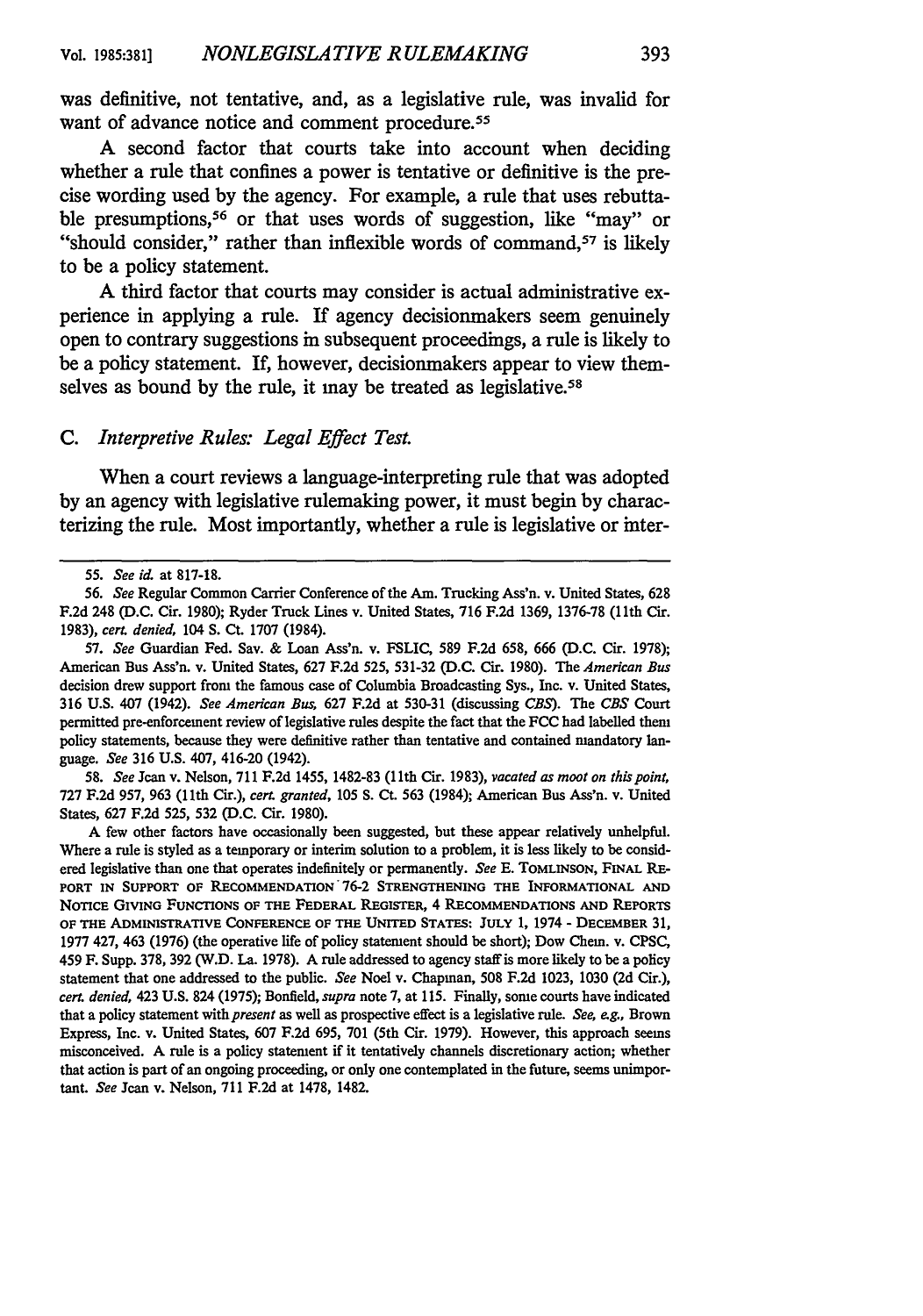pretive determines whether the court must defer to the agency's policy judgments or whether the court can substitute its own judgments.<sup>59</sup> In addition, of course, the appropriate procedure for adopting the rule turns on whether it is legislative or interpretive.

The prevailing standard for distinguishing legislative and interpretive rules can be described as the "legal effect" test. If a rule explaining the meaning of language actually makes "new law," as opposed to merely interpreting "existing law," it is legislative. Because both legislative and interpretive rules frequently explain the meaning of language,<sup>60</sup> there is no obvious way to determine whether an agency with legislative rulemaking power has made "new law" or interpreted "existing law."<sup>61</sup> Thus, the result often turns on whether an agency "intended" to make new law, and that determination necessarily must depend primarily on the label that the agency attached to its product.<sup>62</sup>

Courts confront the characterization issue in two distinct situations-rules that explain the meaning of a statute and rules that explain the meaning of a previous legislative rule.

*1. Rules That Explain Statutes.* In considering whether a rule that explains a statute is interpretive, courts consider a number of factors in addition to the agency's label or an assessment of its intention. A rule makes "new law," as opposed to interpreting "existing law," if it fills a statutory gap by imposing a standard of conduct, creating an exemption from a standard of conduct, erecting a new regulatory structure, or otherwise implementing congressional policy by completing an incomplete statutory design. 63 Suppose, for example, that Congress allows an agency to exempt certain transactions from the coverage of a regulatory statute. Without a rule, such transactions would not be exempt. A rule

**<sup>59.</sup>** *See, eg.,* Batterton v. Francis, 432 **U.S.** 416, 424-26 **(1977);** General Elec. Co. v. Gilbert, 429 U.S. 141 (1976). *See also infira* notes 160-69 and accompanying text.

*<sup>60.</sup> See supra* note 17 and accompanying text.

<sup>61.</sup> One judge has criticized this standard as a "riddle." *See* Chisholm v. **FCC,** 538 F.2d 349, 393 (D.C. Cir.) (Wright, **J.,** dissenting), *cert. denied,* 429 U.S. 690 (1976).

<sup>62.</sup> *See, eg.,* General Motors Corp. v. Ruckelshaus, 742 F.2d 1561, 1565 (D.C. Cir. 1983) ("if by its action the agency intends to create new law **. . .** the rule is properly considered to be a legislative rule"), *cert. denied,* 105 **S.** Ct. 2153 (1985); Levesque v. Block, 723 F.2d 175, 182-83 (1st Cir. 1983) (reliance on good cause exemption suggests agency intended legislative effect). On the other hand, omission of notice and comment would suggest that the agency did not intend legislative effect. *See* Board of Educ. v. Harris, 622 F.2d 599, 613 (2d Cir. 1979).

<sup>63.</sup> *See* Cabais v. Egger, 690 F.2d 234, 239 (D.C. Cir. 1982) (detailed rules establishing mathematical formulae for determining individual contributions to pension funds are legislative); Batterton v. Marshall, 648 F.2d 694, 705-06 (D.C. Cir. 1980); Chamber of Commerce v. OSHA, 636 F.2d 464, 469 (D.C. Cir. 1980); Citizens to Save Spencer County v. EPA, 600 F.2d 844, 877-79 (D.C. Cir. 1979).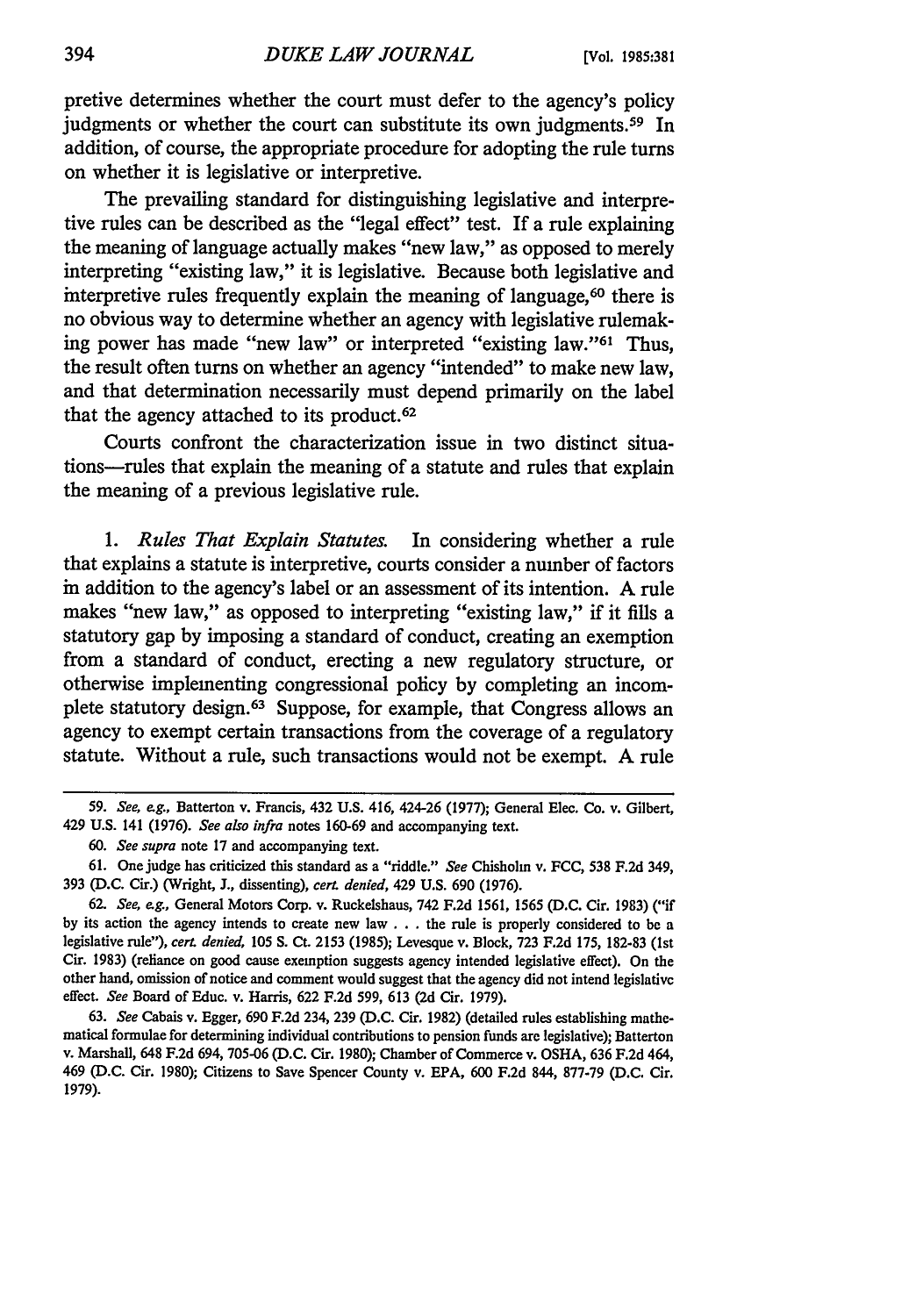spelling out an exemption would necessarily be legislative.<sup>64</sup>

As a consequence, the more vague and open-textured a statute, the more likely that a rule implementing it will be legislative rather than interpretive. 65 On the other hand, if the statutory provision in issue is detailed, leaving relatively little room for agency implementation, a rule explaining the statute is more likely to be considered interpretive.<sup>66</sup> Similarly, a rule that conforms closely to the language of the statute is likely to be considered a mere reminder and thus interpretive. <sup>67</sup>

Another relevant factor in distinguishing between legislative and interpretive rules is the specificity with which an agency's delegated legislative power has been expressed. In many cases, legislative rulemaking power is conferred **by** a specific statutory provision.68 In other instances, however, a statute provides only a general rulemaking authority applicable to the entire statute; under the prevailing view, at least in the federal courts, general rulemaking provisions empower an agency to make either interpretive or legislative rules.<sup>69</sup> Several courts have indicated that, in doubtful cases, rules made pursuant to specific rulemaking powers are more likely to be treated as legislative than are rules made pursuant to general rulemaking powers.<sup>70</sup>

*64.* See Joseph v. United States Civil Serv. Comm'n, 554 **F.2d** 1140, 1153-55 **(D.C.** Cir. 1977) (Hatch Act delegated authority to exempt government employees from provisions of act; rules promulgated pursuant to such delegation are legislative).

65. See American Trucking Ass'n v. United States, 688 F.2d 1337, 1344 n.12 (lth Cir. 1982), rev'd *on other grounds,* 104 **S.** Ct. 2458 (1984).

**66.** *See* American Postal Workers Union v. United States Postal Serv., 707 F.2d 548, 559 (D.C. Cir. 1983), *cert denied,* 104 **S.** Ct. 1594 (1984).

67. *See* Alcaraz v. Block, 746 F.2d 593, 613 (9th Cir. 1984); Cabais v. Egger, 690 F.2d 234, 238 (D.C. Cir. 1982); Citizens to Save Spencer County v. EPA, 600 F.2d 844, 876 n.153 (D.C. Cir. 1979). *But see* Levesque v. Block, 723 F.2d 175, 182 (1st Cir. 1983) (rule that restates statute is legislative because it supplied effective date).

68. Such statutes typically contain wording like "pursuant to rules adopted by the secretary." 69. *See, eg.,* National Nutritional Foods Ass'n. v. Weinberger, 512 F.2d 688, 695 (2d Cir.), cert. *denied,* 423 U.S. 827 (1975); National Petroleum Refiners Ass'n. v. FTC, 482 F.2d 672, 676-78 (D.C. Cir. 1973), *cert denied,* 415 U.S. 951 (1974). However, the general rulemaking power in the Internal Revenue Code has been interpreted to confer authority only to adopt interpretive rules. *See* Rowan Cos., Inc. v. United States, 452 U.S. 247, 253 (1981).

70. *See* Alaniz v. Office of Personnel Management, 728 F.2d 1460, 1468 n.6 (Fed. Cir. 1984); Levesque v. Block, 723 F.2d 175, 183 (1st Cir. 1983); Chisholm v. FCC, 538 F.2d 349, 393 (D.C. Cir.) (Wright, J., dissenting), *cert denied,* 429 U.S. 890 (1976). *Cf* Chrysler Corp. v. Brown, 441 **U.S.** 281, 303-12 (1979).

**A** few other criteria have influenced courts to find that a rule did or did not have legislative effect. Where a rule defied a definitive judicial construction of a statute, it could only be legislative in effect. *See* Chamber of Commerce v. OSHA, 636 F.2d 464, 468-69 (D.C. Cir. 1980). Because administrative interpretation is always subject to judicial reassessment, an interpretation that could not be judicially reviewed might well be legislative. *See* General Motors Corp. v. Ruckelshaus, 724 F.2d 979, 984 n.30 (D.C. Cir. 1983) (because judicial review is possible, rule could be interpretive), *rev'd on other grounds upon hearing en ban* 742 F.2d 1561 (D.C. Cir. 1984), *cert. denied,* 105 **S.** Ct. 2153 (1985). A rule that is binding on other agencies, such as state welfare departments, necessarily has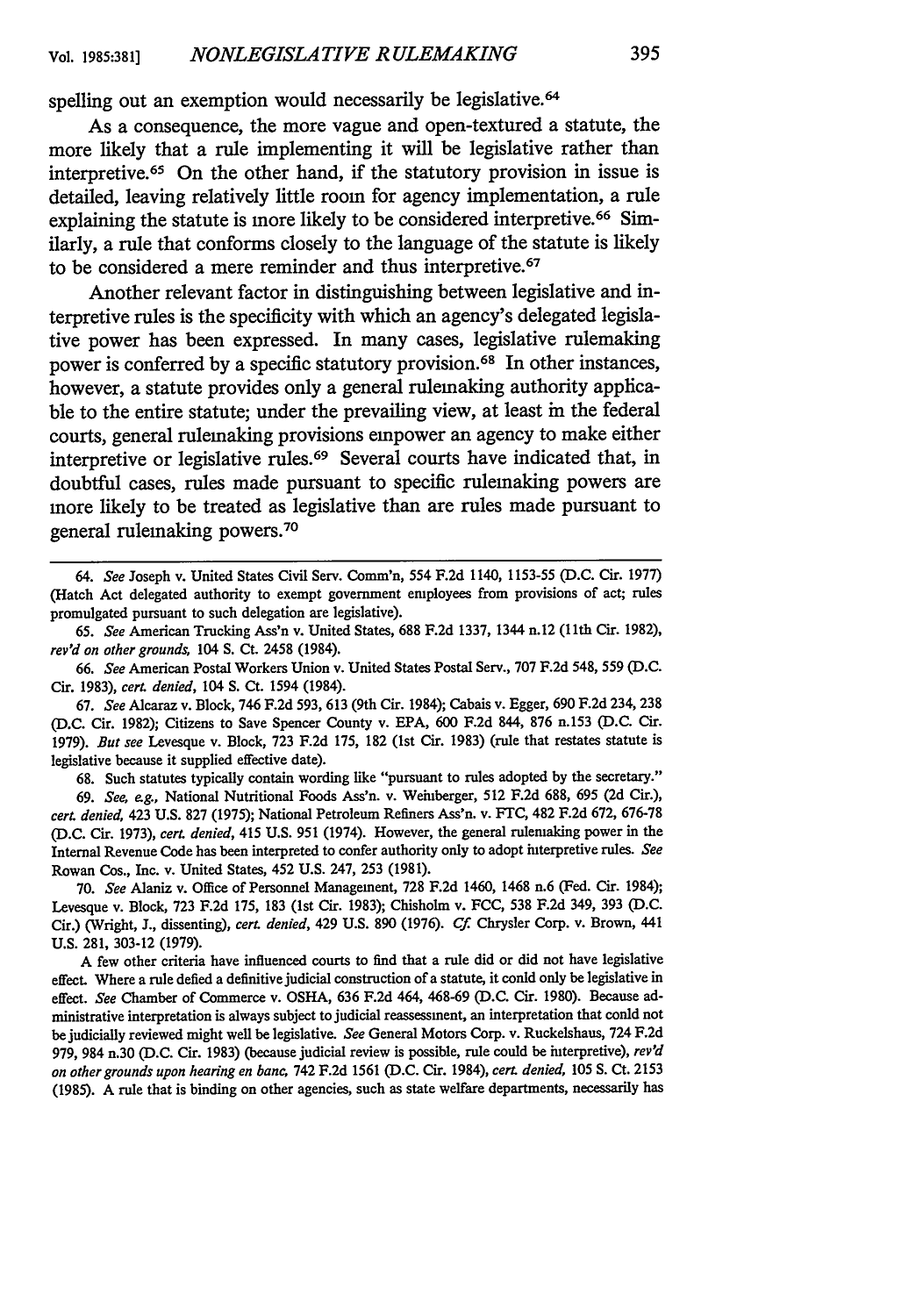*2. Rules That Explain Rules.* Many rules explain or clarify previous legislative **rules.71** If a second rule repudiates or is irreconcilable with the prior one, the second rule must be an amendment of the first; and, of course, an amendment to a legislative rule must itself be legislative. 72 Usually, however, the second rule is consistent with the earlier one. In such cases there is no principled way to determine whether it amends the prior rule or merely explains, clarifies, or interprets **it,73** and courts **by** necessity usually defer to an agency's characterization of its intent.<sup>74</sup>

On occasion, courts find second rules legislative when they deal with a matter not clearly covered **by** an earlier legislative rule. For example, *Standard Oil Co. v. Department of Energy75* concerned petroleum price controls. The Department had established legislative rules allowing petroleum sellers to raise prices in order to recover cost increases, but permitting greater price increases if the cost increase was in product rather than nonproduct costs. However, the legislative rules failed to specify how to determine whether a price increase was traceable to an increase in product or nonproduct costs when both costs had increased. The agency issued a subsequent rule, labelled as "interpretive," to solve the problem, but the Temporary Emergency Court of Appeals held that it was legislative, because the issue had not been covered in the prior legislative rule.76 The *Standard Oil* case is unusual; most decisions simply declare the second rule consistent with the first and thus interpretive. The decision

71. A rule changing a prior *interpretive* rule would generally be interpretive. *See* American Postal Workers Union v. United States Postal Serv., 707 F.2d 548, 558-59 (D.C. Cir. 1983), *cert. denied,* 104 **S.** Ct. 1594 (1984). On the other hand, a rule that replaces a repealed legislative rule is likely to be legislative. *See* Levesque v. Block, 723 F.2d 175, 183 (1st Cir. 1983).

72. *See* Alaniz v. Office of Personnel Management, 728 F.2d 1460, 1468 (Fed. Cir. 1984); Detroit Edison Co. v. EPA, 496 F.2d 244, 248 (6th Cir. 1974).

73. The leading case states the "test" in conclusory terms: An interpretive rule is an agency's opinion as to the meaning of an existing rule, whereas a legislative rule creates new law. *See* Gibson Wine Co. v. Snyder, 194 F.2d 329, 331-32 (D.C. Cir. 1952). *But see id.* at 335 (second rule so clearly at variance with the earlier rule that the second one could not be an interpretation) (Miller, J., dissenting). *See also* Asimow, *supra* note **7,** at 545 n.107.

74. *See, eg.,* Viacom Int'l. Inc. v. FCC, 672 F.2d 1034, 1042 (2d Cir. 1982); Carter v. Cleland, 643 F.2d 1, 8-9 (D.C. Cir. 1980); Energy Reserves Group, Inc. v. Department of Energy, 589 F.2d 1082, 1092-93 (Temp. Emer. Ct. App. 1978).

75. 596 F.2d 1029, 1035 (Temp. Emer. Ct. App. 1979).

76. *Id.* at 1061.

legislative effect. *See* Cabais v. Egger, 690 F.2d 234, 239 (D.C. Cir. 1982) (rule held to be legislative because it limited state discretion and imposed obligation on states not found in statute itself); Aiken v. Obledo, 442 F. Supp. 628, 649 (E.D. Cal. 1977). A rule that is consistent with prior agency practice is likely to be interpretive since it does not create "new rights or duties." General Motors v. Ruckelshaus, 742 F.2d at 1565. Finally, a rule that relates to the scope of an agency's delegated power is usually interpretive, because a court should have plenary power to make the ultimate decision on this issue. *See* Allied Van Lines v. ICC, 708 F.2d 297, 300 (7th Cit. 1983).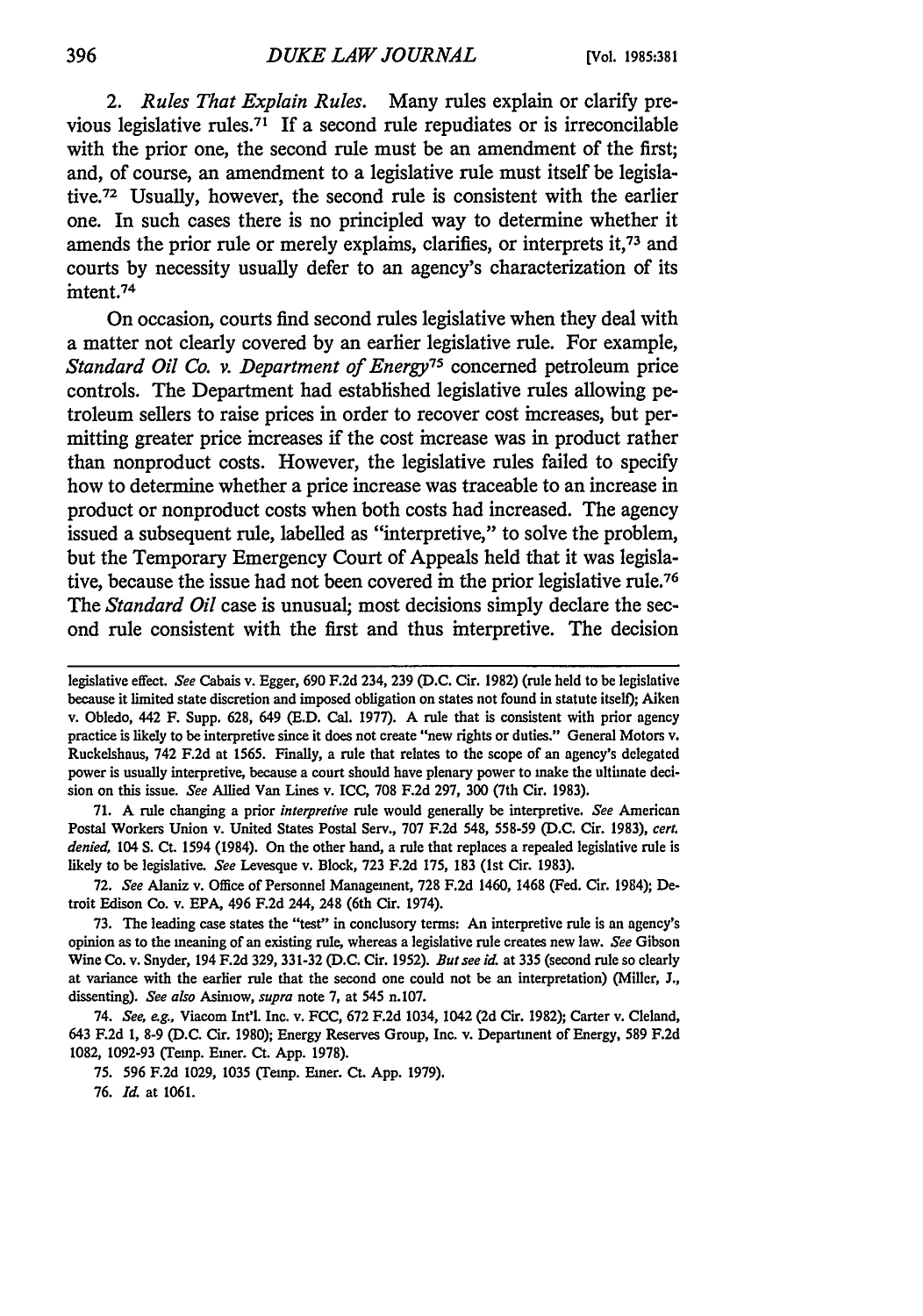seemed influenced **by** the substantial impact of the rule on regulated parties, the subject addressed in the next section.

In many cases, a court that reviews a second rule may avoid the procedural problem entirely **by** merging it with the issue of substantive validity. If the court finds the second rule consistent with the first one, it follows both that the second rule is interpretive and also that it is substantively valid.77 If the second rule is inconsistent with the first one, it is invalid both for procedural reasons (because it was an amendment adopted without notice and comment) and substantive reasons (it could not be a valid interpretation of the earlier rule if inconsistent with it).

#### *D. The Substantial Impact Test.*

As we have seen, the prevailing test used to distinguish legislative and nonlegislative rules centers on the *legal* effect that an agency intended the rule to have. **A** conflicting line of cases holds that the critical factor in drawing the distinctions is the substantiality of the *practical impact* of a rule. Under this approach, pre-adoption procedure is required if a rule has a substantial practical impact on a significant body of regulated persons.<sup>78</sup>

The substantial impact test enjoyed a considerable vogue in the early to middle 1970's. Since then, courts have cautiously but consistently rejected it in deciding whether to require notice and comment procedure before adoption of a purportedly nonlegislative rule.79 Nevertheless, the

79. *See, eg.,* Rivera v. Becerra, 714 F.2d 887, 890-91 (9th Cir. 1983), *cert. denied,* 104 *S.* Ct. 1591-92 (1984); American Postal Workers Union v. United States Postal Serv., 707 F.2d 548, 559-60 (D.C. Cir. 1983), *cert. denied,* 104 **S.** Ct. 1594 (1984); Cabais v. Egger, 690 F.2d 234, 237-38 (D.C. Cir. 1982); American Trucking Ass'n v. United States, 688 F.2d 1337, 1351-52 & n.20 (11th Cir. 1982) (stating that the substantial impact test is "only one, weakly relevant consideration in the legislative rule determination"), *rev'd on other grounds,* 104 **S.** Ct. 2458, 2468 (1984); Energy Reserves Group, Inc. v. Department of Energy, 589 F.2d 1082, 1093-98, 1102-03, 1103-12 (Temp. Emer. Ct. App. 1978) (plurality opinion rejects substantial impact test but concurring and dissenting opinions accept it); Eastern Kentucky Welfare Rights Org. v. Simon, 506 F.2d 1278, 1290 n.30 (D.C. Cir. 1974), *vacated on other grounds,* 426 U.S. 26, 44-46 (1976). *But see* Batterton v. Marshall, 648 F.2d 694, 708 (D.C. Cir. 1980); Standard Oil Co. v. Department of Energy, 596 F.2d 1029, 1061 (Temp. Emer. Ct. App. 1979); Chisholm v. FCC, 538 F.2d 349, 394 (D.C. Cir.) (dissenting opinion), *cert. denied,* 429 U.S. 890 (1976).

<sup>77.</sup> *See* Avoyelles Sportsmen's League v. Marsh, 715 F.2d 897, 910-13 (5th Cir. 1983); National Retired Teachers' Ass'n v. United States Postal Serv., 593 F.2d 1360, 1364-65 (D.C. Cir. 1979).

<sup>78.</sup> *See, eg.,* Pickus v. United States Bd. of Parole, 507 F.2d 1107, 1113-14 (D.C. Cir. 1974); Pharmaceutical Mfrs. Ass'n v. Finch, 307 F. Supp. 858, 863 (D. Del. 1970). By statute, the Federal Energy Administration at one time had to furnish an opportunity for oral presentation of views, data, and arguments before adopting a rule that would have a substantial impact on the economy or on large numbers of individuals or businesses. *See* 15 U.S.C. § 766(i)(1)(C)(1976), *repealed by* Pub. L. No. 95-91, § 709(a)(1)(c), 91 Stat. 565, 608 (1977). For a case holding an agency rule invalid due to failure to comply with this statutory requirement of opportunity for oral presentation of views, see Shell Oil Co. v. Federal Energy Admin., 574 F.2d 512 (Temp. Emer. Ct. App. 1978).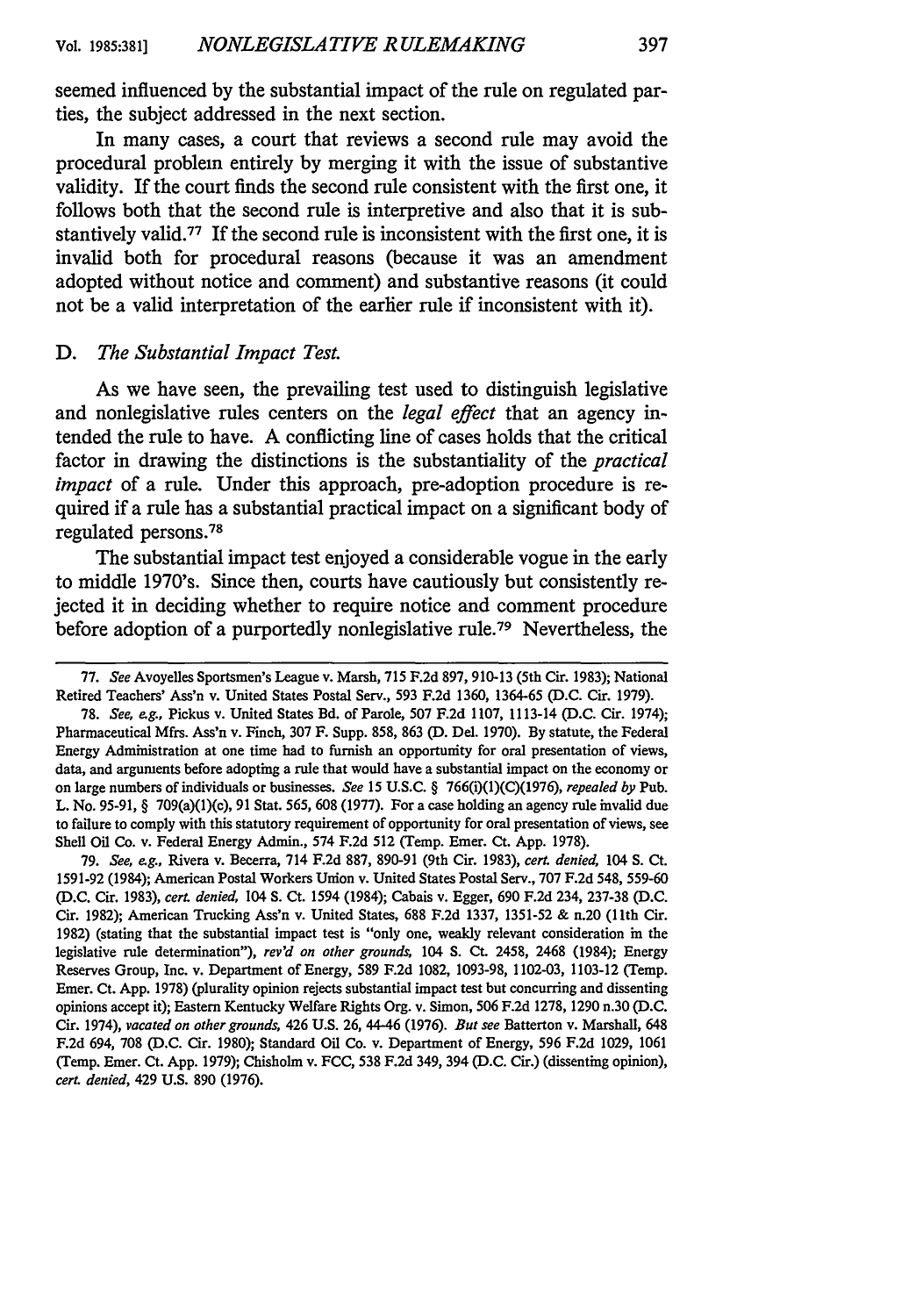substantial impact test remains important for a number of related purposes. It is a factor in deciding whether the procedural<sup>80</sup> or good cause exemptions<sup>81</sup> apply. It is also relevant in deciding whether a procedural defect should be overlooked as a harmless error, $82$  whether a nonlegislative rule must be published in the *Federal Register, <sup>3</sup>*and whether a retroactive legislative rule is valid. 84 Finally, the substantial impact test is useful as a guide to agencies in deciding whether voluntarily to invite public participation before adopting a particularly important nonlegislative rule.<sup>85</sup>

Although it has been rejected **by** most courts, the substantial impact test has been praised by several commentators.<sup>86</sup> More important, it has been transplanted into proposed federal regulatory reform bills that would write the substantial impact test into the statute.<sup>87</sup> Therefore, an understanding of how the test has been applied **by** the courts, and of its advantages and shortcomings, is essential in evaluating the reform legislation.

Judges who have used the substantial impact test have stressed a number of factors in assessing the substantiality of a rule's impact. These factors relate both to the nature of the impact and the nature of the rule.

**81.** 5 U.S.C. § 553(b)(B) exempts a rule from notice and comment requirements "when the agency for good cause finds (and incorporates the finding and a brief statement of reasons therefor in the rules issued) that notice and public procedure thereon are impracticable, unnecessary, or contrary to the public interest." *See, eg.,* Levesque v. Block, 723 F.2d 175, 184-85 (1st Cir. 1983). *See generally* Jordan, *The Administrative ProcedureAct's "Good Cause" Exemption,* 36 **AD.** L. REV. 113 (1984).

82. *See* Energy Reserves Group, Inc. v. Department of Energy, 589 F.2d 1082, 1095 (Temp. Emer. Ct. App. 1978).

83. *See* Lewis v. Weinberger, 415 F. Supp. 652, 659 (D.N.M. 1976).

84. *See, eg.,* Heckler v. Community Health Servs. 104 **S.** Ct. 2218, 2224 n.12 (1984); Buccaneer Point Estates, Inc. v. United States, 729 F.2d 1297, 1299 (1 1th Cir. 1984); Anderson, Clayton & Co. v. United States, 562 F.2d 972, 980-85 (5th Cir. 1977), *cert. denied,* 436 U.S. 944 (1978) (among factors in determining validity of retroactive legislative tax regulation are the strength of taxpayer's reliance interest and the harshness of according retroactive effect).

85. *See infra* notes 206-07 and accompanying text.

86. *See* 2 K. **DAVIS,** *supra* note 7, at § 7.18; Warren, *supra* note note 7, at 386-93, 397-98; *Koch, supra* note 7, at 1058-71; Mayton, *The Legislative Resolution of the Rulemaking versus Adjudication Problem in Agency Lawmaking,* 1980 DUKE L.J. 103, 122-29; Note, *A Functional Approach, supra* note 7, at 443-46.

87. *See infra* notes 182-204 and accompanying text.

<sup>80. 5</sup> U.S.C. § 553(b)(A) exempts from notice and comment requirements "rules of agency organization, procedure or practice." *See* United States Dep't of Labor v. Kast Metals Corp., 744 F.2d 1145, 1153 (5th Cir. 1984); National Ass'n of Home Health Agencies v. Schweiker, 690 F.2d 932, 949-50 (D.C. Cir. 1982), *cert denied,* 459 U.S. 1205 (1983); Reynolds Metals Co. v. Rumsfeld, 564 F.2d 663, 669 (4th Cir. 1977), *cerL denied,* 435 U.S. 995 (1978); Pennsylvania v. United States, 361 F. Supp. 208, 220 (M.D. Pa.), *affd per curiam,* 414 U.S. 1017 (1973); National Motor Freight Traffic Ass'n. v. United States, **268** F. Supp., **90,** 95 **(D.D.C. 1967),** *affd per curiam,* **393 U.S. 18** (1968).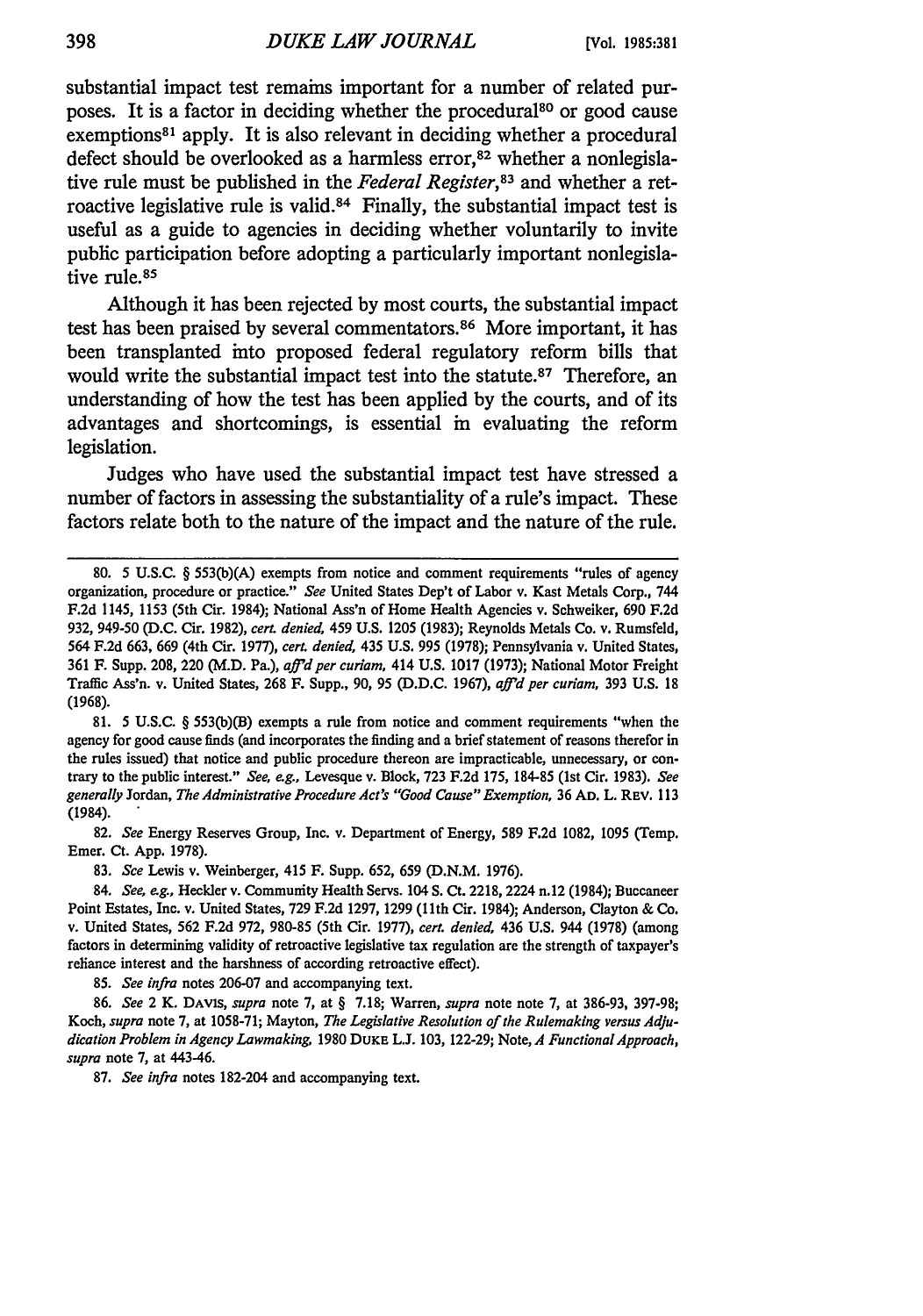In assessing the degree of impact, courts consider the degree to which the rule is pervasive in scope,<sup>88</sup> whether it seems to have a definable, significant, and self-executing impact on people's lives or their legal or economic status,<sup>89</sup> and whether it has a retroactive effect.<sup>90</sup>

When considering factors related to the nature of the rule, courts are more likely to hold that a rule had substantial impact when it represents a significant change in the agency's position<sup>91</sup> or when the rule is unusually controversial or complex.<sup>92</sup> Furthermore, a court is likely to require notice and comment procedure if public participation and the creation of a detailed record would serve a useful purpose. Public input might be useful if judicial review is likely and a better record is needed, the factual basis for the rule is dubious, or the agency lacks expertise in the subject matter and has never canvassed it in any public proceedings.<sup>93</sup>

**A** major shortcoming of the substantial impact test is that it has no solid foundation in the APA. The exemption from notice and comment requirements for nonlegislative rules appears to have been written with the legal effect test, not the substantial impact test, in mind.<sup>94</sup> Further-

89. *See* Brown Express, Inc. v. United States, 607 F.2d 695, 702 (5th Cir. 1979); Eastern Kentucky Welfare Rights Org. v. Simon, 506 F.2d 1278, 1291-93 (D.C. Cir. 1974) (dissent), *vacated on other grounds,* 426 U.S. 26 (1976); Pickus v. United States Bd. of Parole, 507 F.2d 1107, 1112-13 (D.C. Cir. 1974); Lewis-Mota v. Secretary of Labor, 469 F.2d 478, 482 (2d Cir. 1972). The rule considered in the *Eastern Kentucky* case had a peculiarly significant impact on its victims because there were no legal means by which it could ever be challenged, either before the agency or in court. *See* Asimow, *supra* note 7, at 555-56. Additional examples of substantial impact are provided by cases considering the publication requirement of APA § 552(a)(1)(D). *See* Anderson v. Butz, 550 F.2d 459, 462-63 (9th Cir. 1977); Lewis v. Weinberger, 415 F.Supp. 652, 659-60 (D.N.M. 1976).

90. *See* St. Francis Memorial Hosp. v. Weinberger, 413 F. Supp. 323, 329-30 (N.D. Cal. 1976) (disallowing reimbursement of previously incurred debt).

91. *See* Brown Express, Inc. v. United States, 607 F.2d 695, 702-03 (5th Cir. 1979); Chisholm v. FCC, 538 F.2d 349, 394 (D.C. Cir.) (Wright, J., dissenting), *cert denied,* 429 U.S. 890 (1976); Sannon v. United States, 460 F. Supp. 458, 466 (S.D. Fla. 1978); St. Francis Memorial Hosp. v. Weinberger, 413 F. Supp. 323, 329-30 (N.D. Cal. 1976); Pharmaceutical Mfrs. Ass'n v. Finch, 307 F. Supp. 858, 864 *(D.* Del. 1970).

92. *See* American Bancorp. v. Board of Governors of the Fed. Reserve Sys., 509 F.2d 29, 39 (8th Cir. 1974); Sannon v. United States, 460 F. Supp. 458, 466 (S.D. Fla. 1975).

93. *See* Pharmaceutical Mfrs. Ass'n. v. Finch, 307 F. Supp. 858, 864-65 *(D.* Del. 1970).

94. *See* APA Legislative History, S. Doc. No. 248, 79th Cong., 2d Sess. 18 **(S.** Jud. Comm. print) (1946) [hereinafter cited as APA Legislative History] (interpretive rules subject to plenary judicial review while legislative rules involve a maximum of judicial discretion); S. Doc. No. 8, 77th Cong., 1st Sess. 26-27, 99-100 (1941) (Final Report of the Attorney General's Committee on Administrative Procedure) ("statements of policy" and "interpretations" rarely published, but "are not binding on those affected"). Cf. ATTORNEY GENERAL'S MANUAL ON THE APA, supra note 14, at **30** & n.3 (noting that notice and comment requirements apply only to substantive rules, which "have the force and effect of law").

**<sup>88.</sup>** Brown Express, Inc. v. United States, **607** F.2d **695** 702 (5th Cir. **1979)** (discussing procedural exceptions); Chisholm v. FCC, 538 F.2d 349, 394 (D.C. Cir.) (Wright, J., dissenting), *cert denied,* 429 **U.S.** 890 (1976); Pharmaceutical Mfrs. Ass'n. v. Finch, 307 F. Supp. 858, 864-66 **(D.** Del. 1970).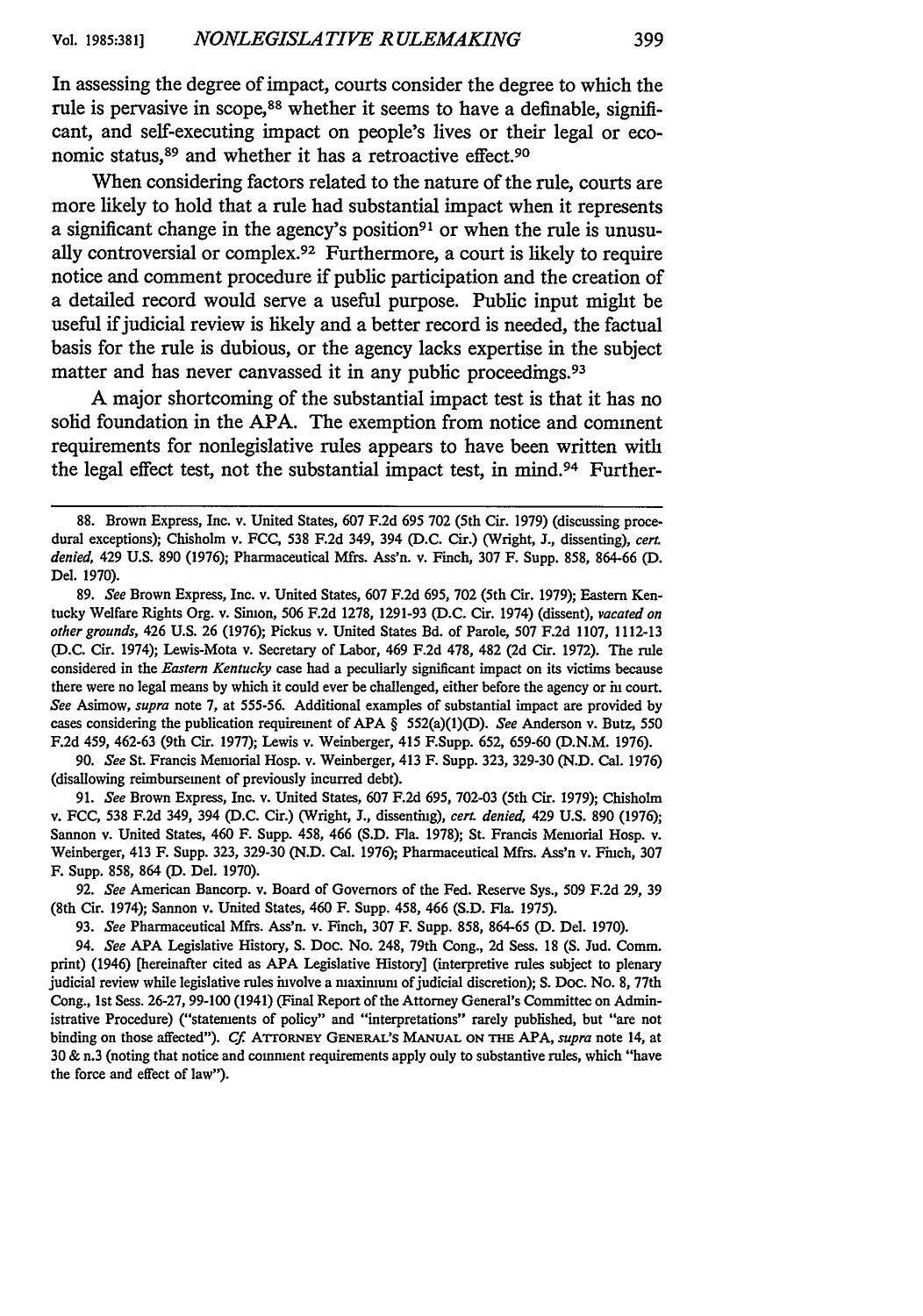more, the practical impact of a rule seems virtually irrelevant in determining whether an agency made new law or explained existing law.<sup>95</sup> Finally, the test cannot be justified **by** asserting that fairness requires agencies to provide notice and comment before adopting important nonlegislative rules. 96 After *Vermont Yankee Nuclear Power Corp. v. Natural Resources Defense Council, Inc.,97* courts cannot, in the interests of fairness, improved decisionmaking, or facilitation of judicial review, require agencies to go beyond the minimum standards established in the **APA** when adopting rules.98 An agency must decide for itself whether additional procedures should be employed.<sup>99</sup>

In addition to its lack of theoretical support, the substantial impact test also fails as a judicially manageable standard. Obviously, any litigated rule had a significant impact on someone; otherwise it would not be worth litigating. Whether that impact is "substantial" is a question to which no principled answer can be given, because it is impossible to quantify the variables that courts must address. As a result, judicial decisions under the substantial impact test seem ad hoc and unprincipledconsiderably more so than decisions under the legal effect test.<sup>100</sup>

Whether a particular rule has a substantial impact will depend upon impressions and intuitive conclusions. For example, how substantial must the impact be-just palpable or devastating?<sup>101</sup> How frequently

96. *But see* Joseph v. United States Civil Serv. Comm'n., 554 F.2d 1140, 1154 n.26 (D.C. Cir. 1977) (courts should not give "binding effect" to interpretive rule, but perhaps "require some sort of public participation in its issuance in the name of fairness").

97. 435 U.S. 519 (1978).

98. *Id.* at 546-47. *See generally* Stewart, *Vermont Yankee and the Evolution of Administrative Procedure,* 91 HARv. L. REv. 1804 (1978).

99. *See* Rivera v. Becerra, 714 F.2d 887, 890-91 (9th Cir. 1983) (rejecting the substantial impact *test), cert denied,* 104 **S.** Ct. 1591 (1984); Cabais v. Egger, 690 F.2d 234, 237-38 (D.C. Cir. 1982) (substantial impact test does not distinguish legislative from interpretive rules). *But see* Batterton v. Marshall, 648 F.2d 694, 708-10 (D.C. Cir. 1980) (asserting that substantial impact test survives *Vermont Yankee);* 2 K. DAVIS, *supra* note 7, at § 7.19 (challenging the notion that courts cannot require agencies to follow procedures not required by the APA).

100. No claim is made that decisions under the legal effect test are always predictable and principled. *See supra* notes 20-23 and accompanying text.

101. According to the House Judiciary Committee, which recommended legislative adoption of the substantial impact test, the impact must be "palpable and significant" rather than "incidental or trivial." HOUSE **JUDICIARY COMMITrEE, REGULATORY PROCEDURE Acr** op **1982,** H.R. REP. No. 435, 97th Cong., **2d** Sess. **61** (1982) [hereinafter cited as **HOUSE REPORT].**

<sup>95.</sup> *See* Cabais v. Egger, 690 F.2d 234, 237-38 (D.C. Cir. 1982) (test has continuing vitality as one of several criteria for evaluating claims of exemption, but useless in distinguishing interpretive from legislative rules). Many legislative rules have little or no practical impact, and many interpretive rules have significant practical impact. *See* American Postal Workers Union v.United States Postal Serv., 707 F.2d 548, 560 (D.C. Cir. 1983), *cert. denied,* 104 **S.** Ct. 1594 (1984). Indeed, rules made by agencies without delegated legislative power are "necessarily interpretive[,] regardless of their impact." Joseph v. United States Civil Serv. Comm'n, 554 F.2d 1140, 1154 n.26 (D.C. Cir. 1977).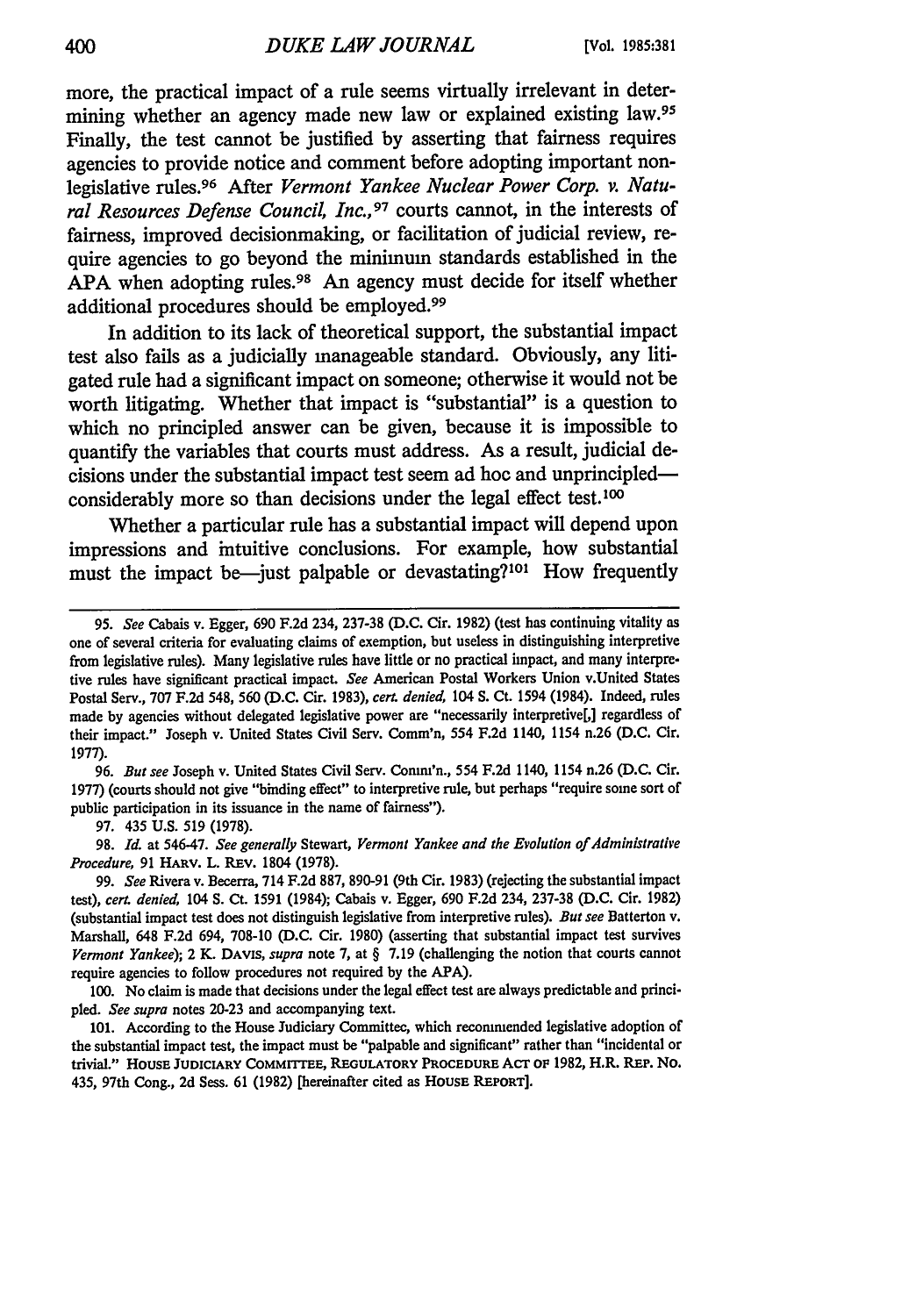must it be felt? To trigger public participation, must the affected class be the entire regulated group, or a subpart of that group? If the rule is beneficial to the regulated group, how large a segment of the general public must be detrimentally affected to make the impact substantial? What percentage of the class must be negatively affected?<sup>102</sup> And what type of interests must be affected-rights, customs, expectations, or hopes?103 The courts have seldom, if ever, seriously addressed these questions.

Courts applying the substantial impact test tried to decide whether an opportunity to participate in a new rulemaking process might help protect the interests of affected members of the public or might assist the agency to improve the rule. Some, perhaps most, decisions holding that a rule had a substantial impact seem to have been based on a calculation that the benefits of participation would outweigh the costs of additional procedure and of judicial invalidation of an existing rule.<sup>104</sup> Unfortunately, few judges are equipped to make more than a wild guess about such matters.

The unprincipled, ad **hoc** character of the substantial impact test renders it nearly useless for predictive purposes. As a result, when formulating a nonlegislative rule that might have some appreciable impact on someone, a well-counseled agency would always provide notice and comment. This would be cumbersome, costly, and quite useless in a great many cases. *Vermont Yankee* rightly disapproved judicial methodologies that would compel agencies to overproceduralize their processes.105 And as we shall see, significant increases in the costs of adopting nonlegislative rules are likely to diminish their flow.106

105. *See* Vermont Yankee Nuclear Power Corp. v. Natural Resources Defense Council, Inc., 435 **U.S. 519,** 546-47 (1978).

<sup>102.</sup> *See* HoUSE REPORT, *supra* note **101,** at **61** (must affect at least a majority of a regulated group); Note, *supra* note **31,** at **526-529** (indeterminacy of what constitutes significant impact).

<sup>103.</sup> According to the House Judiciary Committee, a rule would have to affect "substantive rights or obligations," as opposed to "procedural rights or . . . mere interests." House Report, *supra* note **101,** at 62.

*<sup>104.</sup> See, eg.,* Stoddard Lumber Co. v. Marshall, 627 F.2d 984, 987 (9th Cir. 1980); Batterton v. Marshall, 648 F.2d 694, 704 (D.C. Cir. 1980); Chisholm v. FCC, 538 F.2d 349, 394 (D.C. Cir.) (Wright, J., dissenting), *cert. denied,* 429 U.S. 890 (1976); Eastern Kentucky Welfare Rights Org. v. Simon, 506 F.2d 1278, 1291-92 (D.C. Cir. 1974) (Wright, J., dissenting), *vacated on other grounds,* 426 U.S. 26 (1976); Pharmaceutical Mfrs. Ass'n. v. Finch, 307 F. Supp. 858, 864-66 (D. Del. 1970).

<sup>106.</sup> *See infra* notes 111-30 and accompanying text. Although the substantial impact test is not a defensible guide for the judiciary to use in distinguishing between legislative and nonlegislative rules or in imposing extra procedures in the interest of fairness, it remains helpful in guiding an agency decision to provide notice and comment procedure even if not required. *See infra* notes 206- 07 and accompanying text.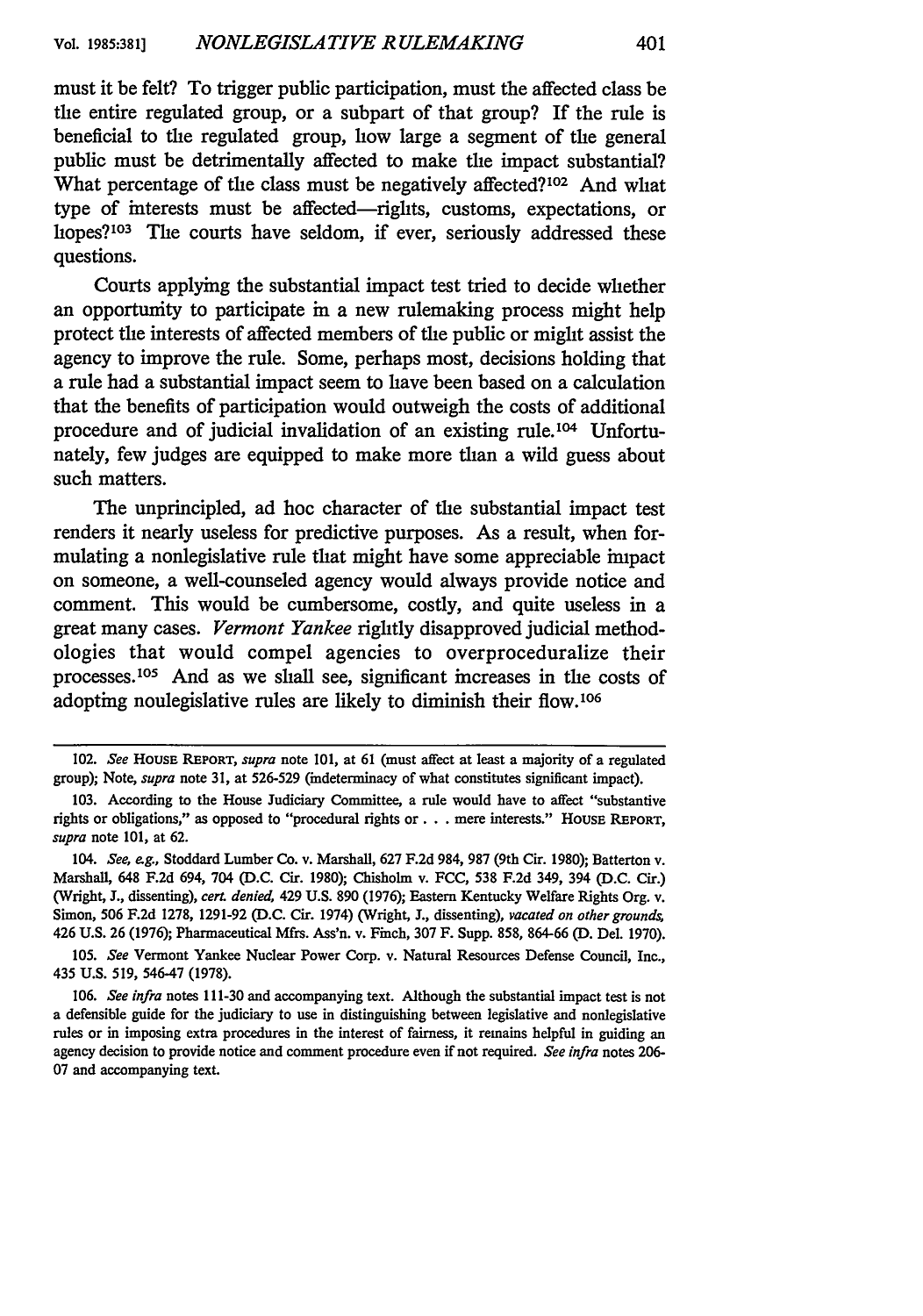# III. **RECONSIDERING** THE STATUTORY EXEMPTION FOR NON-LEGISLATIVE **RULES**

After observing the judiciary's struggle with the legal effect and substantial impact tests, many observers are tempted to write a solution into administrative procedure statutes. Why not require that agencies provide notice and comment procedures before adopting most or even all nonlegislative rules? Indeed, both state and federal reform proposals would greatly increase the number of nonlegislative rules that could be adopted only after public participation.<sup>107</sup> This section explores the effects on agency behavior of the enactment of such legislation and attempts to test the hypothesis that the public would be better off if it were enacted. This test requires identification, measurement, and comparison of the costs and benefits of expanded public participation in the nonlegislative rulemaking process.

# *A. Costs and Benefits of Requiring Pre-Adoption Procedures for Nonlegislative Rules.*

*1. Benefit to the Public From Pre-Adoption Procedure.* The rulemaking procedures of the APA have been widely acclaimed as a brilliant political innovation. The notice and comment procedure, together with hard-look<sup>108</sup> judicial review, addresses our uneasiness with broad legislative delegations to administrative agencies and with the tenuous nature of the other legislative and judicial checks on agency behavior.

The APA notice and comment procedure infuses the rulemaking process with significant elements of openness, accountability, and legitimacy. Public participation promotes fundamental democratic values by enhancing the responsiveness of agencies to the interest groups affected by regulation. It opens the process to groups and individuals with discordant points of view who might otherwise not have been heard during an agency's routine process of consultation with the public. In short, through advance notice and comment, every constituency has an opportunity to participate in a meaningful manner in making the laws that will affect it.

The requirement that agencies invite and give consideration to public comments broadens an agency's perspective, which otherwise might not extend beyond the views of the staff or the client groups with whom

<sup>107.</sup> *See infra* notes 132-204 and accompanying text. Unfortunately, these proposals will do little to solve the characterization problem, because they maintain a zone within which an agency can adopt rules without notice and comment. Patrolling the borders of this zone will be no less difficult than doing so under present law. *See infra* notes 156-59, 170-72, 184-203 and accompanying text.

<sup>108.</sup> *See, e.g.,* Portland Cement Ass'n. v. Ruckelshaus, 486 F.2d 375, 394 (D.C. Cir. 1973).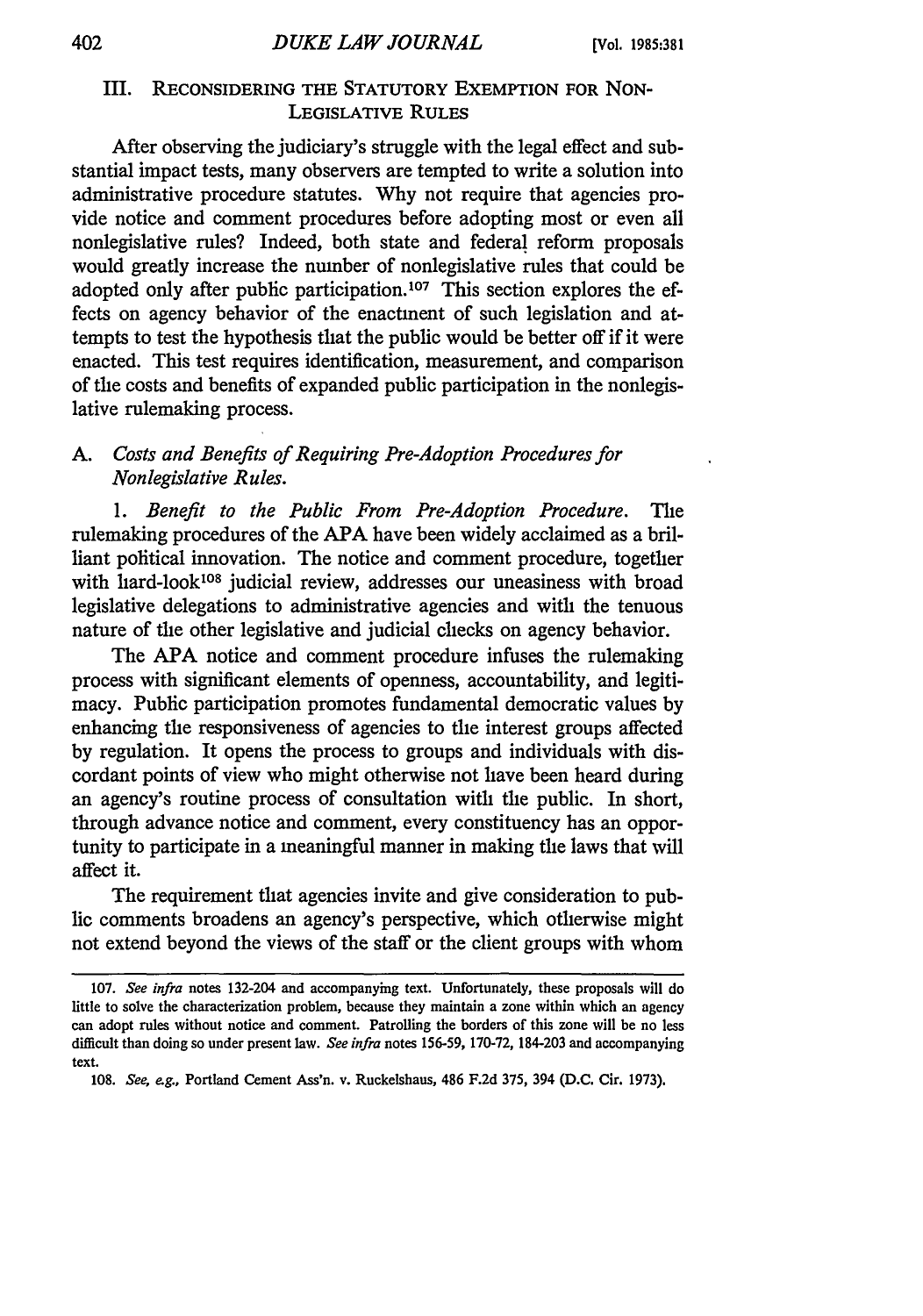the staff regularly consults. An invitation to submit comments stimulates outsiders to furnish data and other inputs, providing a source of low-cost information to agency decisionmakers. A rule is likely to be a better product if its drafters must consider seriously alternatives that they might have overlooked or take account of practical problems that otherwise would crop up only after a rule goes into effect. In addition, an agency may receive more cooperation and less obstruction from regulated interests that have had a hand in shaping the rules within which they must function.109 Finally, by generating a record of public comment and agency response, the notice and comment system facilitates pre-enforcement hard-look judicial review, an important check on factually unsupported or arbitrary regulation.

In some respects, the advantages of notice and comment rulemaking apply equally to legislative and nonlegislative rulemaking. Members of interest groups affected by nonlegislative rules would certainly utilize and probably benefit from an advance opportunity to influence an agency concerning the desirability and the content of such rules.<sup>110</sup> Pre-adoption notice and comment would be a useful supplement to the channels of influence already available, such as informal consultation with the staff and post-adoption critiques and modification petitions.

Realistically, however, few nonlegislative rules have the practical significance of the great bulk of legislative rules. The vast majority of nonlegislative rules are insignificant, of primarily internal importance to the agency, or indisputably valid. An invitation to comment in such cases would produce no response or, at most, a trivial pro forma response from people paid to keep track of agency activity.

*2. Costs of Rulemaking Procedure.* Although notice and comment rulemaking procedures have a great many benefits, they are not cost-free. Indeed, the rulemaking process can be both ponderous and costly."' To produce any new rule, whether legislative or nonlegislative, an agency must incur the substantial bureaucratic costs of overcoming inertia. The internal process includes research, resolution of staff con-

<sup>109.</sup> *See* **E.** BARDACH &; R. **KAGAN,** *supra* note 34, at 178-81. *But see* Achterman & Fairfax, *The Public Participation Requirements of the Federal Land Policy & Management Act,* 21 ARIZ. L. REv. 501, 508 (1979) ("there is no reason to assume that the opportunity to participate leads to more readily accepted decisions. Public involvement programs. **. .** may easily mobilize dissent").

<sup>110.</sup> Under present practice, agencies frequently invite public comments before making important nonlegislative rules. Often the public participation is enthusiastic. For example, there is extensive participation in the making of IRS interpretive rules and FCC policy statements.

**<sup>11.</sup>** *See, eg.,* E. BARDACH & IL **KAGAN,** *supra* note 34, at 193-95 (1982); Schuck, *When the Exception Becomes the Rule,* 1984 DUKE L.J. 163, 194-96; Cooper, *Regulatory Reform?* 35 FoOD **DRUG.** CosM. L.J. 183, 199-202 (1980).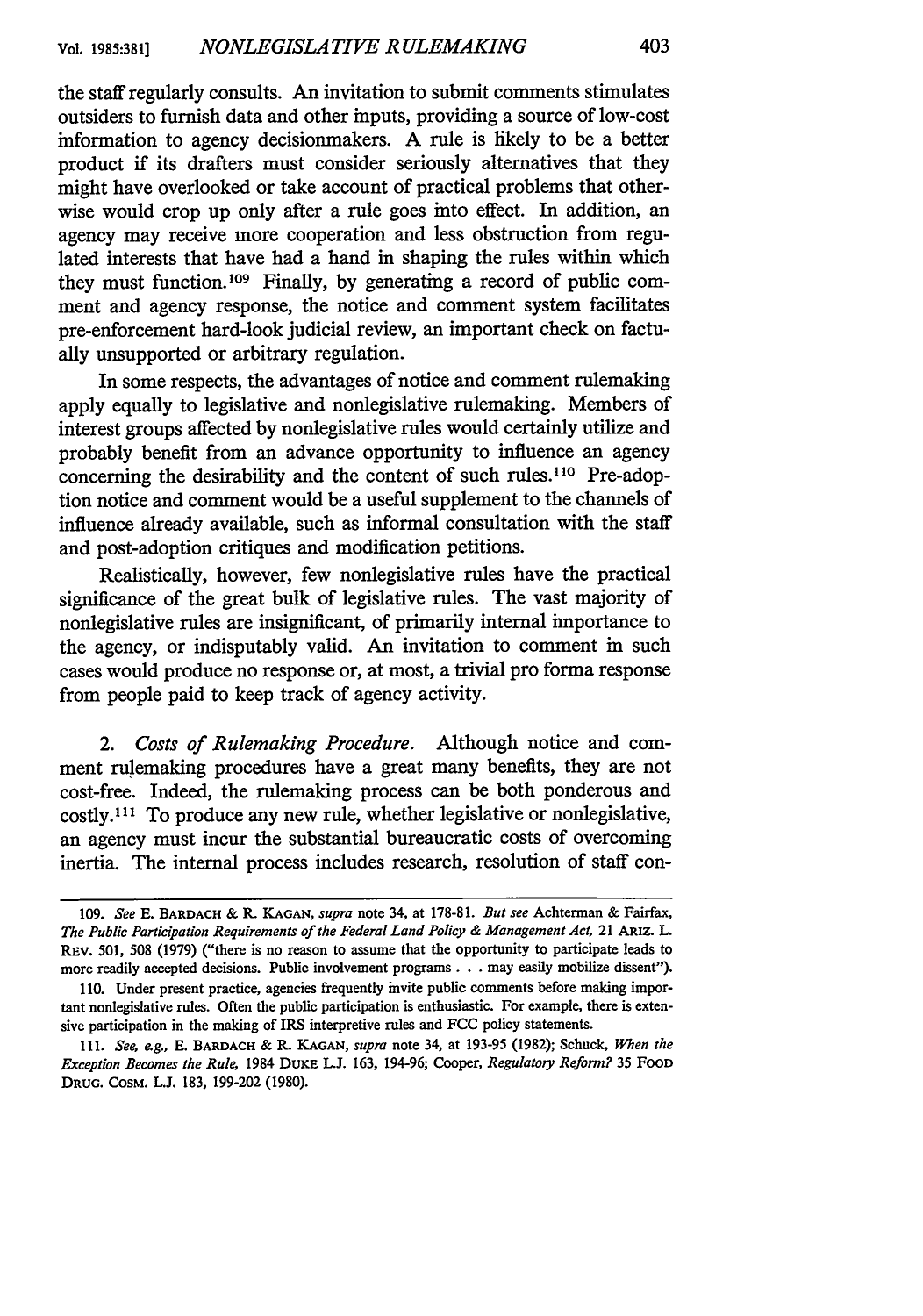flicts, informal consultation with interested outsiders, agreement upon precise language, consensus-building, and multilevel review. The financial and psychological costs of forging consensus within an agency on the contents of a new rule may be quite substantial.<sup>112</sup>

If public participation is legally required, or if the agency chooses voluntarily to provide it, the agency must then publish a notice of its proposal in the *Federal Register* and mail notice to persons known to be interested. The public process continues through the receipt of comments (typically with time extensions to accommodate commentators who wish to perform studies), public hearings (which are not required but often provided), staff analysis of the comments, preparation of a reasoned statement of basis and purpose, and prepublication in the *Federal Register.113* The final act takes place in the courts when the rule is subjected to pre-enforcement judicial review.

By general consensus, it usually takes between six and twelve months to push an uncontroversial rule through notice and comment procedure unless unusual steps are taken to accelerate the process. If a rule is controversial, or if an outsider or factions within the agency have an interest in delaying its adoption, a much longer delay is likely. During the rulemaking period, regulated entities remain uncertain about the ultimate course of regulation and thus are inhibited from making plans. Moreover, during this period, the regulatory program cannot operate with full effectiveness. As a result, whatever benefits are supposed to accrue from a particular rule are deferred.

*3. An Economic Model of Bureaucratic Choice.* Agency decisionmakers, like all rational beings, seek to function efficiently by maximizing utility-both their own and that of the regulatory program for which they are responsible. Given a fixed budget and many competing uses of available resources, efficient operation involves a constant weighing of the net marginal costs and benefits of a proposed course of action. Thus, in order to undertake a new legislative or nonlegislative rulemaking project, an agency must conclude that the net marginal benefits to the regulatory program or to the agency from adopting an incremental rule outweigh the net marginal bureaucratic costs of adopting it. **<sup>114</sup>**

<sup>112.</sup> *See* **A.** DowNs, **INSIDE BUREAUCRACY 178-82;** Diver, *supra* note **30,** at **73, 75** (discussing social costs of rulemaking). Of course, an agency's costs include not only expenditures on staff and other out-of-pocket expenses but also the foregone opportunities to produce other valuable outputs. **113.** Proposed regulatory reform laws would add additional steps. For example, they frequently

require more explanatory material in the notice, public hearings, cross examination, regulatory analyses, or strict deadlines. *See, eg.,* **S. 1080,** 97th Cong. **1st** Sess. §§ **2-3.**

<sup>114.</sup> *See* **A.** DowNs, *supra* note 112, at 195-96; H. **SIMON, ADMINISTRATIVE BEHAVIOR** 122, 172-97 (3d ed. 1976); B. MrrNICK, **THE POLITICAL ECONOMY** OF **REGULATION** 132-38 (1980);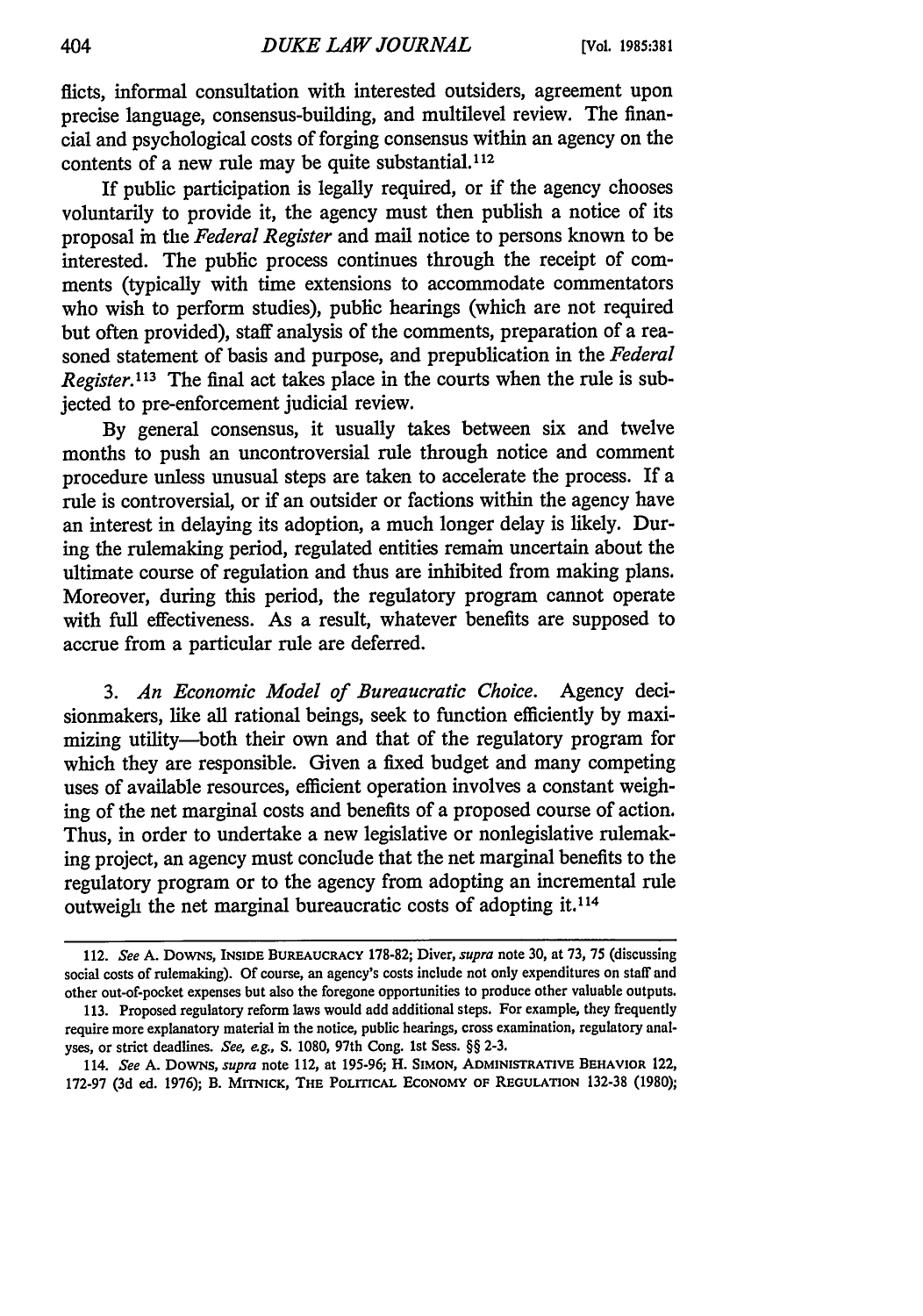In other words, there must exist a supply curve of bureaucratic outputs; increasing the net costs of producing any particular output will usually diminish the supply of that particular output. Given an increase in cost of producing one type of product, an agency might decide to produce the same number of units and cut some other output or program. Alternatively the agency might rationally decide to use its limited resources to produce some other category of output or take advantage of some other opportunity. More typically, however, the agency would decide to produce fewer units of the more costly output while keeping the proportion of the budget allocated to it the same.<sup>115</sup>

While the slope of the supply curve will vary from one agency to another, it seems likely that the supply of nonlegislative rules is quite sensitive to increases in bureaucratic production costs. Interpretive rules and policy statements are different from other bureaucratic outputs in one critical respect: *a regulatory program can function without them.* Legislative rules are often necessary to set a regulatory program in motion. However, the purpose of nonlegislative rules is to diminish uncertainty. For the most part, the costs of uncertainty are borne by members of the public, not by the agency. For that reason, uncertainty is an externality that agency utility-maximizers need not take into account. <sup>116</sup> Thus an agency may well choose to muddle through without producing any guidance documents, or it may choose to transmit any necessary guidance to its staff through informal intra-agency memoranda, hallway conversations, or other subformal communications. It may feel little or no compulsion to issue a steady flow of publicly available nonlegislative rules. <sup>117</sup>

Of course, a new interpretation or policy may improve administration or raise the level of compliance, but these are long-term considerations; in the short term, an agency can get along without them. Given a choice of how to deploy scarce internal resources, an agency might de-

Diver, *supra* note 30, at 72-76; Gifford, *supra* note 35, at 125-35; Gifford, *supra* note **28,** at 18-19; Rabin, Agency Criminal Referrals in the Federal System: An Empirical Study of Prosecutorial Discre*tion,* 24 **STAN.** L. REV. 1036, 1045-52 (1972).

<sup>115.</sup> *Cf* Scanlon & Rogowsky, *Back-door Rulemaking: A View from the CPSC,* REG. July-Aug. 1984, at 27-28 (substitution of adjudication for costly rulemaking).

<sup>116.</sup> *See* Diver, *supra* note 30, at 102-03 (confusion and evasion generated by regulatory vagueness burdens public far more than regulator).

<sup>117.</sup> *Cf* American Fed'n of Gov't Employees v. O'Connor, 747 F.2d 748 (D.C. Cir. 1984). *American Federation* held that advisory opinions of the special counsel of the Merit Systems Protection Board concerning applications of the Hatch Act are not ripe for pre-enforcement judicial review. *Id.* at 752-57. The court stated that immediate review of the opinions would discourage their issuance in light of the severe budgetary constraints under which the special counsel operates. *Id.* at 754. Dissenting, Judge Mikva contended that judicial review would not chill the rulings process since issuance of rulings is the most efficient way to prevent disputes. *Id.* at 760.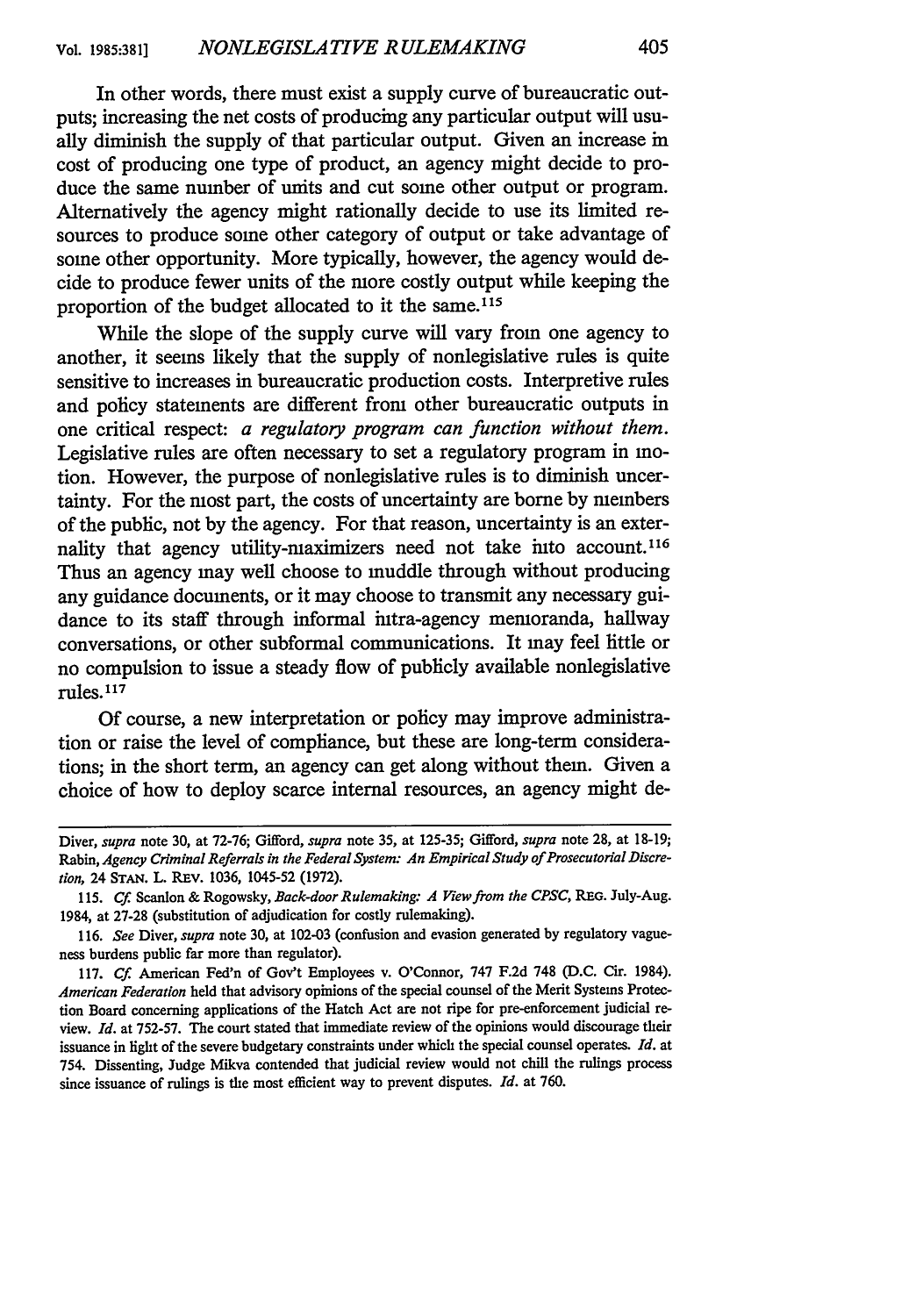cide that it is more important to issue legislative rules, conclude pending adjudications, investigate misconduct, answer urgent requests for advice, or prepare congressional testimony. Nonlegislative rules can usually be deferred until additional resources become available. Thus they must often be losers in the unending internal struggle for resources.

Moreover, there may be staff opposition to a proposed nonlegislative rule: some will argue that it outlines possible paths of evasion, that it is over- or under-inclusive, that it will induce undue rigidity, or that it will strip staff members of their influence and power by making public the secret law they have applied.<sup>118</sup> Thus, to personnel who must decide whether to adopt a new nonlegislative rule, the net regulatory benefit may seem negligible and the net costs, exclusive of the costs of public procedure, may seem substantial.

A decision to put off rulemaking is much more likely to occur if the law requires additional steps, like notice and comment procedure, to be taken before the rule can be adopted. These procedures divert busy people from tasks that may seem to have a higher priority and impose significant internal communication and other bureaucratic costs. As a result, requirements of notice and comment will shift the supply curve for nonlegislative rules to the left; given a constant demand for this particular bureaucratic output, fewer will be produced. To express the same thought another way, the level of utility that an agency requires of an incremental nonlegislative rule at the margin must rise if the internal costs of adopting it are increased. Thus, requiring agencies to conduct notice and comment procedure surely would discourage the adoption of at least some marginal nonlegislative rules.

There is some scattered empirical evidence to support the proposition that the supply of nonlegislative rules is quite sensitive to the bureaucratic costs of adopting them. First, this theme emerged again and again in the course of interviews that the author conducted in many agencies about the nonlegislative rulemaking process.<sup>119</sup> Although such statements should be discounted somewhat as the predictable responses of agency staff members who do not wish to be bothered with any new controls, the author is convinced that the problem is very real.

<sup>118.</sup> *See* Diver, *supra* note 30, at 94-95 (discussing the withdrawal by INS of proposed policy statement because of internal opposition to constraining discretion).

<sup>119.</sup> This interviewing provided the empirical base for Asimow, *supra* note 7. This concern was expressed in interviews with personnel at OSHA, IRS, **SEC,** FDA, FTC, **FCC,** and the Wage and Hour Division of the Department of Labor (memoranda of interviews are on file with the author). *See also* letters from HEW (Feb. 11, 1977) and Treasury (Aug. 12, 1976) to Robert Anthony, Chair of the Administrative Conference (additional procedural steps will discourage nonlegislative rulemaking).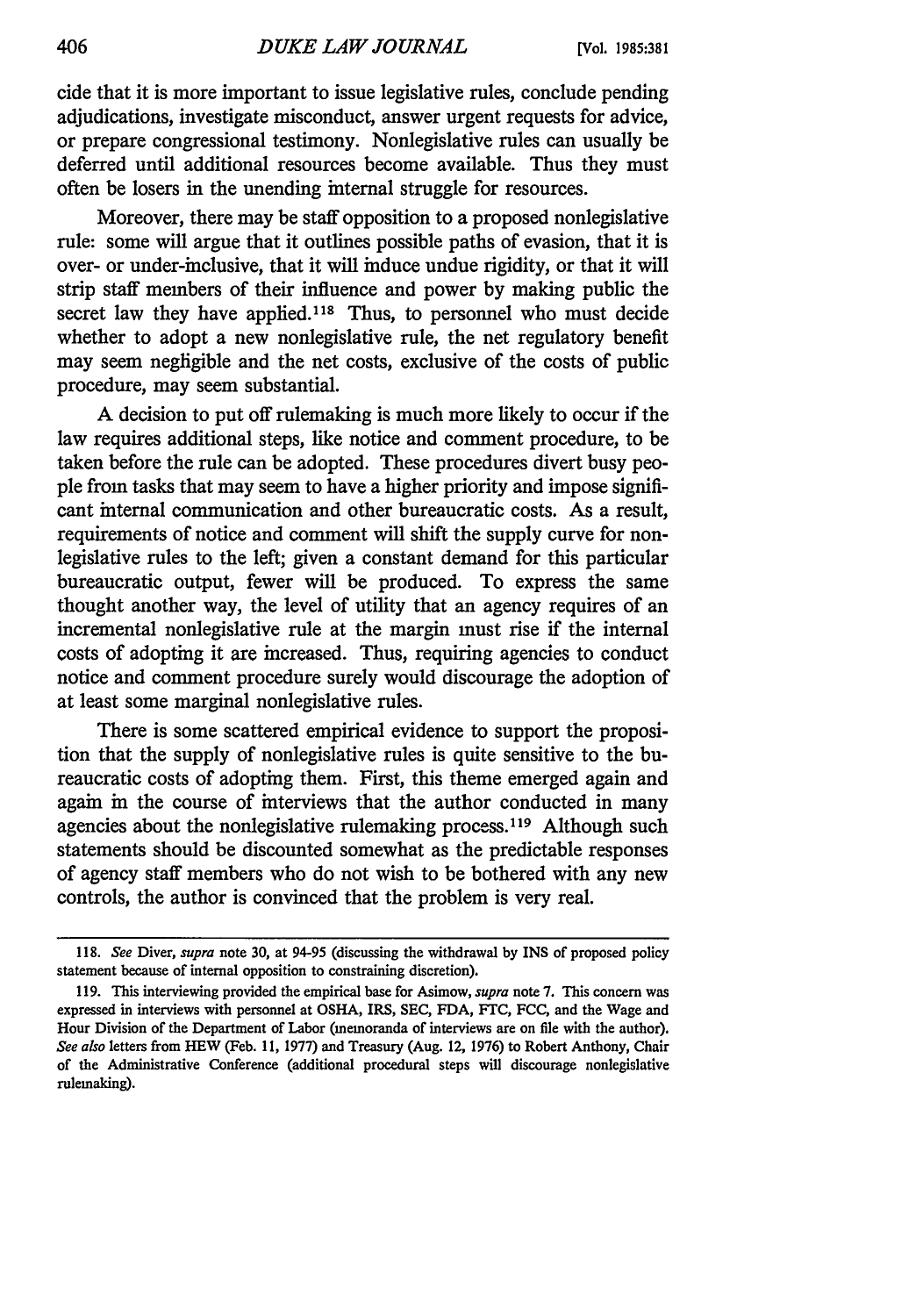For example, between 1974 and 1984, the number of published Internal Revenue Service (IRS) revenue rulings declined steadily from 626 to 179 per year. 120 There are several reasons for this precipitous decline. Both the IRS and the Treasury Department (which reviews all published rulings) recognized that the process of putting out rulings is costly and should be reserved for significant interpretations.<sup>121</sup> In addition, the IRS and the Treasury Department instituted more careful review of proposed new rulings. In the absence of prodding by management to cut the backlog, the review commitment led to bottlenecks and delays as hundreds of rulings piled up on the desks of very busy people. Both the delays and the nit-picking reviews discouraged ruling writers who sought other, more rewarding assignments. Finally, the personnel who produce or review revenue rulings have frequently been diverted to other, more urgent tasks. Both the IRS and the Treasury Department have been deluged with the tasks of preparing testimony and promulgating regulations to implement the constant flow of new tax legislation. In addition, substantial resources have been diverted to discharging the responsibility of the IRS to sanitize and publicize its private letter rulings.122

The IRS experience illustrates that the output of nonlegislative rules responds to insertion of new procedural hurdles, such as additional reviews, into the production process. It also shows that an agency can easily redeploy its resources from producing nonlegislative rules in favor of higher priority tasks. Because the IRS can function quite well without producing any revenue rulings at all—it can leave the public in the dark or it can respond to requests for advice with private letter rulings-the public ruling process is a certain loser in the struggle for resources.

In California, judicial and legislative innovations have provided evidence about the effects of increasing the costs of issuing nonlegislative rules. 123 In 1978, the California Supreme Court held in *Armistead v.* State Personnel Board,<sup>124</sup> that nonlegislative rules could not be adopted without prior notice and comment. Most agencies largely ignored the decision. A few tried to comply but encountered considerable difficulty in deciding which rules were covered. Some agencies apparently decided

<sup>120.</sup> See 1974-1 & 2 C.B. (reporting 626 decisions); 1984-1 & 2 C.B. (reporting 179 decisions).

<sup>121.</sup> The material on IRS and Treasury decisionmaking is based on interviews with present and former IRS and Treasury personnel. Copies of these interviews are on file with the author.

<sup>122.</sup> See I.R.C. § 6110(a) (1982) (requiring the Secretary to open any written determination to public inspection).

<sup>123.</sup> The material on California rulemaking is drawn from interviews with personnel in agencies, the Attorney General's office, and present and former staff members of the Office of Administrative Law (copies of these interviews are on fie with the author).

<sup>124. 22</sup> Cal. 3d 198, 201-03, 583 P.2d 744, 74547, 149 Cal. Rptr. **1,** 2-3 (1978).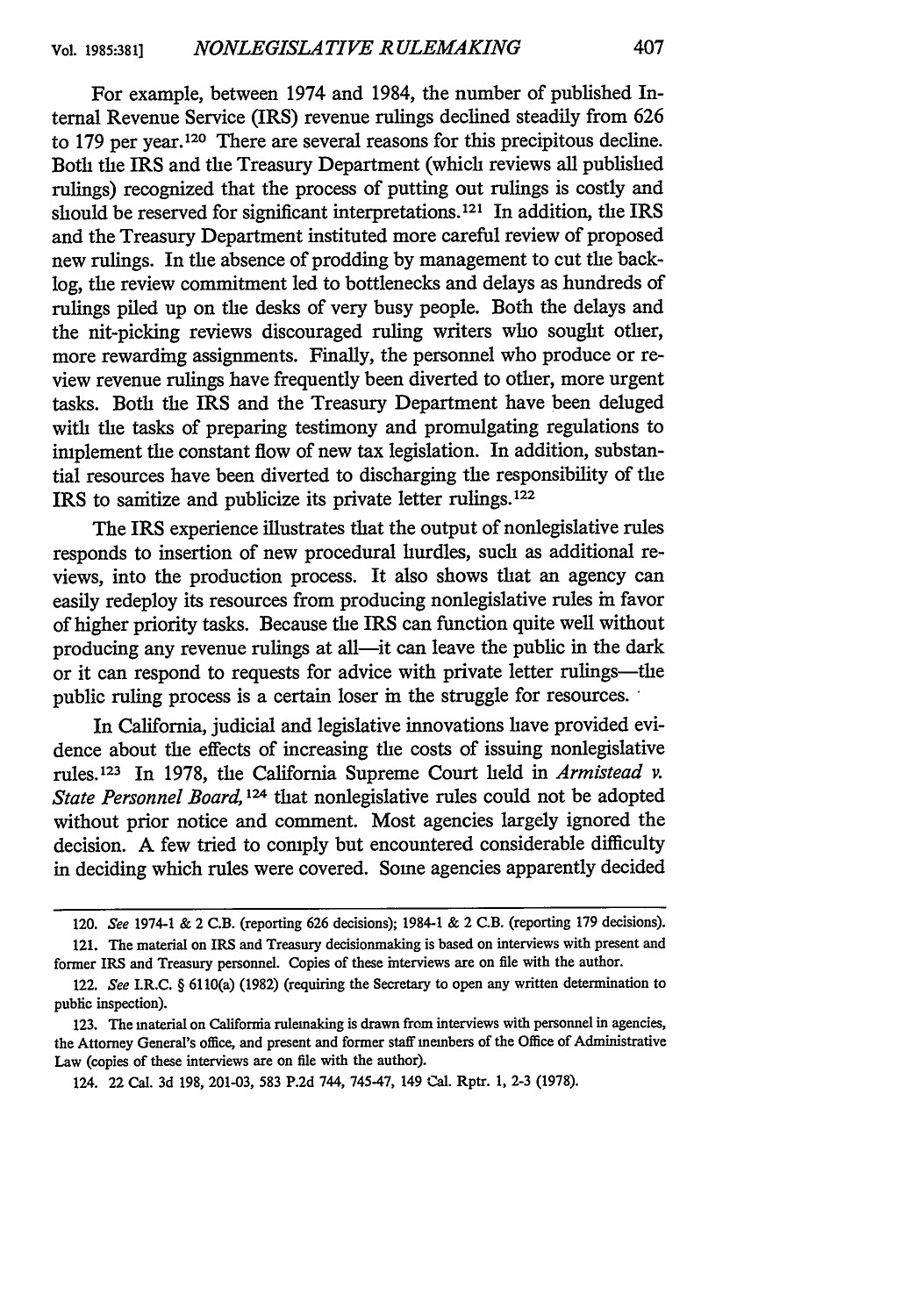not to adopt revisions to staff manuals or other nonlegislative rules because of the costs of complying with *Armistead.*

In 1982 and 1983, the California legislature explicitly amended its APA to require notice and comment before the adoption of both legislative and nonlegislative rules. **125** The statute also required approval of the rules by the Office of Administrative Law (OAL),126 and empowered the **OAL** to issue determinations that nonlegislative rules had been improperly adopted.<sup>127</sup> An exception was made for tax agencies, which had found it unduly expensive to comply with *Armistead.1 <sup>28</sup>*

This legislation has produced a great deal of confusion. Many agencies have ignored the requirements, apparently hoping that failure to comply will have no negative consequences. Others have complied with the requirements but issued fewer nonlegislative rules. The OAL is uncertain how to implement the statute and how its limited resources can be stretched to cover the new burden of supervising the nonlegislative rulemaking process.<sup>129</sup>

No final conclusions can yet be drawn from the California experience. Agencies and the OAL may accommodate themselves to the new law and produce a steady flow of rules adopted after appropriate public involvement. So far, however, the results are largely negative.

*4. Balancing the Costs and Benefits.* Nonlegislative rules are enormously important to members of the public who must live with regulation. Any significant diminution in the flow of interpretive rules or policy statements disserves the public interest.

Interpretive rules, for example, serve a number of vital purposes. Unless an interpretation is embodied in a legislative rule, a nonlegislative interpretation is superior to other techniques. Interpretive rules are more accessible, more reliable, and, because of their generalized form, much more useful than interpretation supplied through formal or informal adjudication or advice letters.

For similar reasons, the public has an important stake in encouraging an agency to structure its discretionary powers through the adoption of nonlegislative policy statements. A published policy statement is

**126.** *See id* at § 11,349.1. For an excellent analysis of the unique powers of the California Office of Administrative Law, see Cohen, *Regulatory Reform: Assessing the California Plan,* 1983 DuxE **L.J.** 231.

<sup>125.</sup> Cal. Gov't. Code § 11,347.5 (West Supp. 1985).

<sup>127.</sup> *See* Cal. Gov't. Code at § 11,347.5.

<sup>128.</sup> *Id.* at § 11,342(b).

**<sup>129.</sup>** Letter from Director of Office of Administrative Law to State Regulatory Agencies, May 11, 1983. For example, requests have been made that the office determine what portion of hundreds of volumes of staff manuals come under the notice and comment requirements of the law.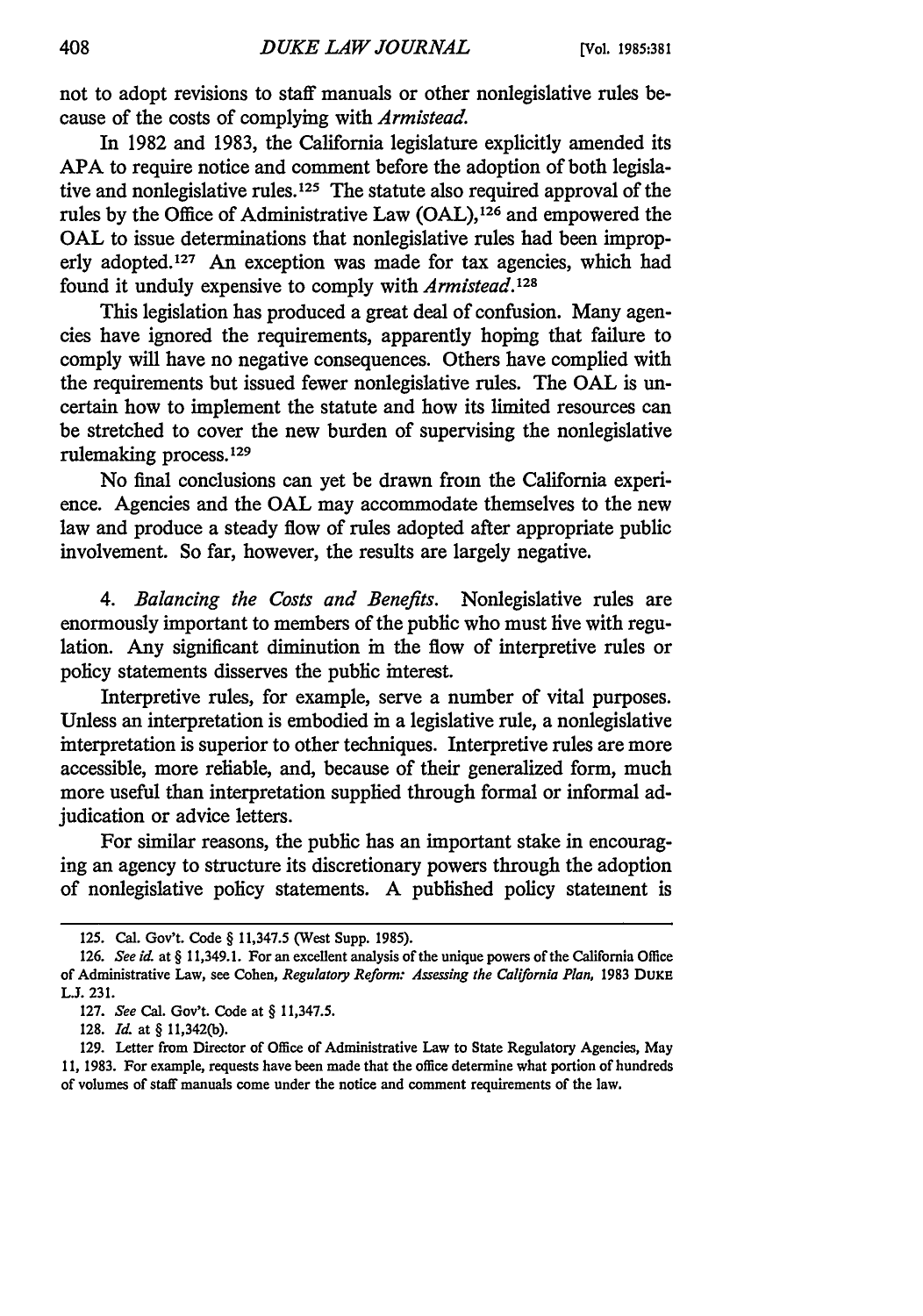much more useful than the same material tucked admidst the trivia in a staff manual, embedded in particularized decisions in formal or informal adjudications, or simply derived from the practices of the staff.

Given the importance of nonlegislative rules, should full-fledged notice and comment procedure be required before they are adopted? In 1946, the drafters of the APA concluded that the benefits of mandatory public procedure were outweighed by the issuance of fewer rules and by reduced effectiveness, increased cost, and undue delay.<sup>130</sup>

This article concludes that their call was close but right.<sup>131</sup> Mandatory pre-adoption procedure would be a significant disincentive to nonlegislative rulemaking. The public would lose more than it would gain. The loss of a large quantity of relatively umimportant nonlegislative material outweighs the benefits of providing a relatively small number of people additional opportunities to influence the content of a relatively small number of important rules.

Many proponents of regnlatory reform disagree with this conclusion. The next section analyzes these reform proposals and concludes that the post-adoption proposal of the Administrative Conference is a preferable solution.

131. For earlier statements of reservations about expanding the scope of public participation in the adoption of nonlegislative rules, see Auerbach, *Administrative Rulemaking in Minnesota,* 63 **MINN.** L. REv. 151, 158-60 (1979); **ADMINISTRATIVE PROCEDURE** ACT: HEARINGS BEFORE **THE SUBCOMM. ON ADMINI-rRATIVE** PRACTICE **AND** PROCEDURE OF THE **SENATE** COMM. **ON** THE **JUDICIARY,** 89th Cong., 1st Sess. 138, 150, 174 (1965) (statement of Kenneth **C.** Davis). For discussion of the adverse effects of a poorly conceived expansion of public participation, see Achterman & Fairfax, *supra* note 109.

<sup>130.</sup> *See* Guardian Fed. Sav. & Loan Ass'n v. FSLIC, **589 F.2d 658, 662 (D.C.** Cir. 1978) (APA exceptions designed to "accommodate situations where the policies promoted **by** public participation in rulemaking are outweighed **by** the countervailing considerations of effectiveness, efficiency, expedition and reduction in expense").

Concern that mandatory procedure would discourage nonlegislative rulemaking was the first of several reasons for the exemption. *See* APA Legislative History, *supra* note 94, at 18. The Judiciary Committee staff wrote:

First, it is desired to encourage the making of such rules. Secondly, those types of rules vary so greatly in their contents and the occasion for their issuance that it seems wise to leave the matter of notice and public procedures to the discretion of the agencies concerned. Thirdly, the provision for petitions contained in subsection (c) affords an opportunity for private parties to secure a reconsideration of such rules when issued. Another reason, which might be added, is that "interpretative" rules-as merely interpretations of statutory provisions-are subject to plenary judicial review, whereas "substantive" rules involve a maximum of administrative discretion.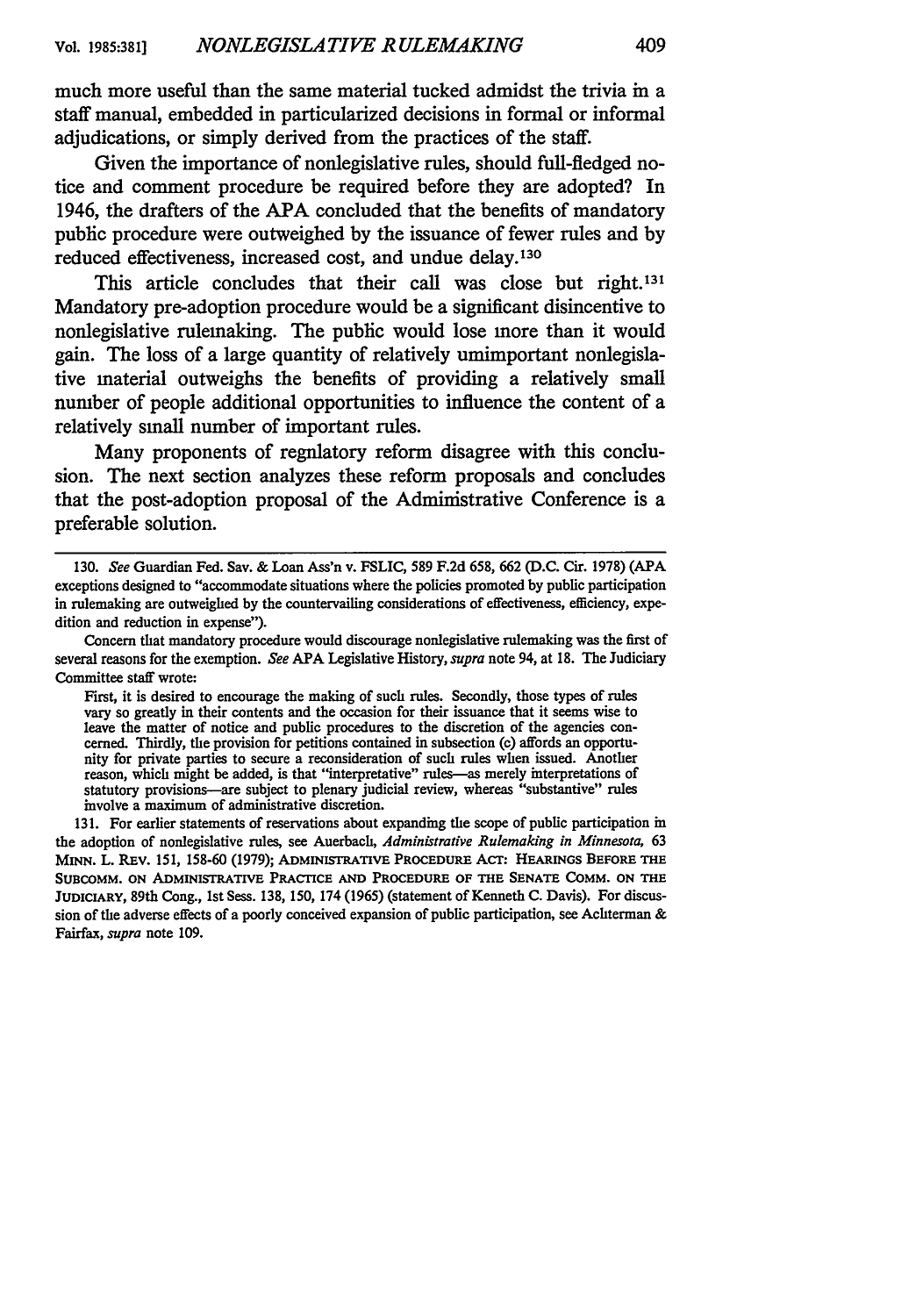#### IV. STATE AND FEDERAL REFORM PROPOSALS

### *A. Nonlegislative Rules and the 1981 Model State Administrative Procedure Act.*

*1. Provisions of the Revised Act.* The original Model State APA, which was first approved in 1946 and revised in **1961,132** contained no special provision for nonlegislative rules. The Act's broad definition of "rule" and comprehensive provisions for notice and comment<sup>133</sup> appeared to cover both legislative and nonlegislative rules.<sup>134</sup>

However, the **Act's** requirement of notice and comment for nonlegislative rules was implicit, not clear-cut, and could be ignored on a variety of pretexts. 135 As a result, state agencies generally adopted interpretations and policy statements without any advance procedures and were seldom corrected by courts.<sup>136</sup> In a minority of states, however, court decisions invalidated nonlegislative rules adopted without inviting public comment or filed without following required procedures.<sup>137</sup>

In **1981,** the National Conference of Commissioners on Uniform

134. *See* F. COOPER, **STATE ADMINISTRATIVE** LAW **185-87 (1965).**

**135.** For example, the definition of "rule" could be understood to refer only to legislative rules, or nonlegislative rules could be classified as exempt "intra-agency memoranda." *See also* Frolmmayer, *The Oregon Administrative Procedure Act: An Essay on State Administrative Rulemaking Procedure Reform,* 58 OR. L. REV. 411, **428-39** (1980) (discussing the meaning of "rule" and exceptions to the definition under the Oregon **APA).**

**136. 1981** MODEL ACT, *supra* note **10,** at § **3-109** comment.

**137.** California courts were particularly active. *See* Armistead v. State Personnel Bd., 22 Cal. **3d 198,** 201-03, **583 P.2d** 744, 745-47, 149 Cal. Rptr. **1, 2-3 (1978)** (interpretive rules buried in staff manual invalid for want of prior notice and comment). *See also* Goleta Valley Community Hosp. **v.** State Dep't. of Health Serv., 149 Cal. App. **3d** 1124, **197** Cal. Rptr. 294 **(1983)** (procedurally faulty interpretation held invalid); Ligon v. State Personnel Bd., **123** Cal. App. **3d 583, 587-88, 176** Cal. Rptr. 717, **719** (1981) (where **APA** not complied with, court refuses to give any weight to agency policy even as administrative interpretation). The holding in *Armistead* was codified at Cal. Gov't. Code § **11347.5** (West Supp. **1985),** requiring agencies to provide notice and comment before adopting any "guideline, criterion, bulletin, manual, instruction, order, standard of general application, or other rule. . . **."** *See supra* notes 124-29 and accompanying text.

For cases from other states, see Cheshire Convalescent Center Inc. v. Commission on Hospitals and Health Care, **386 A.2d** 264, 274 (Conn. **C.P. 1977)** (guidelines for nursing home construction); District of Columbia v. Green, **310** A.2d **848,** 854 **(D.C.** Ct. App. **1973)** (interpretive rule concerning property tax); McKee v. Likens, **261 N.W.2d** 566, **577-78** (Minn. **1977)** (taxpayer may sue to enjoin use of public funds under policy adopted without **APA** compliance); State v. Van Wie, **382 A.2d 372,** 374-75 **(N.H.** 1978) (filing of manual on administering breathalyzer tests substantially complied with **APA** filing requirements); Schoolway Transp. Co. v. Division of Motor Vehicles, **72** Wis. **2d** 223, **232-37,** 240 N.W.2d 403, 408-10 **(1976).**

**<sup>132.</sup>** *See* **MODEL STATE ADMINISTRATIVE PROCEDURE** ACT, 14 **U.L.A. 357, 359 (1980).**

**<sup>133.</sup>** 1961 MODEL ACT, *supra* note 2, at § 1(7) defines "rule" as "each agency statement of general applicability that implements, interprets, or proscribes law or policy .... The term includes the amendment or repeal of a prior rule but does not include **...** (C) intra-agency memoranda." Section **3** of the Act provides for notice and comment rulemaking "[p]rior to the adoption, amendment or repeal of any rule. **.. ."**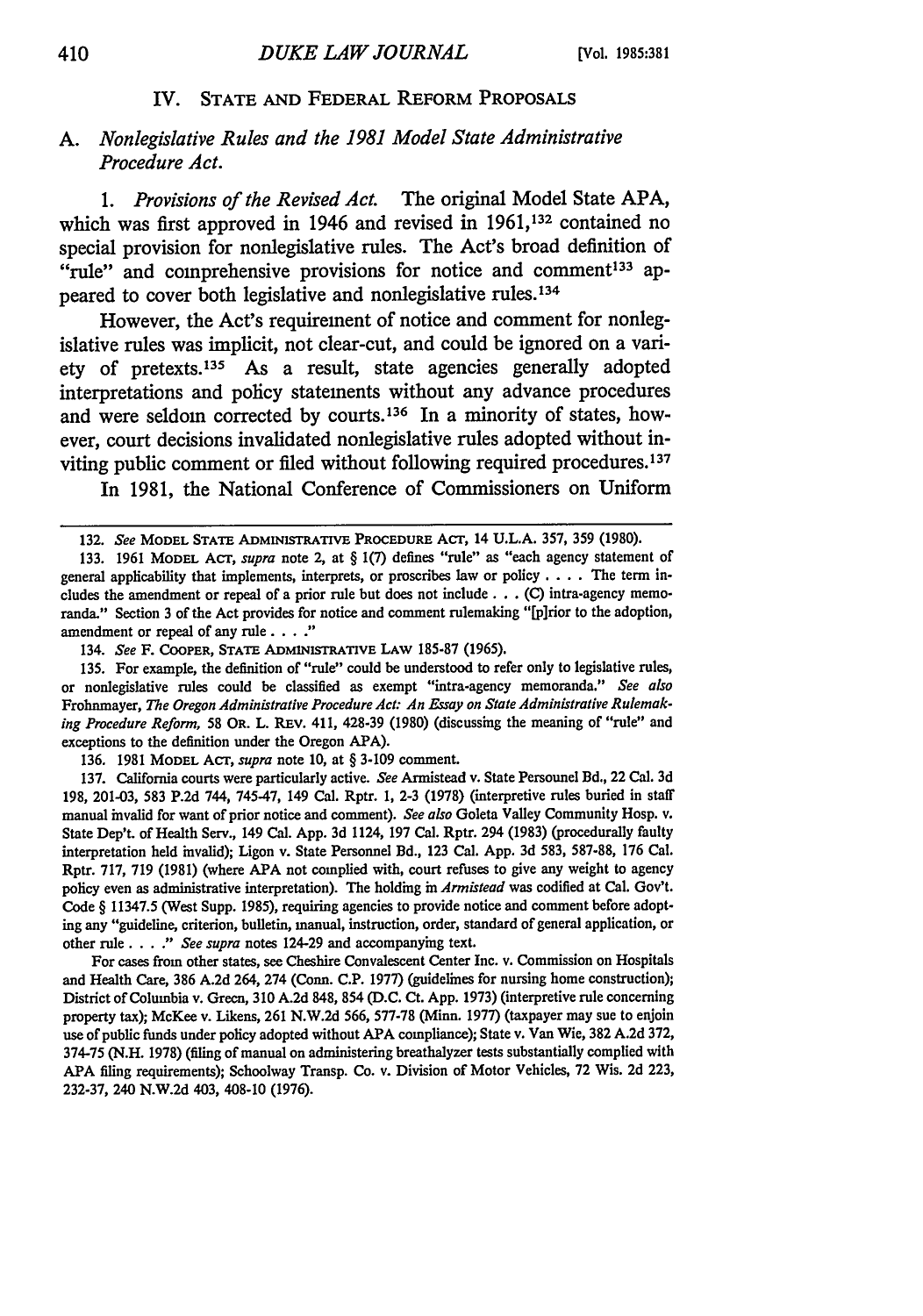State Laws proposed a new Model State **APA. <sup>138</sup>**In addition to notice<sup>139</sup> and written comment, 140 the new Act's rulemaking procedures also require the issuance of a concise explanatory statement<sup>141</sup> and the maintenance of a rulemaking record. 142 Furthermore, the new Model Act goes beyond other administrative procedure statutes to require, under certain circumstances, oral hearings<sup>143</sup> and the preparation of a detailed costbenefit analysis. 44 If the process is not completed within a 180-day period, it must begin anew. <sup>145</sup>

Although the Act exempts nonlegislative rules from certain rulemaking procedures, the exemptions are narrowly drafted. For example, an agency may dispense with notice and comment<sup>146</sup> "in the adoption of a rule that only defines the meaning of a statute or other provision of law or precedent *if the agency does not possess delegated authority to bind the courts to any extent with its definition."' 47* If an agency chooses to omit notice and comment, the published rule must include a statement to that effect, 148 and a reviewing court is instructed to "determine wholly de novo the validity" of the rule.149

The exception for policy statements is equally narrow.<sup>150</sup> An agency need not employ notice and comment procedures before adopting a rule that establishes "criteria or guidelines" to be used by the staff.151 However, the exception covers only criteria or guidelines relating to "performing audits, investigations, or inspections, settling commercial disputes, negotiating commercial arrangements, or in the defense, prose-

- 140. *See id.* at § 3-104(a).
- 141. *See id.* at § **3-110.**
- 142. *See id.* at § **3-112.**
- 143. *See id.* at § 3-104(b).
- 144. *See id.* at § **3-105.**
- 145. *See id.* at **§ 3-106.**

146. The Act does not permit the agency to dispense with publishing a concise explanatory statement, maintaining a rulemaking record, filing the rule with the secretary of state, or allowing a 30-day pre-effective period. *See id* at §§ 3-110(a), **3-112,** 3-114, **3-115.** These requirements alone will invalidate many rules. *See, eg.,* Sturman v. Ingraham, **383 N.Y.S.2d 60, 61 (App.** Div. **1976)** ("program" giving criteria for hospital construction not filed with state cannot be applied).

- 147. **1981 MODEL** Acr, *supra* note **10,** at § 3-109(a) (emphasis added).
- 148. *Id.*
- 149. *Id.* at § 3-109(b).

150. The new Act also exempts from required rulemaking procedure "a rule concerning only the internal management of an agency which does not directly and substantially affect the procedural or substantive rights or duties of any segment of the public[.]" *Id.* at *§* 3-116(1). It would seem that this exemption would cover only rules of strictly internal impact. *See* 1961 MODEL Acr, *supra* note 2, at § 1(7); Bonfield, *The Iowa Administrative Procedure Act" Background, Construction, Applicability, Public Access to Agency Law, the Rulemaking Proces,* 60 IowA L. REV. 731, 833-34 (1975).

151. 1981 MODEL ACT, *supra* note **10,** at § 3-116(2).

<sup>138.</sup> *See* 1981 MODEL Acr, *supra* note 10.

<sup>139.</sup> *See id.* at § 3-103.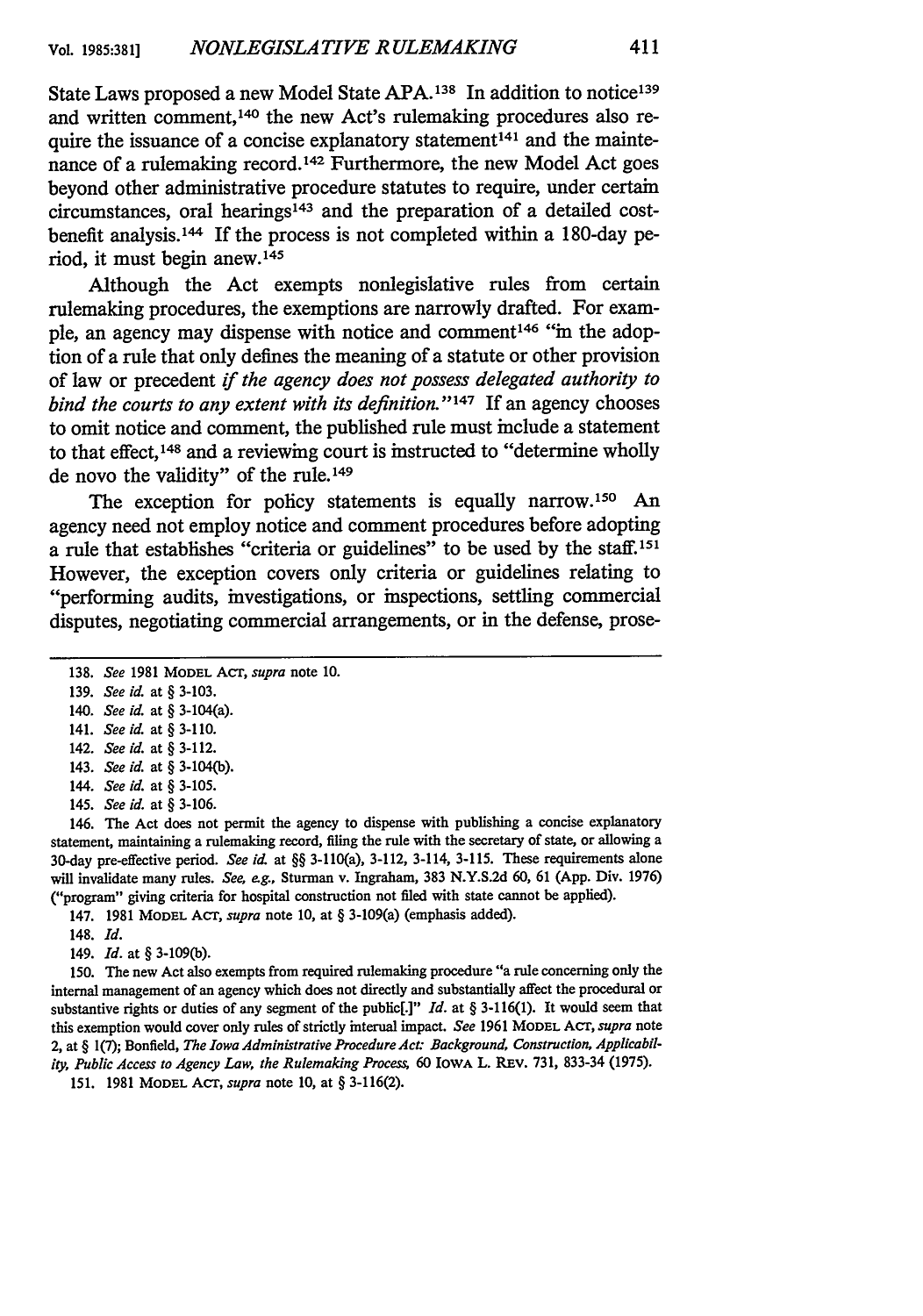cution or settlement of cases."152 Finally, the exception applies only "if disclosure of the criteria or guidelines would: (i) enable law violators to avoid detection; (ii) facilitate disregard of requirements imposed by law; or (iii) give a clearly improper advantage to persons who are in an adverse position to the state."<sup>153</sup>

The commissioners were clearly impressed by the need for pre-adoption procedures for nonlegislative rules and by the fact that many state agencies had ignored the requirements of prior law.154 In addition, they were undoubtedly influenced by federal cases spelling out the substantial impact doctrine. <sup>155</sup>

### *2. Analysis of the Revised Model Act.*

*a. The delegated power criterion.* Under section 3-109(a), whether an agency can adopt an interpretive rule without pre-adoption procedure turns upon a construction of the agency's rulemaking power. This proposal has the striking advantage of solving the nagging definitional problems: If an agency has delegated rulemaking power, it must employ notice and comment procedure. Unfortunately, however, in solving one problem, the draftsmen of the 1981 Act have saddled agencies and courts with a new and possibly even more onerous burden: construction of the scope of delegated rulemaking power.

Many regulatory statutes contain a *general* rulemaking power, such as a provision allowing an agency to adopt such rules and regulations as are required to implement the statute. This language might or might not be construed to provide an agency with delegated power to adopt a particular interpretation. Under the influence of some modern federal cases, 156 a state court could easily decide that a general rulemaking provision of this type provides an agency with the power to adopt binding legislative rules.<sup>157</sup> On the other hand, a state court could also construe a

155. *See supra* notes 78-106 and accompanying text. The Comment to section 3-109 refers to the substantial impact of interpretive rules as one justification for entirely omitting any exception to the procedural requirements. *See* 1981 MODEL Acr, *supra* note 10, at § 3-109 comment.

156. *See, eg.,* National Nutritional Foods Ass'n. v. Weinberger, 512 F.2d 688, 695-97 (2d Cir.), *cerL denied,* 423 U.S. 827 (1975); National Petroleum Refiners Ass'n v. FrC, 482 F.2d 672, 697-98 (D.C. Cir. 1973), *cert. denied,* 415 U.S. 951 (1974). *See also* Chrysler Corp. v. Brown, 441 U.S. 281, 303-12 (1979) (search for inexplicit sources of delegated legislative power).

157. *See, e.g., Megdal v. Oregon State Bd. of Dental Examiners, 288 Ore. 293, 320-21, 605 P.2d* 273, 287 (1979) (board must adopt legislative rules under its general rulemaking power).

<sup>152.</sup> *Id.*

<sup>153.</sup> *Id.*

<sup>154.</sup> The Commissioners "bracketed" section 3-109 (the grudging exception for interpretive rules), so that a state can justifiably omit the provision. *See id.* at § 3-109 comment. Similarly, the Comment to section 3-116, the narrow exception for policy statements, suggests that states should consider an additional provision requiring advance notice and comment procedure "to the extent it is practicable." *Id.* at § 3-116 comment.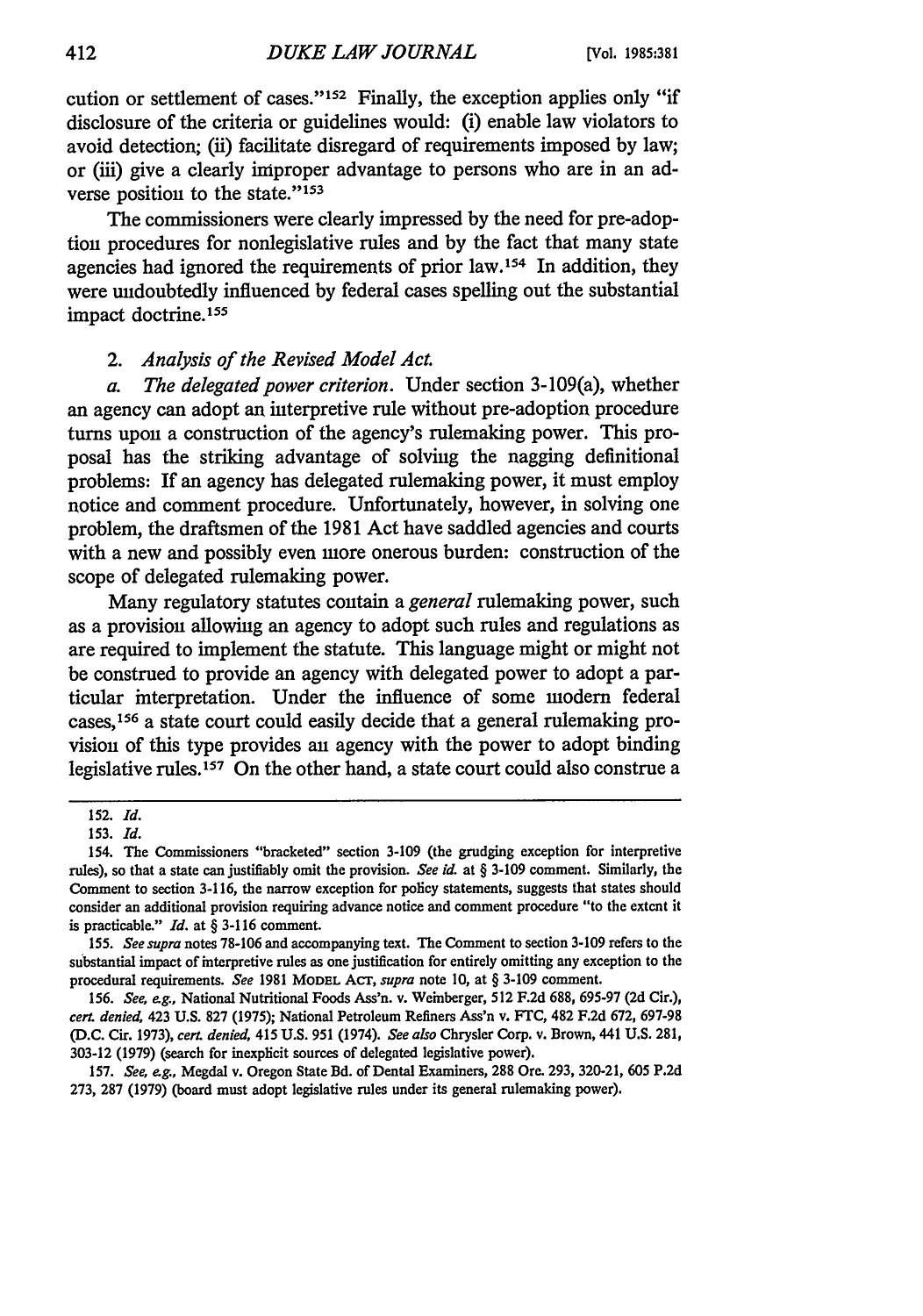general rulemaking power to permit an agency to adopt only procedural or nonlegislative rules. 158 In all likelihood, there will be no judicial decisions that clarify the scope of an agency's rulemaking power.

Section 3-109(a) seems seriously misdirected. **Why** should a procedural distinction be drawn between agencies that do and those that do not have legislative power to adopt their interpretations? **Why** should agencies be forced to speculate about whether they have delegated power to adopt rules even though they do not wish to use the power? **Why** should notice and comment procedures be required before adoption of a rule that has a trivial impact and is purely nonlegislative?<sup>159</sup> Why should courts be compelled to grapple with the difficult and utterly irrelevant issue of the scope of a general rulemaking power when the agency disclaims its use?

*b. The elimination of deference.* Section **3-109(b)** instructs a court to "determine wholly de novo the validity of a rule" adopted without notice and comment procedures. The effect of this provision is to preclude a court from deferring to many interpretive rules.160 It is similar to the proposed Bumpers Amendment to the federal **APA, <sup>161</sup>**which has

**159.** Section 3-108 of the 1981 Act contains a "good cause" exemption similar to that in **APA** § 553(b) (B). It permits immediate adoption of a rule when notice and comment procedure would be "unnecessary, impractical, or contrary to the public interest." *See* 1981 MODEL Acr, *supra* note 10, at § 3-108(a). The agency has the burden of establishing entitlement to the exemption. *Id.* at § 3- 108(b). Under this exemption, agencies can dispense with superfluons procedure before adopting trivial nonlegislative rules. However, the courts have been strict in applying the corresponding provision of the federal APA. *See, eg.,* Levesque v. Block, 723 F.2d 175, 184 (1st Cir. 1983) (good cause exception "is narrowly construed"). *See generally* Jordan, *supra* note 81, at 129-35.

In a comment to section 3-108, the Commissioners express the hope that the "shifted burden of persuasion" required by section 3-108(b) will "make abuse of this exemptive provision infrequent because the consequences facing an agency if it guesses incorrectly are too serious to justify the risk of using the exemption in close or unclear cases." 1981 **MODEL AcT,** *supra* note 10, at § 3-108 comment. Consequently, an agency in doubt about whether public procedure is "unnecessary" must err on the side of providing for it.

160. **"A** reviewing court shall determine wholly de novo the validity of a rule within the scope of subsection (a) that is adopted without complying with the provisions of Sections 3-103 through 3- 108." 1981 **MODEL** AcT, *supra* note **10,** at § 3-109(b).

161. The Bumpers Amendment is included as section 5 of S.1080, which was unenacted regulatory reform legislation. Section 5 was intended to amend 5 U.S.C. § 706 (§ 10(e) of the APA). S. 1080, 97th Cong. 1st Sess. § 5, 128 **CONG.** REc. S2717 (daily ed. Mar. 24, 1982). *See generally* Levin, *Review of "Jurisdictional" Issues under the Bumpers Amendment*, 1983 DUKE L.J. 355; O'Reilly, *Deference Makes a Difference: A Study of Impacts of the Bumpers Judicial Review Amendment,* 49 **U. CINN.** L. REv. 739 (1980). In the version of the Bumpers Amendment embodied in **S.** 1080, courts would be required to decide questions of law "independently." **S.** 1080, 97th Cong., 1st Sess. § 5, 128 **CONG.** REC. S2717 (daily ed. Mar. 24, 1982) (amending 5 U.S.C. § 706(a)). They could not rely upon "any presumption in favor of or against agency action." *Id.* at S2718 (amending

<sup>158.</sup> This issue is generally obscured in state administrative law decisions. *But see* Morgan v. Stimson Lumber Co., 607 P.2d 150, 154 (Ore. 1980); State ex rel Comm'r of Ins. v. North Carolina Rate Bureau, 269 S.E.2d 547, 568-69 (N.C. 1980).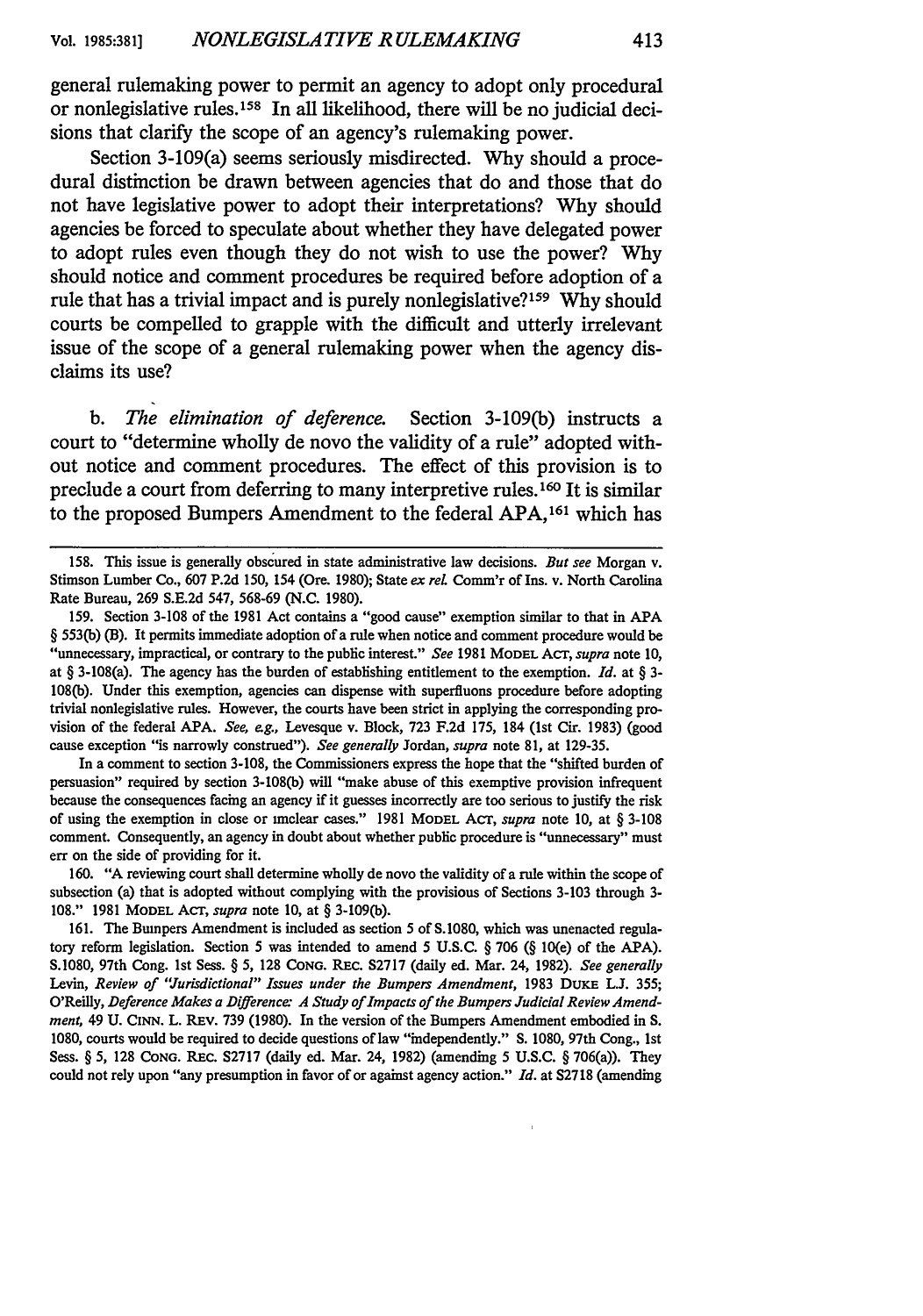been opposed both **by** scholars 162 and **by** the Administrative Conference of the United States.<sup>163</sup>

There are several reasons why state courts should be permitted to establish rebuttable presumptions in favor of agency legal interpretations, especially those embodied in nonlegislative rules. 164 In many situations, deference to administrative legal interpretations is appropriate beyond any reasonable doubt. For example, suppose an agency announces an interpretation of language contained in a previously adopted legislative rule relating to a technical provision in the underlying statute. The staff justifiably claims expertise in the particular administrative problem. The interpretation appears carefully reasoned and does not involve a sudden reversal of prior policy. In such a case, judicial deference to the interpretation is not only justified, it is inevitable.

Furthermore, de novo review of issues of law encourages litigants to seek judicial review of interpretations with which they disagree. With the presumption in force, a party will not appeal unless it can develop persuasive arguments that an interpretation is invalid.

Moreover, deference is an essential element of the relationship between agencies and reviewing courts. It expresses the same common sense notions of comparative qualifications as the substantial evidence test,<sup>165</sup> the classification of most mixed questions of law and fact as questions of fact,166 and the narrow scope of review accorded to courts that review agency discretionary actions or determinations of policy.<sup>167</sup> Legislatures intended to let agencies make these decisions; they did not intend that the courts would frequently interpose their own judgment. <sup>168</sup>

**168.** *See* Chevron, Inc. v. National Resources Defense Council, 104 **S.** Ct. 2778, 2782-83 (1984) (court **must defer to** reasonable interpretation when Congress implicitly delegates to agency);

<sup>5</sup> **U.S.C.** § 706(c)). Instead, "the court shall give the agency interpretation such weight as it warrants, taking into account the discretionary authority provided to the agency **by** law." *Id.*

<sup>162.</sup> *See, eg.,* McGowan, *Congress, Court and Control of Delegated Power,* **77 COLUM.** L. REv. 1119, 1162-68 (1977); Pierce & Shapiro, *Political and Judicial Review of Agency Action*, 59 TEx. L. REV. 1175, 1189-95 (1981); Woodward & Levin, *In Defense of Deference: Judicial Review of Agency Action,* 31 **AD.** L. REv. 329, 329-44 (1979). *But see* Kennedy, *The Bumpers Amendment: Regulating the Regulators,* 67 A.B.A. J. 1639, 1641 (1981) (arguing that Bumpers Amendment is necessary to assure that agencies comply with congressional intent).

**<sup>163.</sup>** *See* 1 C.F.R. § 305.79-6 (1984) (recommending that the Bumpers Amendment not be enacted).

**<sup>164.</sup> State courts frequently defer to agency interpretations of ambiguous statutes or rules.** *See* **1961 MODEL** Acr, *supra* note 2, at 495-96 (1980), 220-21 (1984 Supp.); F. **COOPER,** *supra* note 134, at 265 n.100, 266, 267-68. *But see* Brodie & Linde, *State Court Review of Administrative Action: Prescribing the Scope of Review,* 1977 ARiz. **ST.** L.J. 537, 546 ("state courts probably take for granted that the correct interpretation and application of terms used in the statute, rule, standard, or concept fall within their province").

**<sup>165.</sup>** *See eg.,* Universal Camera Corp. v. NLRB, 340 **U.S.** 474 (1951).

**<sup>166.</sup>** *See, eg.,* NLRB v. **Hearst Publications,** Inc., **322 U.S. 111** (1944).

**<sup>167.</sup>** *See eg.,* Citizens to Preserve Overton Park, Inc. v. Volpe, 401 U.S. 402 (1971).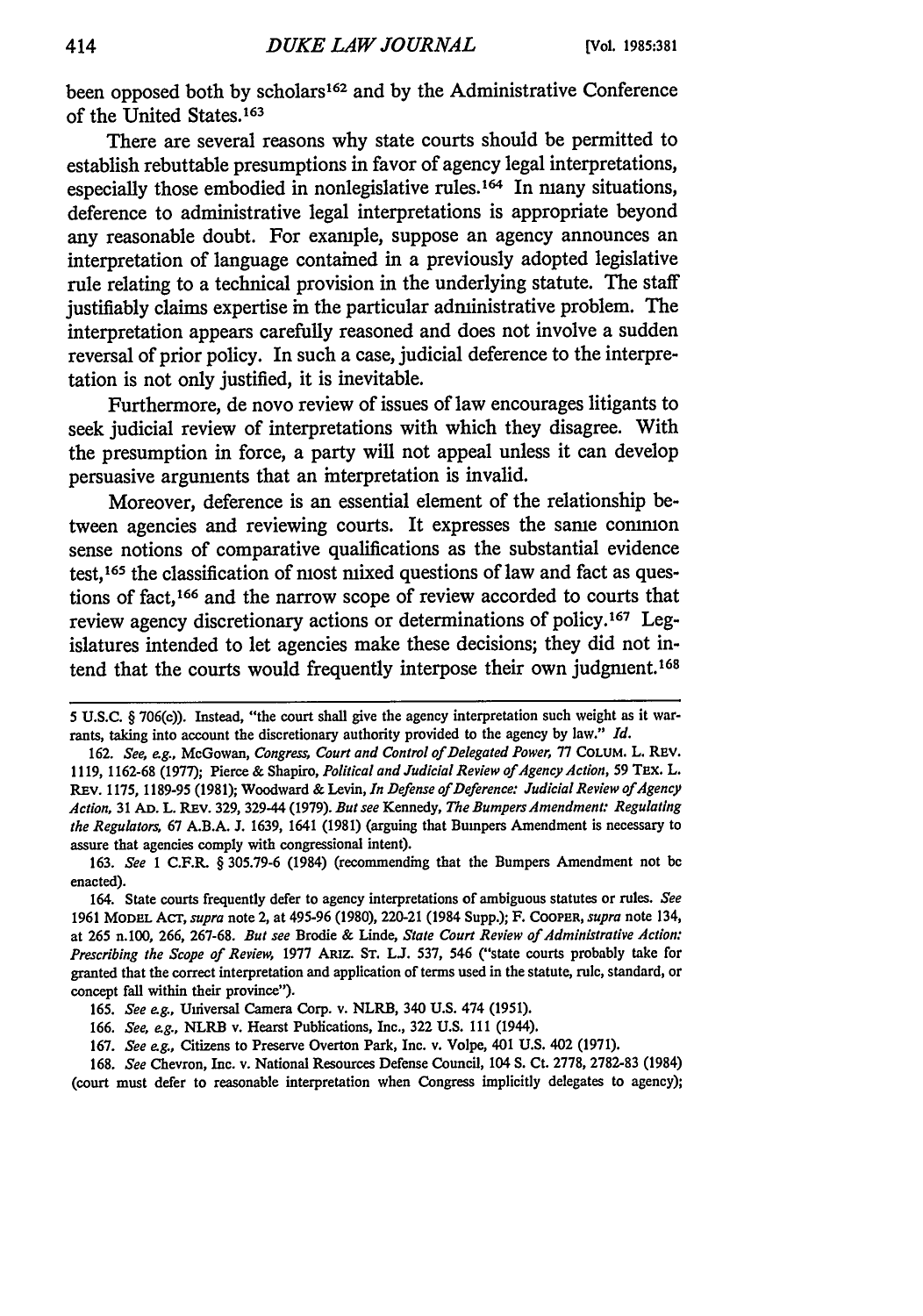Nevertheless, the **1981** Model Act precludes a court from giving deference where an agency properly adopts an interpretation without preadoption procedure, regardless of the insignificance of the interpretation, its obvious correctness, or the irrelevance of pre-adoption procedure. <sup>169</sup>

*c. The policy statement exemption.* Section **3-116(2)** of the Model Act provides that agencies can adopt policy statements without notice and comment if disclosure of agency guidelines and criteria would obstruct law enforcement or give an improper advantage to persons adverse to the state.<sup>170</sup> However, courts cannot easily determine the effects of disclosure. Publicity of tax audit guidelines would obviously "facilitate disregard of requirements imposed **by** law," 171 but it is unlikely that other typical policy statements could so easily meet these standards. One can imagine lengthy and expensive trials devoted to resolving whether someone with knowledge of agency guidelines might avoid detection or obtain a clearly improper advantage in dealing with the state. As a result, a vast quantity of guidelines, priority settings, staff manuals and bulletins, and similar discretion-limiting material could not be issued without prior public participation.<sup>172</sup>

Furthermore, during the transition period, most agencies will not yet have provided for public involvement before routinely issuing the sort of material now contained in news releases, letters, administrative manuals, or staff bulletins. Because agency action based on an invalidly adopted policy statement is of dubious validity,<sup>173</sup> section 3-116(2) may

169. Under the "good cause" exemption of section 3-108(a), pre-adoption procedure could be omitted in cases of obviously trivial rules, and a court would not be required to review the rule de novo. However, this provision is narrowly drawn and an agency could not rely upon it in doubtful cases. *See supra* note 159.

170. 1981 MODEL AcT, *supra* note **10,** at § 3-116(2).

171. *See id.*

172. For discussion of the precursor of this provision in the Iowa statute, see Bonfield, *supra* note 150, at 787-91, 839. Bonfield notes that this provision is "bristling with qualifications" and is "very narrowly drafted." *Id.* at 787.

Coffman, Judicial Review of Administrative Interpretation of Statutes, 6 W. NEW ENG. L. REV. 1, 33 (1983); Monaghan, *Marbury and the Administrative State,* 83 **COLUM.** L. REv. 1, 33 (1983) ("the judicial duty is to ensure that the administrative agency stays within the zone of discretion committed to it **by** its organic act"). *But see* Byse, *Scope of Judicial Review in InformalRulemaking* 33 **AD.** L. REV. 183, 190-93 (1981) (it is inconsistent with our basic political and governmental theory for courts to hold that the agency's interpretation will be controlling so long as that interpretation is reasonable).

<sup>173.</sup> The new Model Act provides that a rule adopted without substantial compliance with the procedural provisions of the act is invalid. 1981 MODEL **ACT,** *supra* note **10,** at § 3-113(a). *See* Independent U.S. Tanker Owners Comm'n v. Lewis, 690 F.2d 908, 920-22 (D.C. Cir. 1982) (adjudication can stand despite reliance on invalidly adopted rule because result in adjudication not dictated; agency bound by procedures set forth in the invalid rule); State v. Van Wie, 382 A.2d 372, 374-75 (N.H. 1978) (if breathalyzer manual had not been fied in "substantial compliance" with state law, the drunk driving law would have been unenforceable).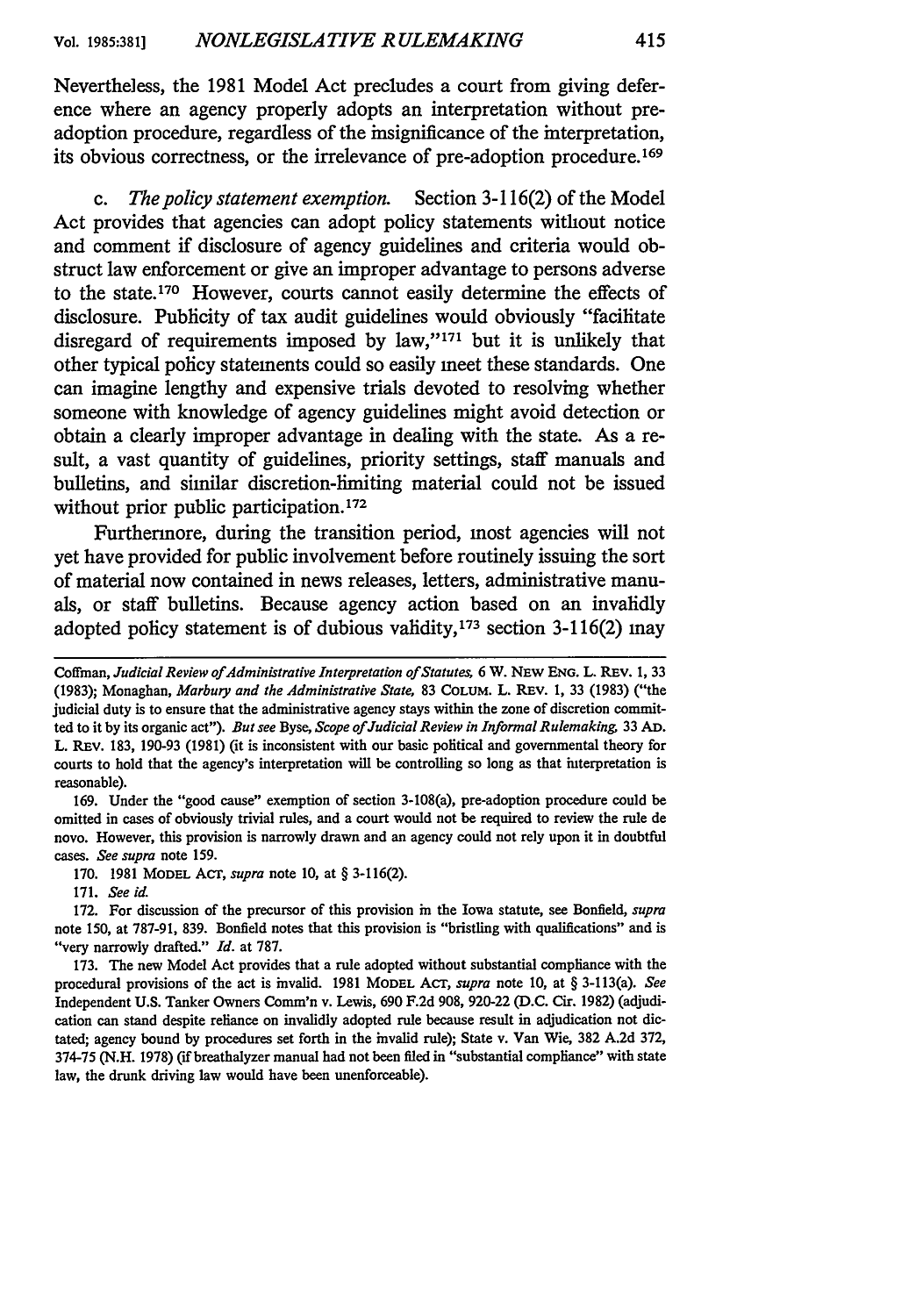enable persons threatened by sanctions for violation of licensing or other regulatory laws to avoid enforcement.

*d. Effect of the required rulemaking provisions.* A broadened requirement of pre-adoption procedure will impose additional bureaucratic costs on agencies, discouraging the adoption of nonlegislative rules.<sup>174</sup> The publication of fewer nonlegislative rules will result in poorer administration and less guidance to the public. Although a Comment to the new Model Act articulates this concern,<sup>175</sup> it fails to explain how the Act is responsive to the problem.

The new Model Act does contain several provisions that may help counteract the negative effects of increased pre-adoption procedures. Section 2-104(3) requires an agency to "adopt rules, in addition to those otherwise required by this Act, embodying appropriate standards, principles, and procedural safeguards that the agency will apply to the law it administers."<sup>176</sup> Likewise, section 2-104(4) requires an agency to "adopt rules to supersede principles of law or policy lawfully declared by the agency as the basis for its decisions in particular cases."<sup>177</sup> To the extent these provisions are enforceable, an agency would no longer be free to bypass rulemaking techniques. Instead, as its "standards" or "principles" evolved through administration or adjudication, it would be compelled to express them in the form of legislative or nonlegislative rules.178

Sections 2-104(3) and (4) may ameliorate the negative effects of more stringent pre-adoption procedures. However, rulemaking is not required under either subsection until it is "feasible," and then only "to the extent practicable."<sup>179</sup> Courts are likely to defer to an agency determination that a "standard" or "principle" is still evolving, or that codification

<sup>174.</sup> *See supra* notes 114-31 and accompanying text.

<sup>175.</sup> *See* 1981 MODEL Acr, *supra* note 10, at § 3-109 comment. The Comment reflects the personal views of Professor Bonfield, who drafted this portion of the 1981 Act and would have preferred no pre-adoption procedures for nonlegislative rules. Telephone conversation with Arthur Bonfield, Jnly 25, 1984.

<sup>176. 1981</sup> MODEL ACT, *supra* note 10, at § 2-104(3). *See Bonfield, State Law in the Teaching of Administrative Law, 61 TEX. L. REV. 95, 104-08 (1982).* 

<sup>177. 1981</sup> MODEL ACT, *supra* note 10, at § 2-104(4).

<sup>178.</sup> The Commissioners point out that policymaking by rule has several advantages, including the "greater ease of public access to law embodied in widely disseminated published rules as compared to law embodied in unpublished orders which are only available in the agency's office for public inspection." *Id.* at § 2-104 comment. The Commissioners further acknowledge that "[o]nly by the enactment of a statutory provision of the type recommended here. **. .** can agencies *be forced* to codify in rules principles of law or policy. . **.** . Without such a provision they will be free, in many situations, to make their most controversial policies on a case-by-case basis in adjudications **. ...** *Id.*

<sup>179.</sup> *See id.* at §§ 2-104(3) and (4).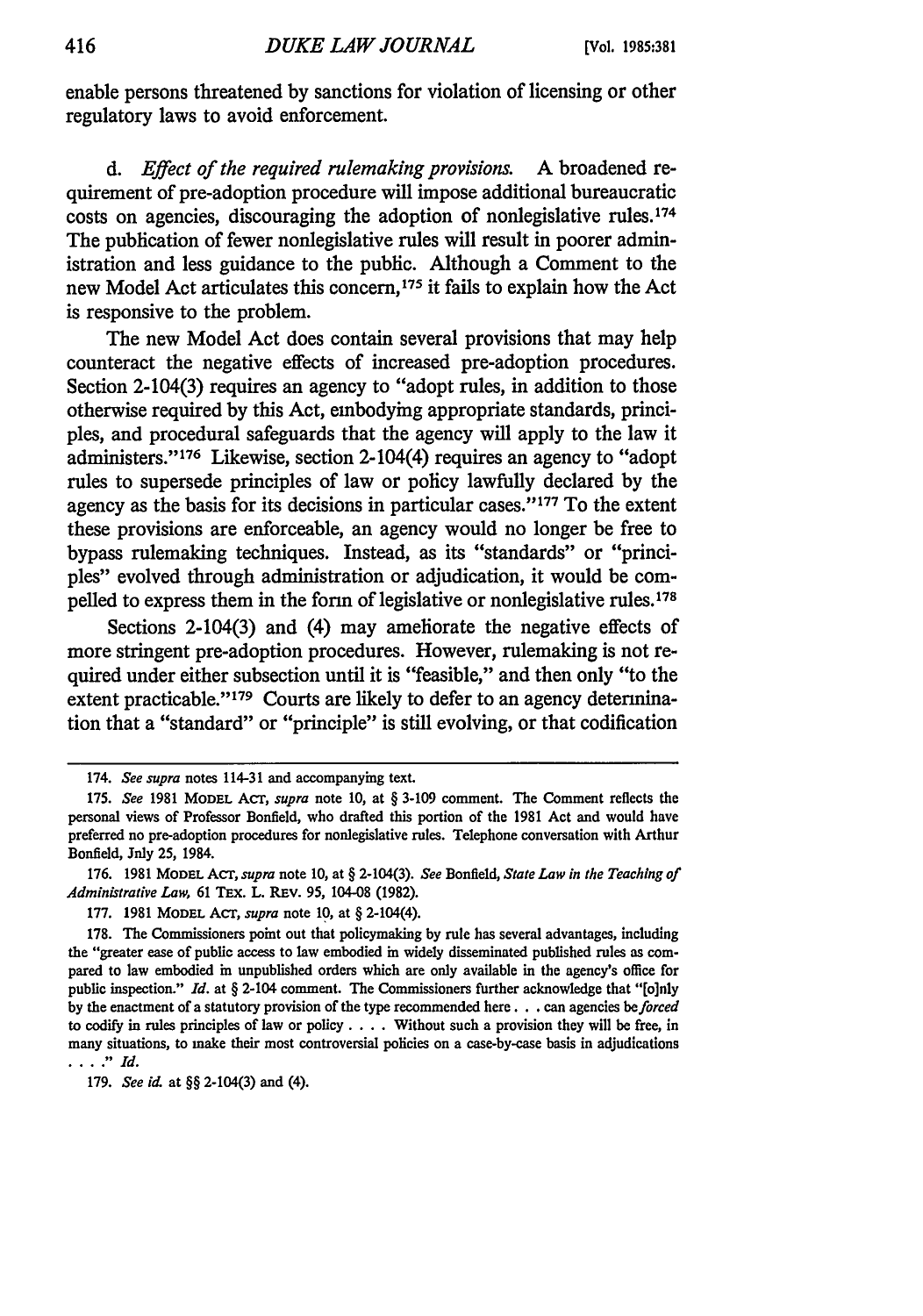is inappropriate.<sup>180</sup> Moreover, it is far from clear whether sufficient enforcement resources will be available. While the executive, legislative, and judicial branches struggle to enforce sections 2-104(3) and **(4),18'** the new requirements for adoption of nonlegislative rules will exert their substantial negative effects. How much more effective sections 2-104(3) and (4) would have been if they were not accompanied by provisions requiring agencies to incur substantial costs in implementing them through adoption of nonlegislative rules.

#### *B. Congressional Proposals.*

Regulatory reform legislation was approved by the Judiciary Committees of the House and Senate during the 97th Congress. Both bills contained versions of the substantial impact test. Although the Senate bill passed unanimously, 182 the House bill never came to a vote. Similar legislation was introduced in the 98th Congress,<sup>183</sup> but to date no substantial progress has been made.

The House bill, H.R. 746, required notice and comment procedure if a nonlegislative rule "has general applicability and would have a *substantial impact* on substantive rights or obligations of persons outside the agency and otherwise has the effect of a substantive rule."<sup>184</sup> The House Judiciary Committee report clearly articulated the theoretical difference between legislative and nonlegislative rules and observed that an agency should have the choice whether or not to make use of its delegated power. 185 The report pointed out, however, that nonlegislative rules occasionally have a substantial practical impact on behavior even though they have no definitive legal effect. 186 In such cases, the report observed, the public would value an opportunity to influence the content of the rule through pre-adoption notice and comment procedure.<sup>187</sup>

**<sup>180.</sup>** Furthermore, neither section 2-104(3) or (4) clearly requires adoption of interpretive rules because interpretations might be neither "standards" nor "principles."

**<sup>181.</sup>** The new Model Act provides for agency self-review, review **by** the governor, and review through an administrative rules review committee of the legislature. *See* **1981 MODEL** ACT, *supra* note **10,** at §§ **3-201** to 204.

**<sup>182.</sup>** *See* **S. 1080,** 97th Cong., **1st** Sess., **128 CONG.** REc. **S2713** (daily ed. Mar. 24, **1982)** (passage **by** a 94-0 vote).

**<sup>183.</sup>** *See* **S. 1080,** 98th Cong., Ist Sess. **(1983),** H.R. 220, 98th Cong., **1st** Sess. **(1983),** H.R. **2327** 98th Cong., **1st** Sess. **(1983),** H.R. **3939,** 98th Cong., 1st Sess. **(1983).**

<sup>184.</sup> H.R. 746, 97th Cong., **2d** Sess. § 201 **(1982),** *reprinted in* **HOUSE REPORT,** *supra* note **101,** at **8** (proposing a new **5 U.S.C.** § 553(a)(3)) (emphasis added).

**<sup>185.</sup>** *See* HOUSE **REPORT,** *supra* note **101,** at **59** n.16, **61-62.** The Senate bill was much less attentive to this distinction. *See infra* notes **197-200** and accompanying text.

**<sup>186.</sup>** *See* **HOUSE REPORT,** *supra* note **101,** at **60.**

**<sup>187.</sup>** *Id.* at **59-60.**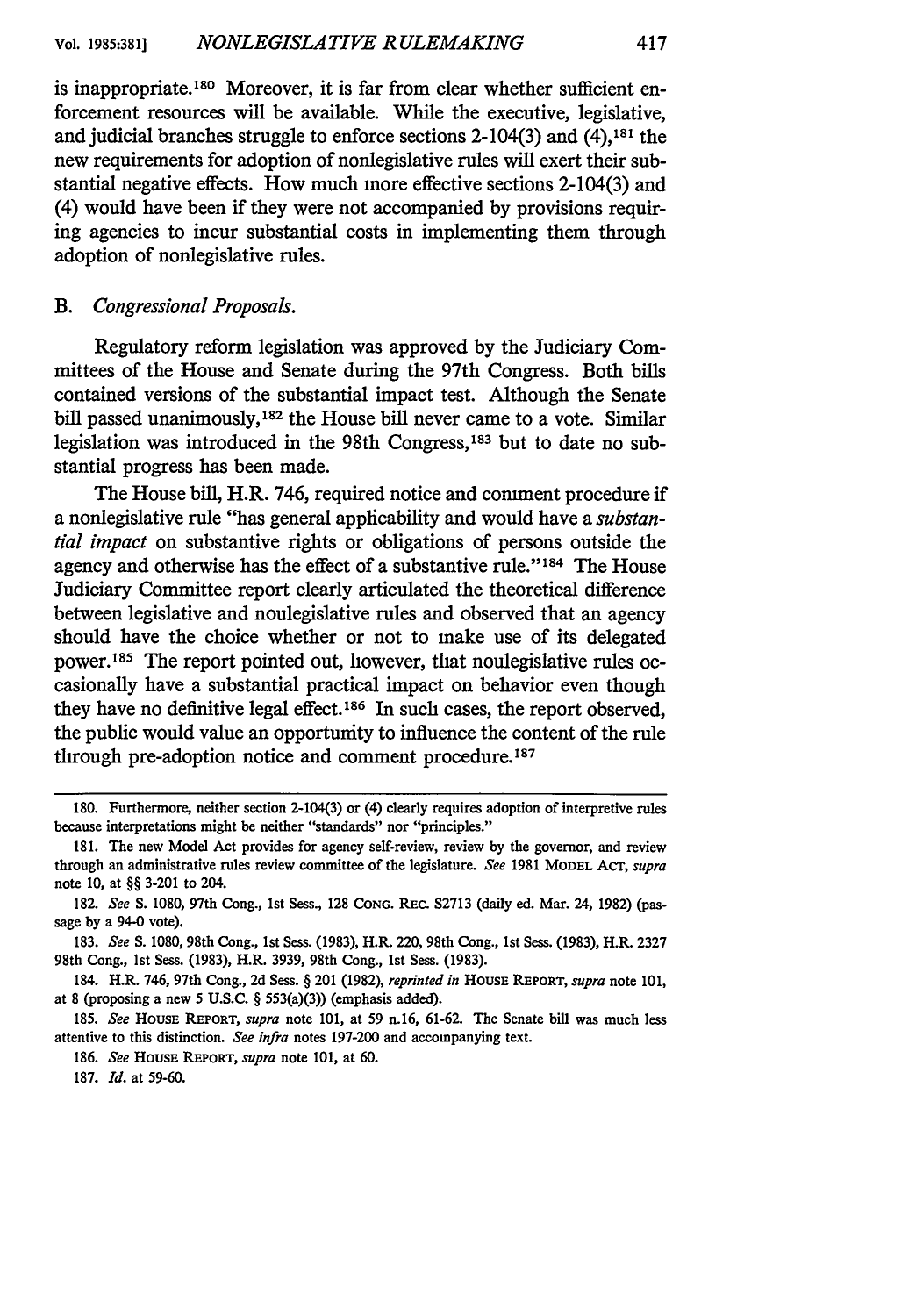Although the substantial impact test was widely accepted during the 1970's, since that time an increasing number of courts have rejected it, in part because it furnishes so little guidance to agencies or reviewing courts. 188 However, the House Judiciary Committee report on H.R. 746 tries valiantly to improve the predictability of the test. <sup>189</sup>

First, the report limits the scope of the test **by** a restrictive definition of the term "general applicability." 190 Ordinarily, a rule has "general applicability" if it applies to an open-ended class of persons, rather than to one or a few named recipients. 191 However, according to the Committee report, a rule is generally applicable only if it pertains to *all* or a majority of regulated parties—not to single individuals or products or to a defined class.192

This approach seems poorly considered. Regulations almost never impinge on *every* private sector entity regulated **by** an agency, or even on a majority of them. Agencies such as the **FTC,** the **EPA,** or **OSHA,** for example, issue regulations that affect large numbers of businesses, but even their legislative regulations seldom involve a majority of businesses nationwide. Instead, both legislative and nonlegislative rules almost always involve subgroups, such as particular industries, groups within industries, particular products, or classes of beneficiaries. It is difficult to understand why the substantial impact test should apply only to those very few nonlegislative regulations that affect at least a majority of the parties that an agency regulates. Often, the rules that are the most questionable, and most in need of public input, may be those that disadvan-

**<sup>188.</sup>** *See supra* notes 78-79, 100-06, and accompanying text.

<sup>189.</sup> The Committee emphasized that its substantial impact test would apply solely to nonlegislative rules. House REPORT, *supra* note 101, at 60. Thus the Committee would apparently preserve the existing legal effect and definitiveness tests for distinguishing legislative and nonlegislative rules. Consequently, H.R. 746 would do nothing to clarify the characterization problem. *See supra* notes 39-107 and accompanying text.

<sup>190.</sup> *See* **HOUSE REPORT,** *supra* note 101, at 60-61 (rule must pertain "to all regulated parties or a majority thereof").

<sup>191.</sup> *See generally* Comment, *supra* note 31, at 364-72. *See also* **ArrORNEY GENERAL'S** MAN-**UAL ON THE** APA, *supra* note 14, at 22-23. Some cases have equated "general applicability" with "substantial impact." *See, eg.,* Anderson v. Butz, 550 F.2d 459, 463 (9th Cir. 1977); Lewis v. Weinberger, 415 F. Supp. 652, 659 (D.N.M. 1976). However, if "general applicability" meant "substantial impact," the generality test in H.R. 746 would seem to be redundant.

<sup>192.</sup> **HOUSE** REPORT, *supra* note 101, at 60-61. This definition of "generality" goes well beyond what courts have required. When they addressed the issue of generality, courts found that "pervasiveness" of impact was sufficient. *See, eg.,* Pharmaceutical Mfrs. Ass'n v. Finch, 307 F. Supp. 858, 863 **(D.** Del. 1970) (impact on industry or important class of members or products of that industry).

The House Report stated that it specifically did not intend to require pre-adoption procedure for the adoption of IRS revenue rulings. *See* **HOUSE REPORT,** *supra* note 101, at 62. Although IRS rulings often have a significant adverse impact upon a large number of taxpayers, the exemption from pre-adoption procedure seems designed to prevent disruption of IRS operations.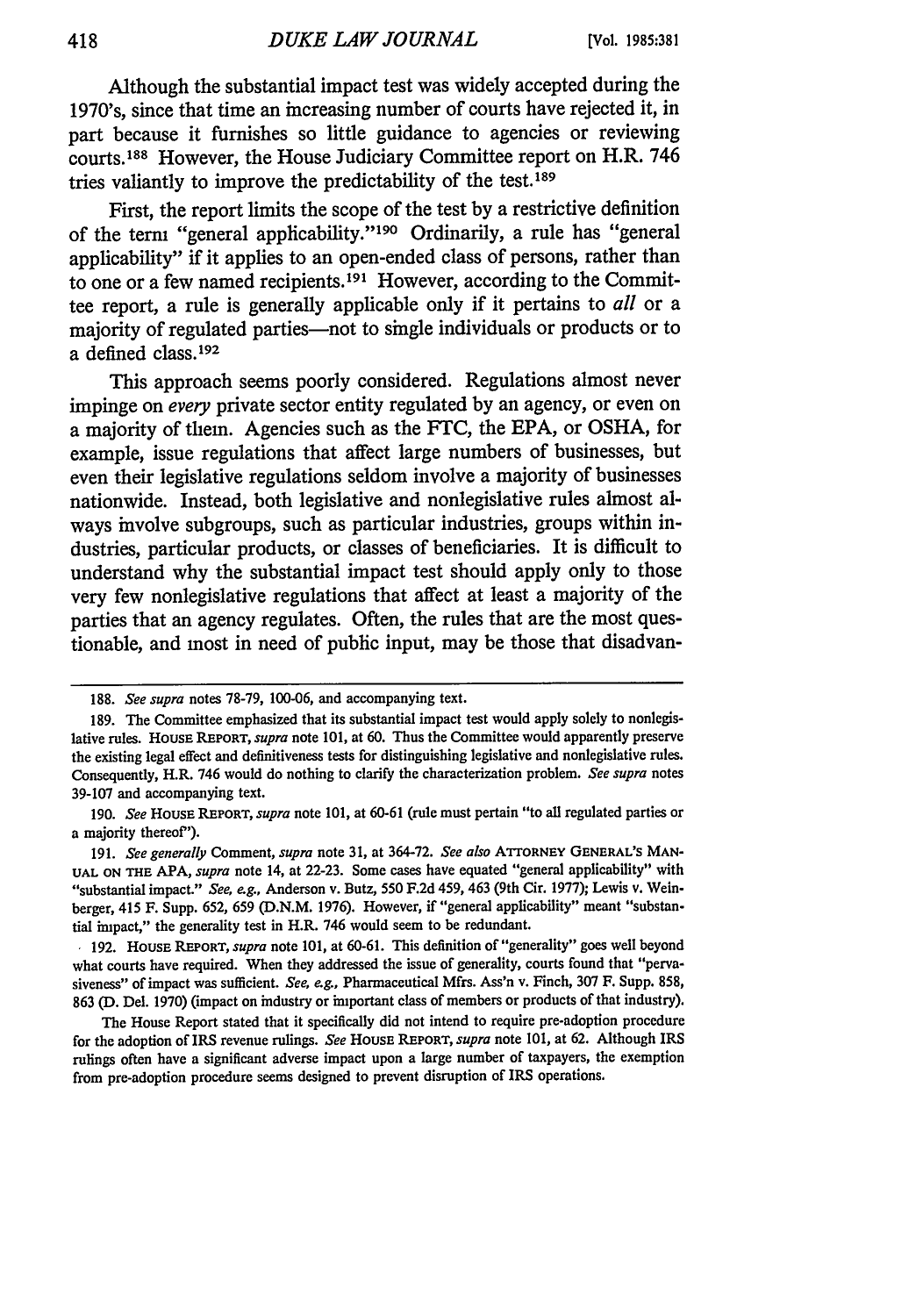tage a defined subgroup within an industry while benefitting another, perhaps more influential, subgroup.

Second, the impact on persons outside the agency must be "substantial," defined as "palpable and significant," not "incidental or trivial."<sup>193</sup> This definition may provide some guidance to agency staff members. But if members of the public choose to litigate the validity of a nonlegislative rule adopted without notice and comment, a reviewing court will be hard pressed to conclude that the rule had only a "trivial" impact on them. The bill's definition of "substantial" fails to describe how agencies or courts should weigh the impact of a nonlegislative rule.

Finally, a nonlegislative rule must affect "substantive rights or obligations" rather than procedural rights or mere interests.<sup>194</sup> However, it is often difficult to distinguish substantive and procedural rights, 195 and even more difficult to distinguish rights and "mere interests." 196 These concepts lack sufficiently firm content to guide either agencies or courts in deciding whether pre-adoption procedures are legally required.

The Senate's version of regulatory reform legislation, **S. 1080,** required notice and comment where a nonlegislative or a procedural rule has general applicability and "substantially alters or creates rights or obligations of persons outside the agency."<sup>197</sup> This provision reflects a fundamental misunderstanding of the difference between legislative and nonlegislative rules. Only a statute or a legislative rule, made under delegated authority, can "alter or create" a "right or obligation." 198 Nevertheless, the Senate Judiciary Committee report makes clear that its test is intended to reach nonlegislative rules. 199 Although it is somewhat mud-

**199. SENATE REPORT,** *supra* note **39,** at 110-14.

Some of the decisions cited **by** the Senate report did observe that nonlegislative rules affected substantive rights and obligations. *See, eg.,* Lewis-Mota v. Secretary of Labor, 469 **F.2d 478, 481-82**

**<sup>193.</sup> HOUSE REPORT,** *supra* note **101,** at **61.**

<sup>194.</sup> *Id.* The Judiciary Committee stated that this limitation would alter the judicial substantial impact test, but did not explain which cases it disapproved. *Id.*

**<sup>195.</sup>** Under the **APA,** procedural rules are exempt from notice and comment proceedings. **5 U.S.C. § 553(b)(A) (1982).** However, rules that have a substantial impact on the rights or duties of persons outside the agency are not "procedural." *See supra* note **80. Thus,** the Judiciary Committee's substance-procedure test is circular. **A** rule has a substantial impact only if it affects substance rather than procedure; but whether it affects substance rather than procedure depends on whether it has a substantial impact!

**<sup>196.</sup>** *See* HousE **REPORT,** *supra* note **101,** at **61** ("courts should identify and distinguish substantive rights or obligations from procedural rights, or from mere interests, in accordance with existing law").

**<sup>197.</sup> S. 1080,** 97th Cong., **1st** Sess. **§ 3, 128 CONG.** REc. **S2713, S2713** (daily ed. Mar. 24, **1982). 198.** *See, eg.,* Associated Dry Goods Corp. v. **EEOC, 720 F.2d** 804, **812** (4th Cir. **1983) (EEOC** lacks legislative rulemaking power, so its rules cannot have impact on anyone's rights); Noel v. Chapman, **508 F.2d 1023, 1030 (2d** Cir. **1975)** (INS rules did not impose an obligation), *cert denied,* 423 **U.S.** 824 **(1976).** *See also* Asimow, *supra* note **7,** at **547-51** (comparing "substantial impact" standards focused on legal effect with those focused on practical effect).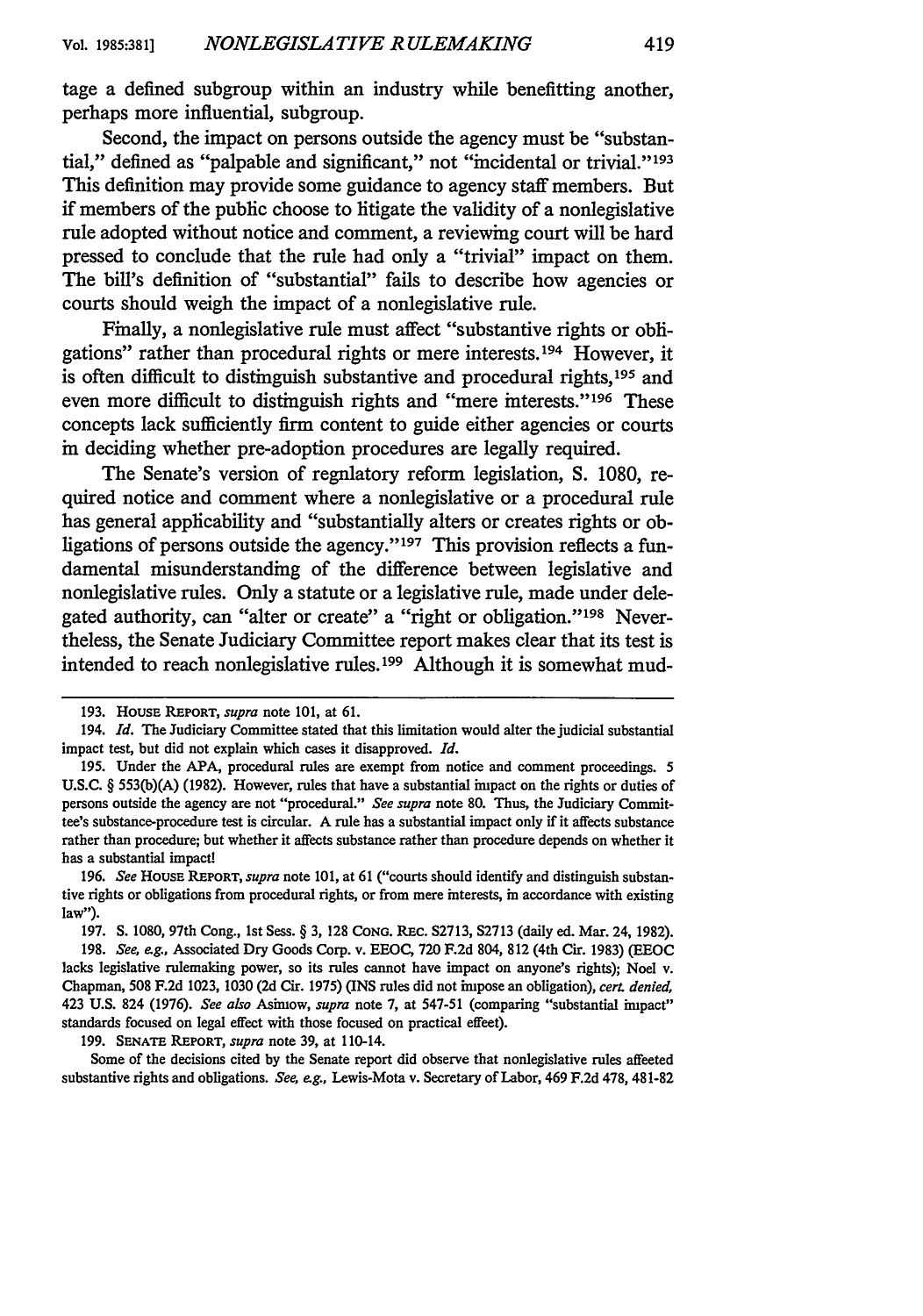**died,** the report emphatically approves of the judicial substantial impact test and criticizes the prevailing legal effect test. $200$ 

The Senate Report is even less helpful than the House Report in supplying guidance to agencies or courts. According to the Senate Report, if a rule does not have general applicability, has only an insubstantial impact, or affects only expectations, it would remain exempt from notice and comment procedures.<sup>201</sup> Although the report does little to define these nebulous generalities, it dispenses generous quantities of gratuitous advice. For example, it criticizes the use of nonlegislative rules to modify existing understandings of the requirements of the statute or regulation, even though those understandings might have themselves arisen from nonlegislative rules.202 The Senate's bill would effectively abolish the nonlegislative rule exemption. Taken together, its standards and admonitions are so broad that they appear to sweep all nonlegislative rules of any consequence into notice and comment procedures. <sup>203</sup>

The legislative substantial impact test proposed **by** either bill would result in great confusion and would vastly increase the amount of litigation about the validity of controversial rules. In effect, therefore, it would amount to a de facto repeal of the nonlegislative rule exemption. As we have seen, the costs of such a repeal would far outweigh the benefits.<sup>204</sup> Thus, when Congress returns to the subject of regulatory reform, it

202. *See* **SENATE** REPORT, *supra* note 39, at 113 (an agency statement changing existing understanding of the requirement of a statute would be subject to notice and comment). Similarly, it declares that only legislative rules should be used to fill gaps in existing regulations, to indicate relevant factors in future rulemaking, to change existing licensing practices, or to supply guidance in nuclear plant construction. *Id.* at 111-12. Yet each of these functions would often be discharged **by** nonlegislative rules-often by agencies with no legislative rulemaking power at all.

203. The Senate Report accurately summarized the effect of its proposals: "Generally there are few rules which automatically can be deemed exempt from section 553 rulemaking under this provision merely because they belong to a class of rules which normally are exempt. It is conceivable that a rule, of a type usually considered interpretative, may in certain circumstances have the kind of substantial impact on rights or obligations which remove it from the ambit of this modified exemption for interpretive rules." *Id.* at 113. Thus, the Report observed that IRS revenue rulings would ordinarily be exempt from notice and comment rulemaking, but promptly criticized a case that refused to require notice and comment before adoption of a ruling. *See id.* at 112-13 (criticizing National Restaurant Ass'n v. Simon, 411 F. Supp. 993, 999 (D.D.C. 1976) (revenue rulings are interpretive rules). The House Report approved the *National Restaurant* case. See HOUSE REPORT, *supra* note 101, at 62.

*204. See supra* notes 107-30 and accompanying text.

**<sup>(2</sup>d** Cir. 1972), cited in **SENATE REPORT,** *supra* note **39,** at 113. However, this is true only in the sense that the rules affected the behavior of private parties or agency officials, and thus had an impact on the manner in which the public enjoyed its rights or discharged its obligations.

<sup>200.</sup> **SENATE REPORT,** *supra* note 39, at 111, 113.

<sup>201.</sup> *See id.* at 111-14. Like the House version, the Senate bill would require notice and comment only if a rule had "general applicability." However, the House Report defined this term so narrowly that, taken literally, very few rules would have general applicability. *See supra* notes 190- 92 and accompanying text. There is no such caution in the Senate Report.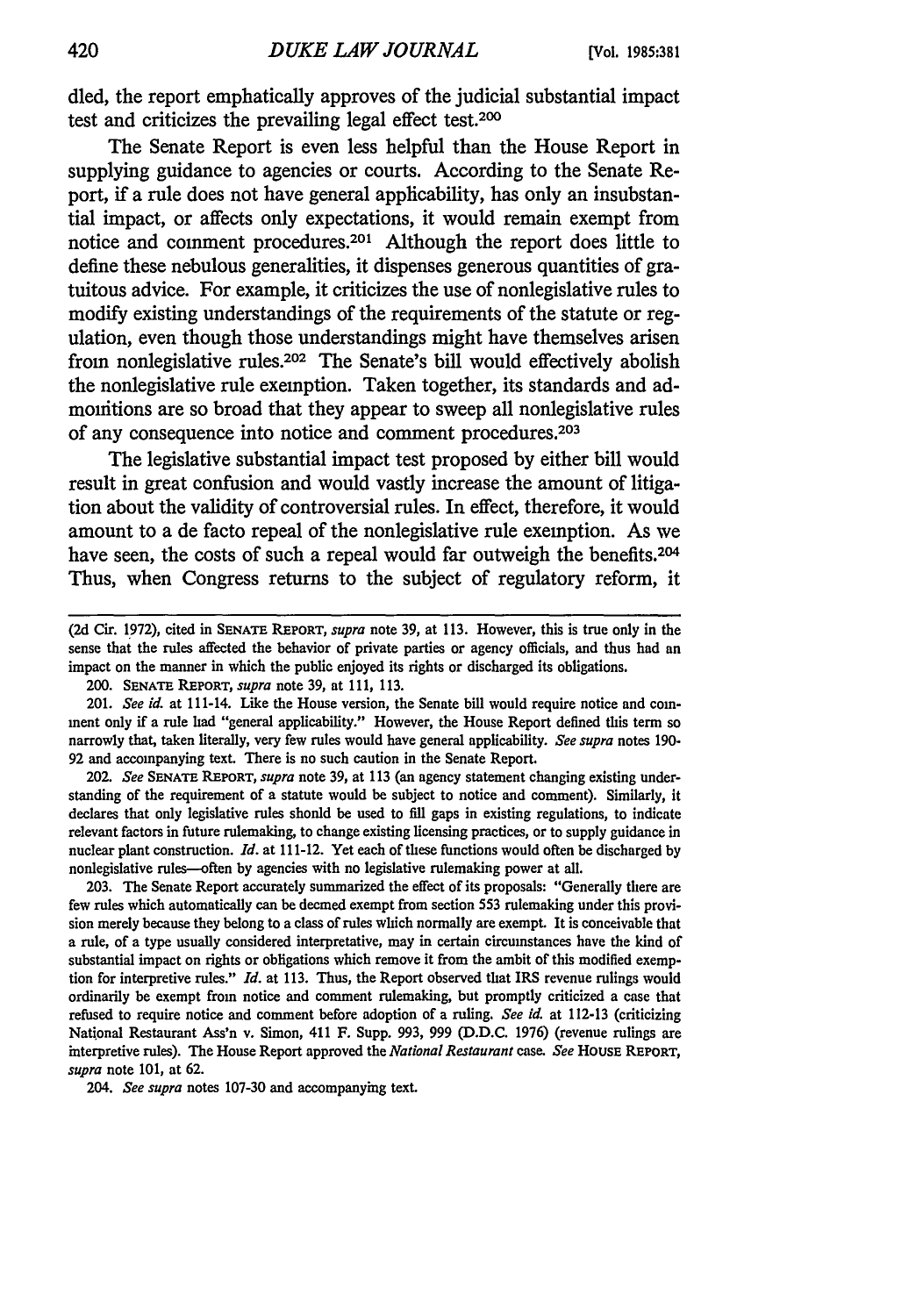should abandon efforts to legislate the substantial impact test and should seek a much more cautious approach to the problem of public participation in the adoption of nonlegislative rules. The next section of this article suggests one such approach.

# *C. Post-adoption Notice and Comment: Administrative Conference Recommendation 76-5.*

In 1976, the Administrative Conference of the United States (ACUS) adopted Recommendation 76-5, a modest reform proposal addressed to agencies rather than to Congress or the courts.205 Recommendation 76-5 suggested that *voluntary* notice and comment procedures be employed when an agency anticipates that a nonlegislative rule might have a substantial impact on the public.<sup>206</sup> This voluntary approach echoes admonitions in the legislative history of the APA.<sup>207</sup>

In the case of generally applicable nonlegislative rules that lack a substantial impact, ACUS recommended that an agency invite members of the public to submit comments for a thirty day period *after* the rule is adopted.208 The agency would be required to respond to the comments within a sixty day period.209 This recommendation for mandatory *postadoption* comment is suitable for inclusion in regulatory reform legislation.

The post-adoption procedure has a number of advantages over both present law and other regulatory proposals. First, it would not delay the effective date of a rule. Because most nonlegislative rules are either trivial or clearly valid, they will elicit no comments and thus require no administrative response. Indeed, post-adoption comment does not differ significantly from the existing provision in section 553(e) of the APA, which allows interested persons to petition for the amendment or repeal

206. 1 C.F.R. § 305.76-5 (1984).

208. **1** C.F.R. § 305.76-5 (1984).

209. *Id.* This procedure could be omitted if an agency found it would serve no public purpose or that it would be so burdensome as to outweigh any foreseeable gain. *Id.*

<sup>205. 1</sup> C.F.R. § 305.76-5 (1984). *See also* Asimow, *supra* note 7, at 573-84. This Recommendation influenced the House Judiciary Committee's decision to adopt the substantial impact test. *See* HOUSE REPORT, *supra* note 101, at 62. Consistent with Recommendation 76-5, ACUS has also recommended post-adoption comment in the case of rules adopted under the good cause exemption. I C.F.L § 305.83-2 (1984).

<sup>207.</sup> The APA legislative history indicates that Congress wanted agencies to use pre-adoption procedures when adopting nonlegislative rules in cases where it would be helpful to them or to the public. *See* APA Legislative History, *supra* note 94, at 187. The courts have also admonished agencies to utilize pre-adoption procedures, and agencies quite frequently do so. *See* Guardian Fed. Say. & Loan Ass'n v. FSLIC, 589 F.2d 658, 669 (D.C. Cir. 1978) (recommending but not requiring the use of notice and comment); Asimow, *supra* note 7, at 524-28, 542, 559-60.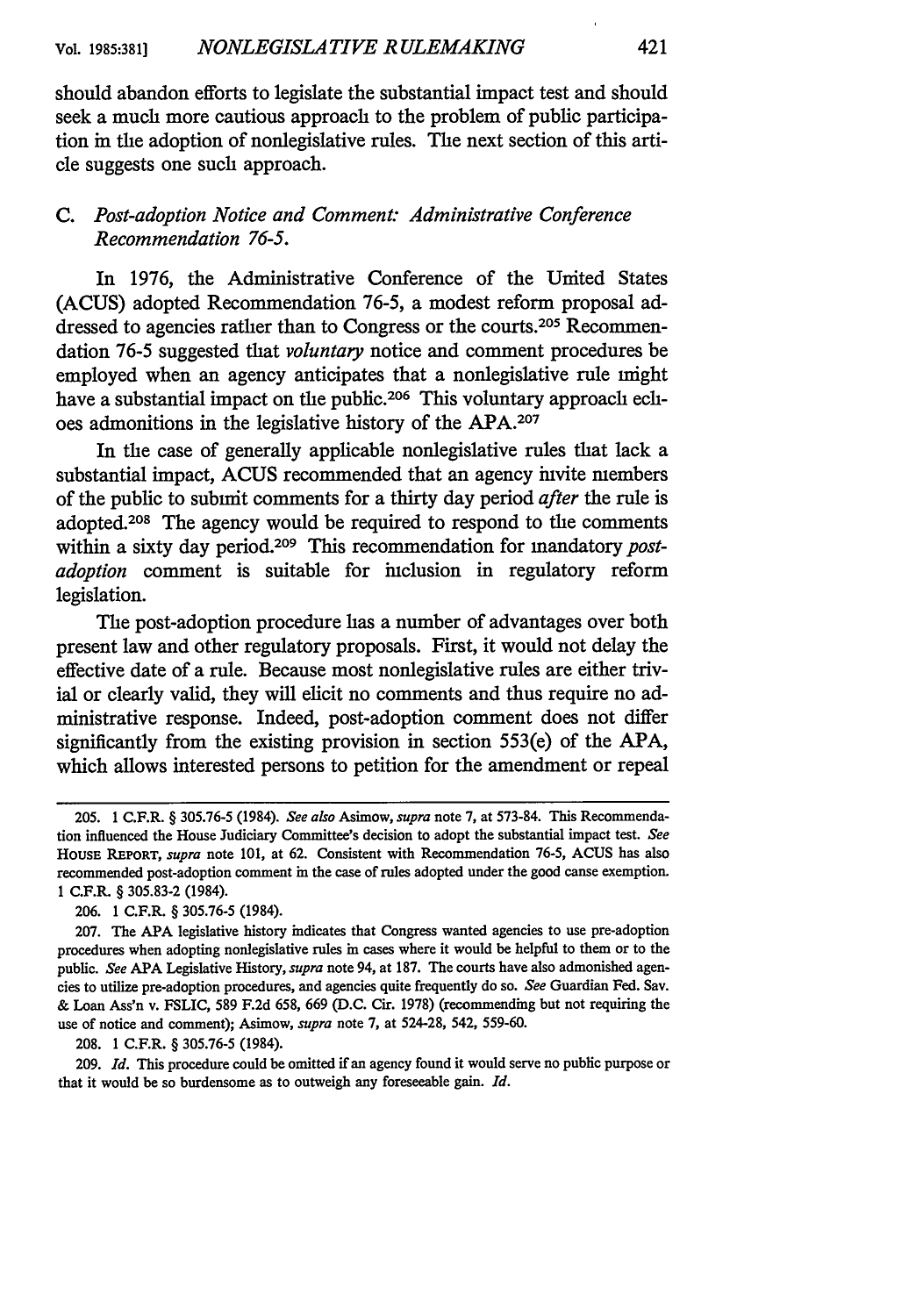of a rule.210 As a result, post-adoption procedure should not significantly deter agencies from adopting nonlegislative rules.

Second, a requirement of post-adoption procedure would in practice lead agencies to provide pre-adoption procedures for important rules that are expected to provoke substantial comment. In such situations, the staff may well prefer the usual and familiar pre-adoption routine instead of mandatory reconsideration of an already-adopted rule. Consequently, advance public participation in nonlegislative rulemaking should increase substantially.

Third, post-adoption comment periods can be quite effective. The comments will, in many cases, identify shortcomings in the rule that can be swiftly repaired.<sup>211</sup> When members of the public know that their input must be read, considered, and commented upon, they will be more likely to take the trouble to make comments.

Fourth, a record consisting of public comments and agency responses wonld be invaluable to a court engaged in pre-enforcement judicial review of the validity of a nonlegislative rule.<sup>212</sup> The absence of a record makes review more difficult and encourages courts to hold the rules unripe for review.213 The availability of a more detailed record wonld assist a court in determining, for example, whether a nonlegislative rule is reasonable or arbitrary or whether it is consistent with the underlying statute.

Finally, post-adoption comment invites the public to share in the process of making all nonlegislative rules. In fact, because a rule that has been adopted is more visible than a proposed rule, it might attract even wider attention and comment than a pre-adoption invitation. Greater public involvement should enhance the legitimacy of the rules. At the same time, post-adoption procedure would not, in the vast majority of cases, delay the adoption of rules nor should it discourage agencies from adopting them.

<sup>210.</sup> See *5* U.S.C. § 553(e) (1982).

<sup>211.</sup> See, *eg.,* Levesque v. Block, 723 F.2d 175, 188 (lst Cir. 1983) (Secretary changed rules in response to post-adoption comments).

<sup>212.</sup> Moreover, a person who seeks pre-enforcement review might well be required first to exhaust the post-adoption procedure remedy. Such a requirement would be an additional incentive for affected persons to take part in the comment process, would improve the record on review, and would minimize the number of obstructive judicial challenges to probably valid rules.

<sup>213.</sup> See, eg., American Fed'n of Gov't Employees v. O'Connor, 747 F.2d 748, 752-57 (D.C. Cir. 1984); Tennessee Gas Pipeline Co. v. FERC, 736 F.2d 747, 750 (D.C. Cir. 1984); Pacific Gas & Elec. Co. v. FPC, 506 **F.2d** 33, 49 (D.C. Cir. 1974) (general statements of policy are not subject to judicial review if there is no immediate and significant impact). However, a number of nonlegislative rules have been subjected to pre-enforcement review. See, *eg.,* National Automatic Laundry and Cleaning Council v. Schultz, 443 F.2d 689, 691-700 (D.C. Cir. 1971). See Asimow, supra note 7, at 567-69.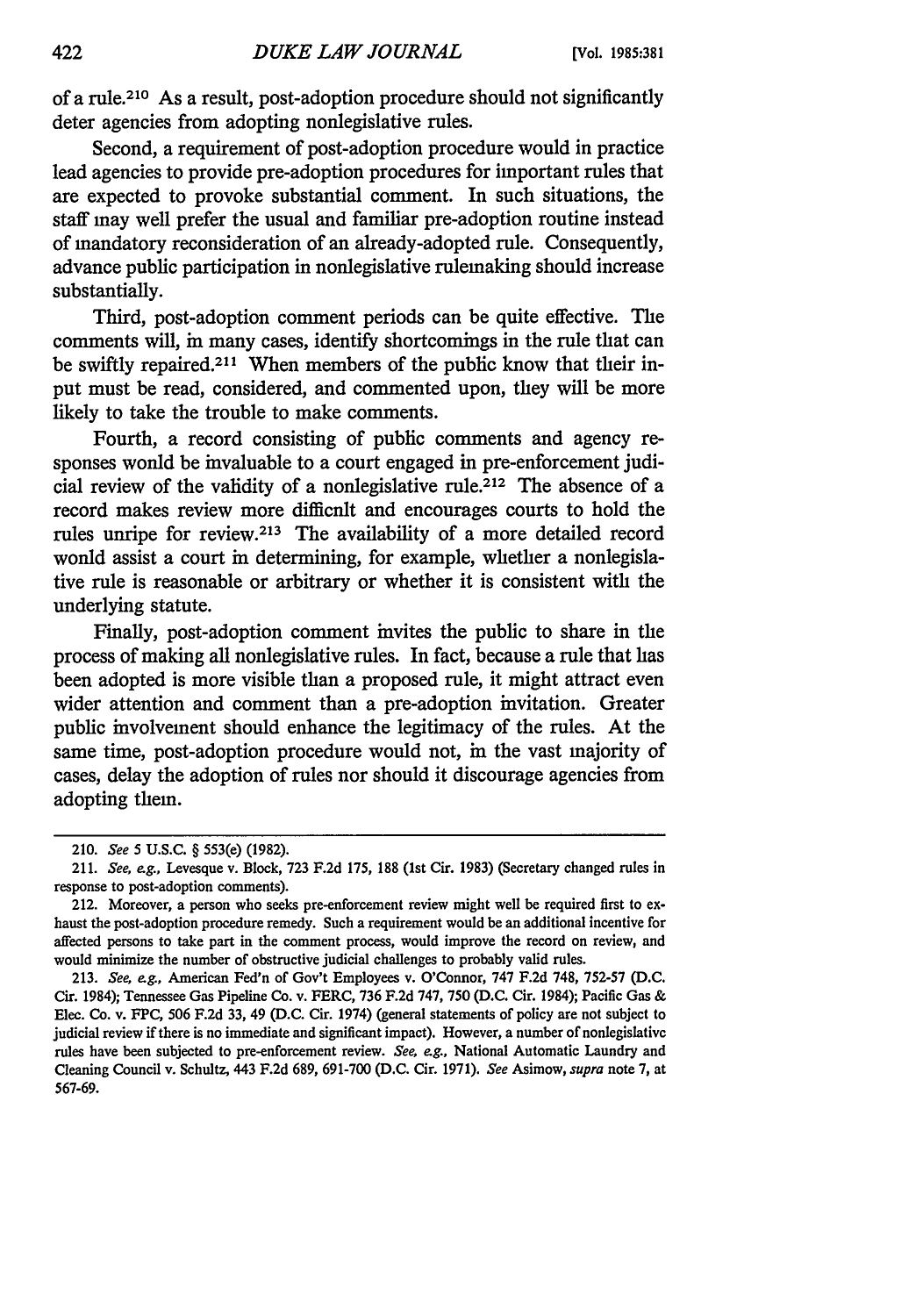Of course, there is one obvious disadvantage to post-adoption procedure-comments made after a rule is adopted may be less effective in influencing the rulemaking process. The thinking of the staff undoubtedly rigidifies after an agency has adopted and published a rule in final form. At that point, both the staff and the agency heads may be less open to alternatives, and may react defensively to critical comments. For that reason, members of the public might be less willing to take the trouble to prepare comments.<sup>214</sup>

Several recent cases suggest that post-effective comment may indeed be a meaningful process. These decisions address the issue of whether an invitation to submit comments after a rule is adopted can validly substitute for pre-adoption notice and comment. While earlier cases disapproved this expedient, 215 the trend may be reversing. For example, in *Levesque v. Block*,<sup>216</sup> plaintiffs challenged rules adopted by the Department of Agriculture as invalid because they were adopted without prior notice and comment.217 The Department claimed that the rules were exempt from notice and comment requirements under both the interpretive and good cause exemptions.<sup>218</sup> The First Circuit rejected the agency's claims, but refused to invalidate the rules because the agency had invited and received post-adoption comments.<sup>219</sup> In response to the comments, the Department of Agriculture made a number of changes in the rules, and gave reasonable replies to those suggestions that it declined to follow.220 Under those circumstances, the court granted relief only to persons with claims arising between the invalid initial promulgation of the rules and the effective date of the rule as re-promulgated after the comment period.<sup>221</sup> *Levesque* and other recent decisions<sup>222</sup> indicate that

221. *Id.* at 189.

<sup>214.</sup> Comments on already-adopted rules could not be ignored. **ACUS** Recommendation 76-5 requires the staff to comment on the submissions. 1 C.F.R. § 305.76-5 (1984). This assures at least a perfunctory response to public comments.

<sup>215.</sup> *See, eg.,* New Jersey v. EPA, 626 F.2d 1038, 1049-50 (D.C. Cir. 1980); Standard Oil Co. v. Department of Energy, 596 F.2d 1029, 1061-62 (Temp. Emer. Ct. App. 1979).

<sup>216. 723</sup> F.2d 175 (1st Cir. 1983).

<sup>217.</sup> *Id.* at 178-79.

<sup>218.</sup> *Id.* at 179.

<sup>219.</sup> *Id.* at 179-89. The Secretary received 130 comments on the rules. *Id.* at 188.

<sup>220.</sup> *Id.* at 188-89.

<sup>222.</sup> *See* Petry v. Block, 737 F.2d 1193, 1203 (D.C. Cir. 1984) (Department of Agriculture's open-minded treatment of post-promulgation comments overcame any presumption against a late comment period); Western Oil & Gas Ass'n v. EPA, 633 F.2d 803, 813 (9th Cir. 1980) (rule invalidly adopted in reliance on good cause exemption remains in effect pending new cycle of notice and comment). *See also* Note, *Remedies for Noncompliance with Section 553 of the Administrative Procedure Act: A Critical Evaluation of* United States Steel *and* Western Oil & Gas, 1982 DuKE L.J. 461, 476-82.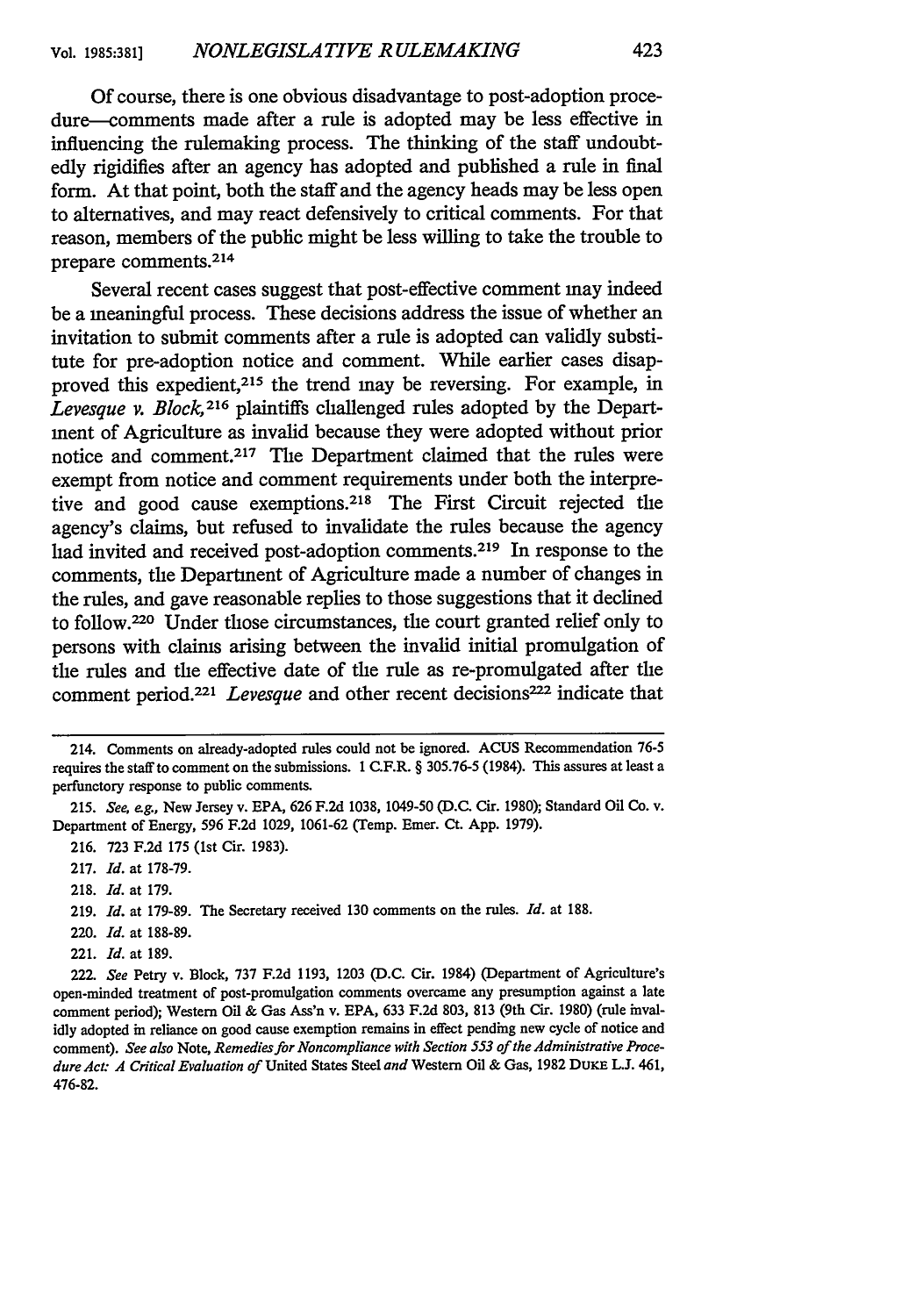a post-effective comment period need not be a sham and can be a reasonably satisfactory solution to a difficult problem.

Some opponents of this proposal have complained that it will increase staff workload, 223 because the staff will have to respond to comments, and perhaps reconsider rules, within a defined time frame. 224 Not surprisingly, the reconsideration of nonlegislative rules is rarely a high priority task. However, it is unlikely that anyone **will** comment on the vast majority of all nonlegislative rules. Moreover, the public can create the same burden under existing law **by** petitioning for repeal or amendment of any rule.<sup>225</sup>

### *E. Regulatory Reform: Substance and Procedure.*

The history of American administrative law demonstrates a steady trend toward judicialization of process, administrative openness, and increased judicial review. That history also suggests a persistent mixture of procedural and substantive concerns.<sup>226</sup> Many times, the advocates of new procedures are animated not so much **by** procedural concerns but **by** hostility toward the substantive programs that the agencies pursue.<sup>227</sup>

Sometimes opponents of a new substantive program successfully negotiate for statutory provision of detailed procedures that, in practice, render the regulatory program cumbersome and unworkable. In other cases, opponents of existing programs who lack the political muscle to achieve deregulation or changes in the substantive provisions of a statute will concentrate instead on procedural reforms. **By** making it difficult and costly for an agency to adopt rules or conduct adjudications, these reformers hope that the agency will adopt fewer rules and adjudicate fewer cases or that new procedures will slant whatever regulatory out-

225. *See* 5 **U.S.C.** § 553(e) (1982).

The Senate bill would have required post-effective comments for rules adopted under the good cause exemption. **S.** 1080, 97th Cong., 1st Sess., (1982) (proposed amendment to 5 **U.S.C.** § 553(b)(2)(C)); *see* Jordan, *supra* note **81,** at 169-70.

<sup>223.</sup> See letters to Robert Anthony, Chairman of the Administrative Conference, from the Federal Home Loan Bank Board (March **8,** 1977), the Secretary of Labor (Sept. 8, 1976), and the ICC (Aug. 20, 1976), all on file with the author.

<sup>224.</sup> If the post-adoption procedure were embodied in the **APA,** the 60-day response period should be made more flexible to take account of agency workload or other priorities. Perhaps the agency should be required only to respond within a reasonable time.

<sup>226.</sup> See Davis, *Regulatory Reform and Congressional Control of Regulation,* **17** NEW **ENG.** L. REV. 1199, 1199-1200 (1982) (noting that a schism exists between regulatory reformers who favor regulation generally but nevertheless see the need for improvements in regulatory procedures, and those regulatory reformers who are simply proponents of deregulation).

<sup>227.</sup> *See* Verkuil, *The Emerging Concept of Administrative Procedure,* 78 COLUM. L. REv. 258, 268-78 (1978) (discussing the connection between substantive opposition to regulation and procedural reforms during the 1930's).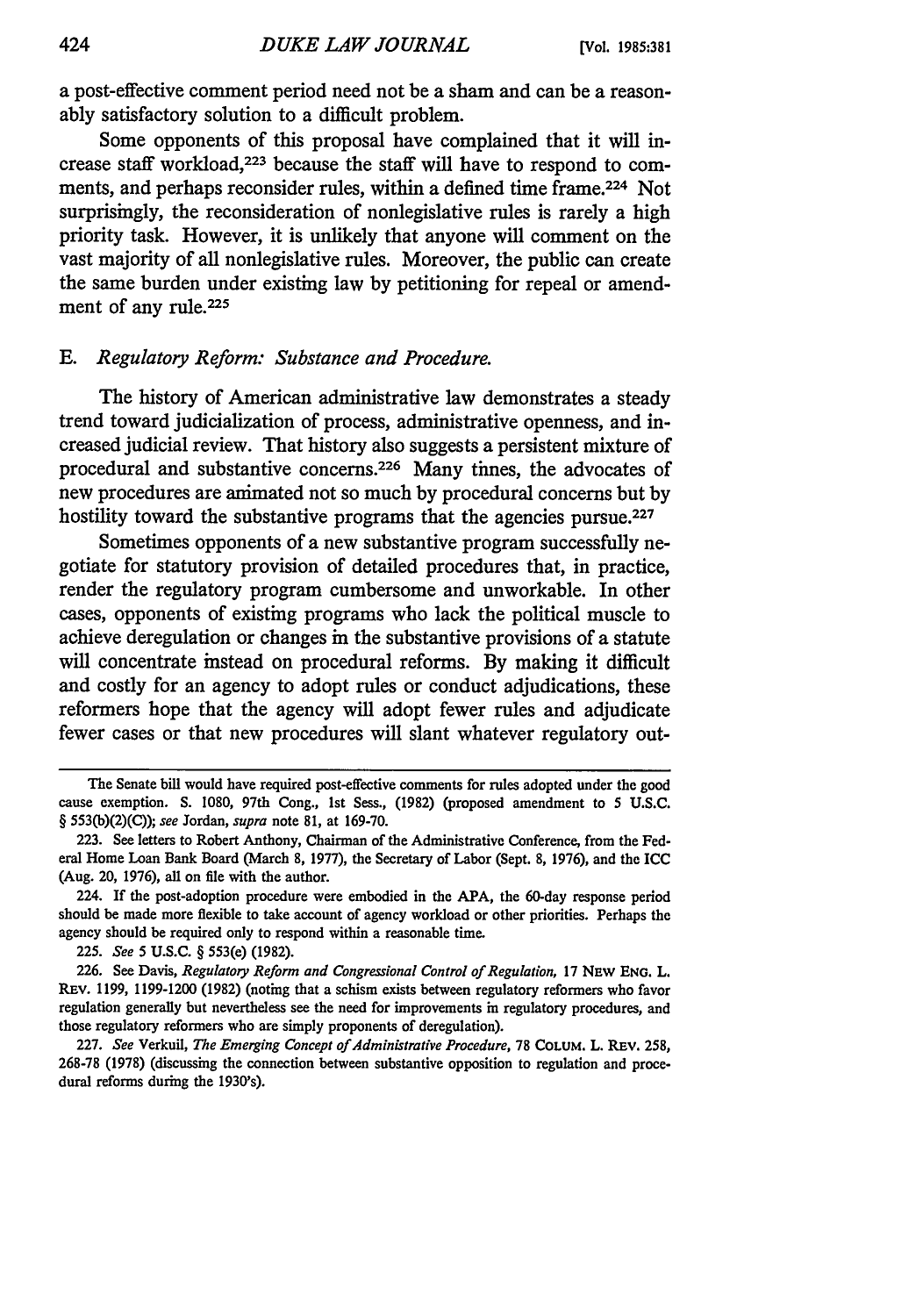puts the agency manages to produce.<sup>228</sup> Sometimes reformers seem intent on laying as many snares as possible in the path of an agency in order to increase the likelihood of a mistake and judicial invalidation on procedural grounds.229 It seems evident to the author that many current advocates of regulatory reform advance procedural proposals as a surrogate for substantive deregulation that they lack the political power to achieve.

This article is a plea to regulatory reformers to treat legislative and nonlegislative rules separately. Many reasons why one might favor reforms of or controls over the legislative rulemaking process are not at all applicable to nonlegislative rules. Even if one seeks to make rulemaking more difficult so that agencies will do less of it, it does not follow that one should try to make nonlegislative rulemaking more difficult.

Given that a scheme of regulation exists, and given that an agency has adopted the legislative rules necessary to set it in motion, it serves the interests of everyone-the agency and its staff, the regulated parties, the public, staunch proponents and opponents of the regulatory scheme, seekers of efficiency, seekers of fairness—that the agency provide guidance in the form of generally applicable interpretive rules and policy statements. Costly and cumbersome procedures that would enhance the ability of a few members of the public to influence the content of a few important nonlegislative rules seriously disserve all these interests because they will necessarily decrease the flow of nonlegislative rules.

#### V. **CONCLUSION**

Nonlegislative rules have puzzled students of the administrative process for many decades. They are concerned about both the timing and the scope of judicial review of such rules, about the extent to which they can be retroactive or prospective and whether they bind the agency, about the effect of their nonpublication, and about how legislative and nonlegislative rules can be distinguished from one another. Most of all,

<sup>228.</sup> *See* Magat & Schroeder, *Administrative Process Reform in a Discretionary Age: The Role of Social Consequences,* 1984 DuKE L.J. 301 (impact on outcomes of procedural reforms); Chairman's Message, 35 **AD.** L. REv. iii, v (Winter 1983) (interest in procedural reforms is motivated by desire to influence substantive rules); Davis, *supra* note 226, at 1201-04 (overregulation of the economy requires better management of agencies); Scalia, Vermont Yankee: *The APA, the D.C. Circuit, and the Supreme Court,* 1978 **SuP. Cr.** REv. 345, 404-09 (rulemaking procedural reforms often are attempts to limit or alter agency power); *cf Scalia, Regulatory Reform: The Game Has Changed, 5* REG. Jan.-Feb. 1981, at 13, 13 (noting that procedural reforms make substantive deregulation difficult).

<sup>229.</sup> *See, eg.,* Rago, *Rulemaking under the Model State APA: An Opportunity Missed,* 34 **AD.** L. REv. 445, 446 (1982) (arguing that the Model State **APA** does not provide adequate safeguards against arbitrary agency actions).